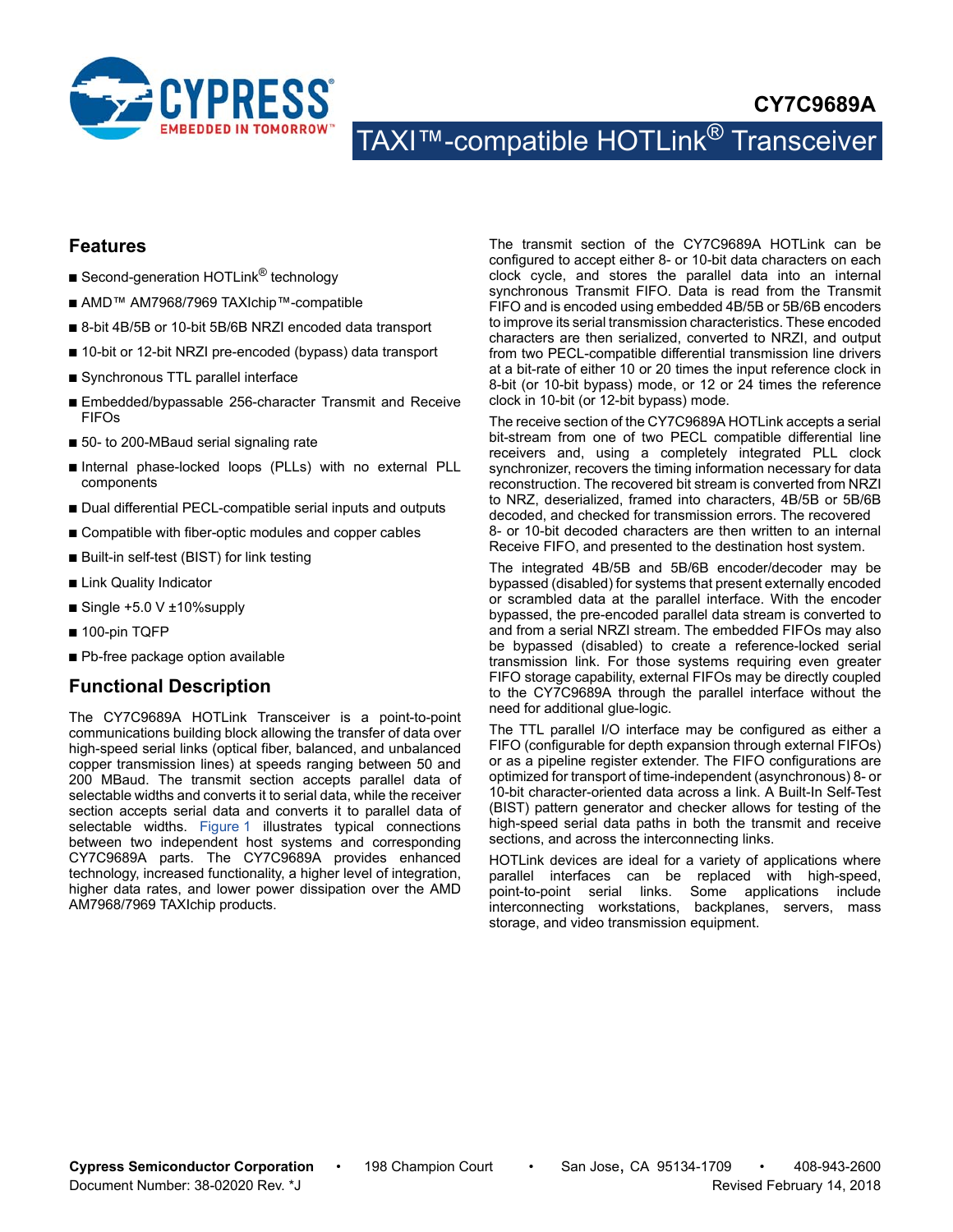

# **TAXI HOTLink Transceiver Logic Block Diagram**

<span id="page-1-0"></span>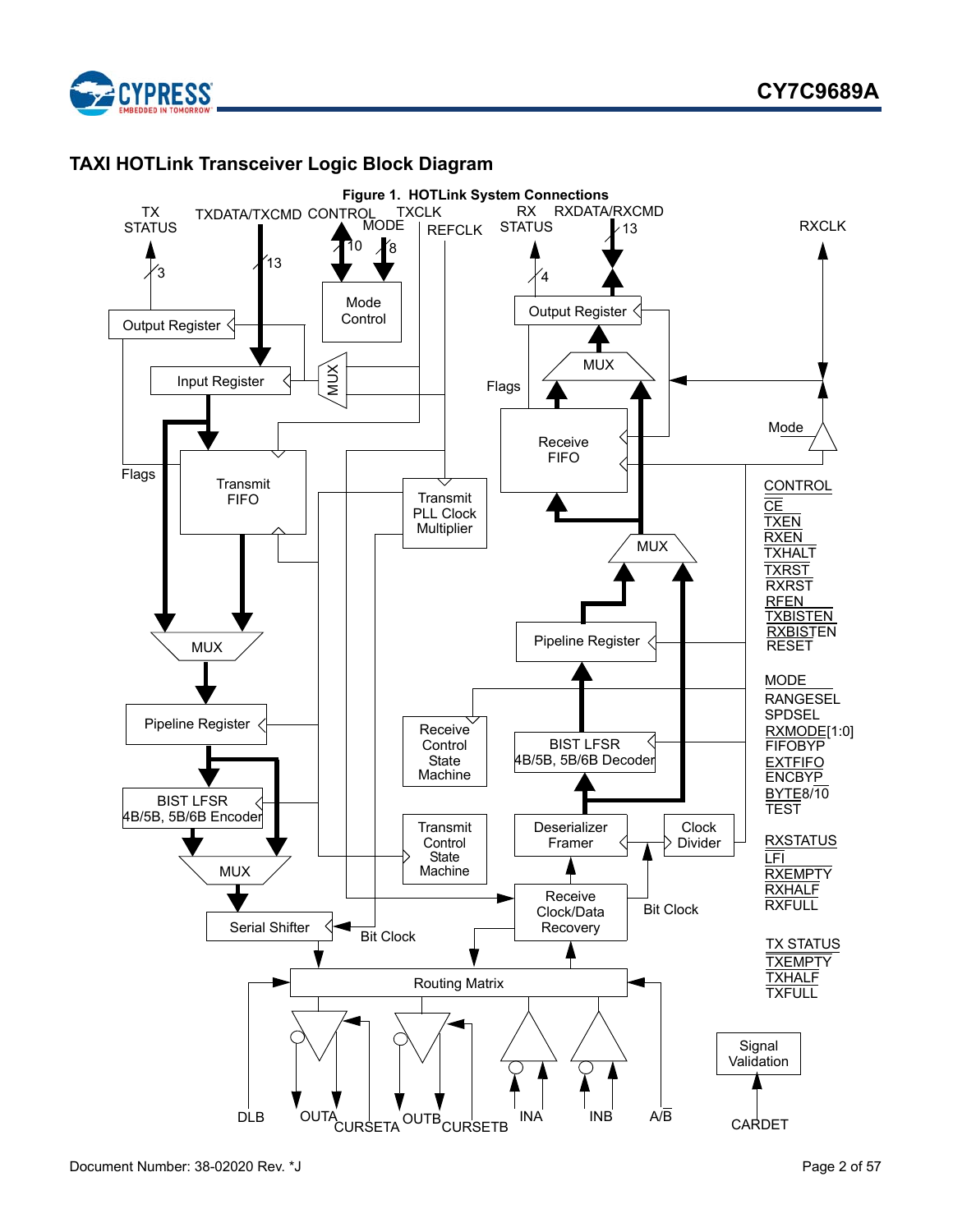

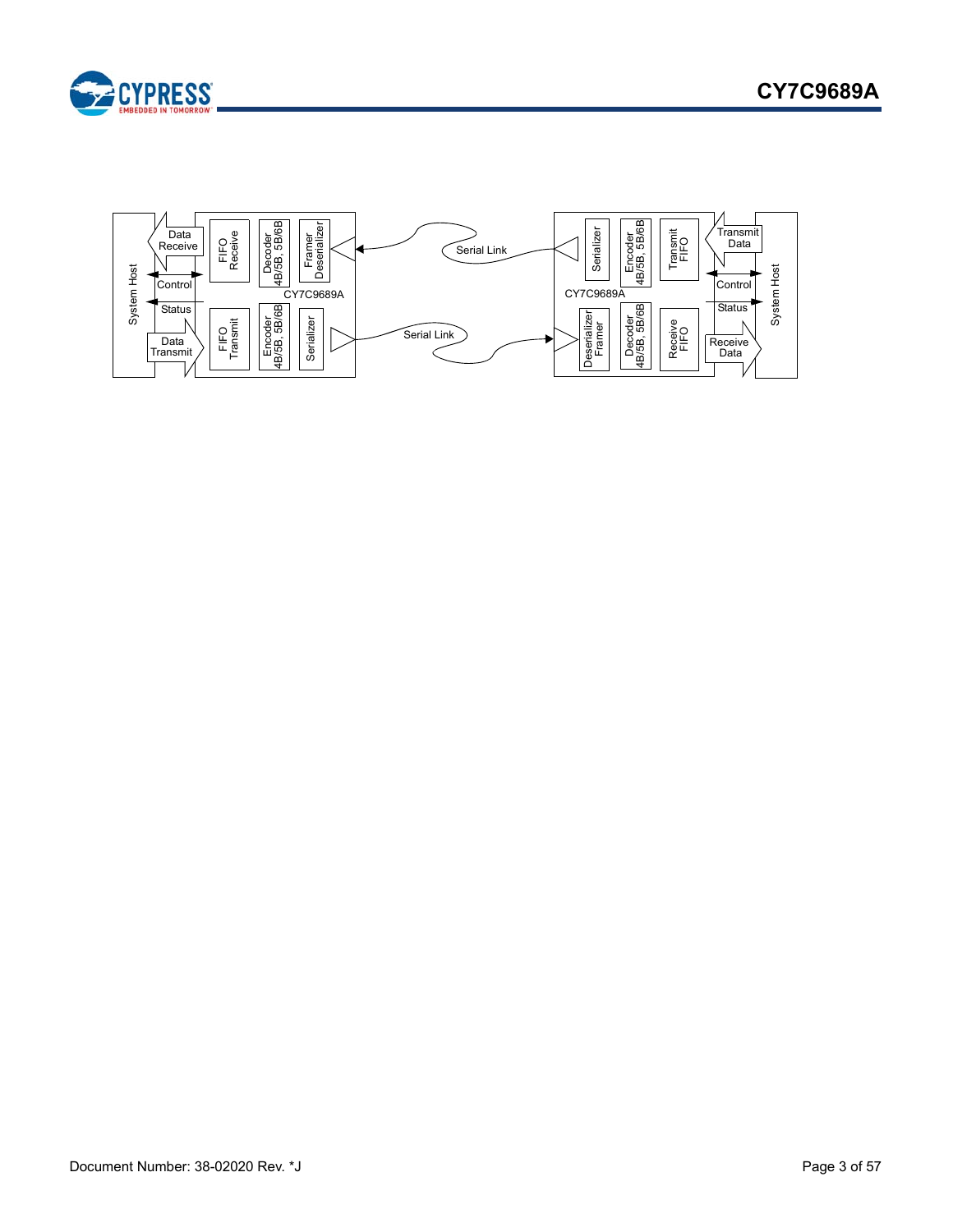

# <span id="page-3-0"></span>**Contents**

| <b>CY7C9689A TAXI HOTLink Transceiver</b>    |  |
|----------------------------------------------|--|
|                                              |  |
|                                              |  |
|                                              |  |
|                                              |  |
|                                              |  |
|                                              |  |
|                                              |  |
| Transmit Control State Machine  19           |  |
|                                              |  |
|                                              |  |
|                                              |  |
|                                              |  |
|                                              |  |
|                                              |  |
|                                              |  |
|                                              |  |
|                                              |  |
|                                              |  |
|                                              |  |
|                                              |  |
| CY7C9689A DC Electrical Characteristics  24  |  |
|                                              |  |
|                                              |  |
| <b>CY7C9689A Transmitter TTL</b>             |  |
| Switching Characteristics, FIFO Enabled  26  |  |
| <b>CY7C9689A Receiver TTL</b>                |  |
| Switching Characteristics, FIFO Enabled  27  |  |
| <b>CY7C9689A Transmitter TTL</b>             |  |
| Switching Characteristics, FIFO Bypassed  27 |  |
| <b>CY7C9689A Receiver TTL</b>                |  |
| Switching Characteristics, FIFO Bypassed  28 |  |
| CY7C9689A REFCLK Input                       |  |
|                                              |  |
| <b>CY7C9689A Receiver</b>                    |  |
|                                              |  |
| <b>CY7C9689A Transmitter</b>                 |  |
|                                              |  |
| <b>CY7C9689A HOTLink Transmitter</b>         |  |
|                                              |  |
| <b>CY7C9689A HOTLink Receiver</b>            |  |

| CY7C9689A TAXI HOTLink Transmit-Path         |  |
|----------------------------------------------|--|
|                                              |  |
|                                              |  |
|                                              |  |
|                                              |  |
| CY7C9689A TAXI HOTLink Receive-Path          |  |
|                                              |  |
|                                              |  |
|                                              |  |
|                                              |  |
|                                              |  |
|                                              |  |
|                                              |  |
|                                              |  |
|                                              |  |
|                                              |  |
|                                              |  |
|                                              |  |
|                                              |  |
| Address Match and FIFO Flag Access  44       |  |
|                                              |  |
|                                              |  |
|                                              |  |
|                                              |  |
|                                              |  |
| Transmit FIFO Reset Sequence  48             |  |
|                                              |  |
| Printed Circuit Board Layout Suggestions  52 |  |
|                                              |  |
|                                              |  |
|                                              |  |
|                                              |  |
|                                              |  |
|                                              |  |
|                                              |  |
| Sales, Solutions, and Legal Information  57  |  |
| Worldwide Sales and Design Support  57       |  |
|                                              |  |
|                                              |  |
| Cypress Developer Community  57              |  |
|                                              |  |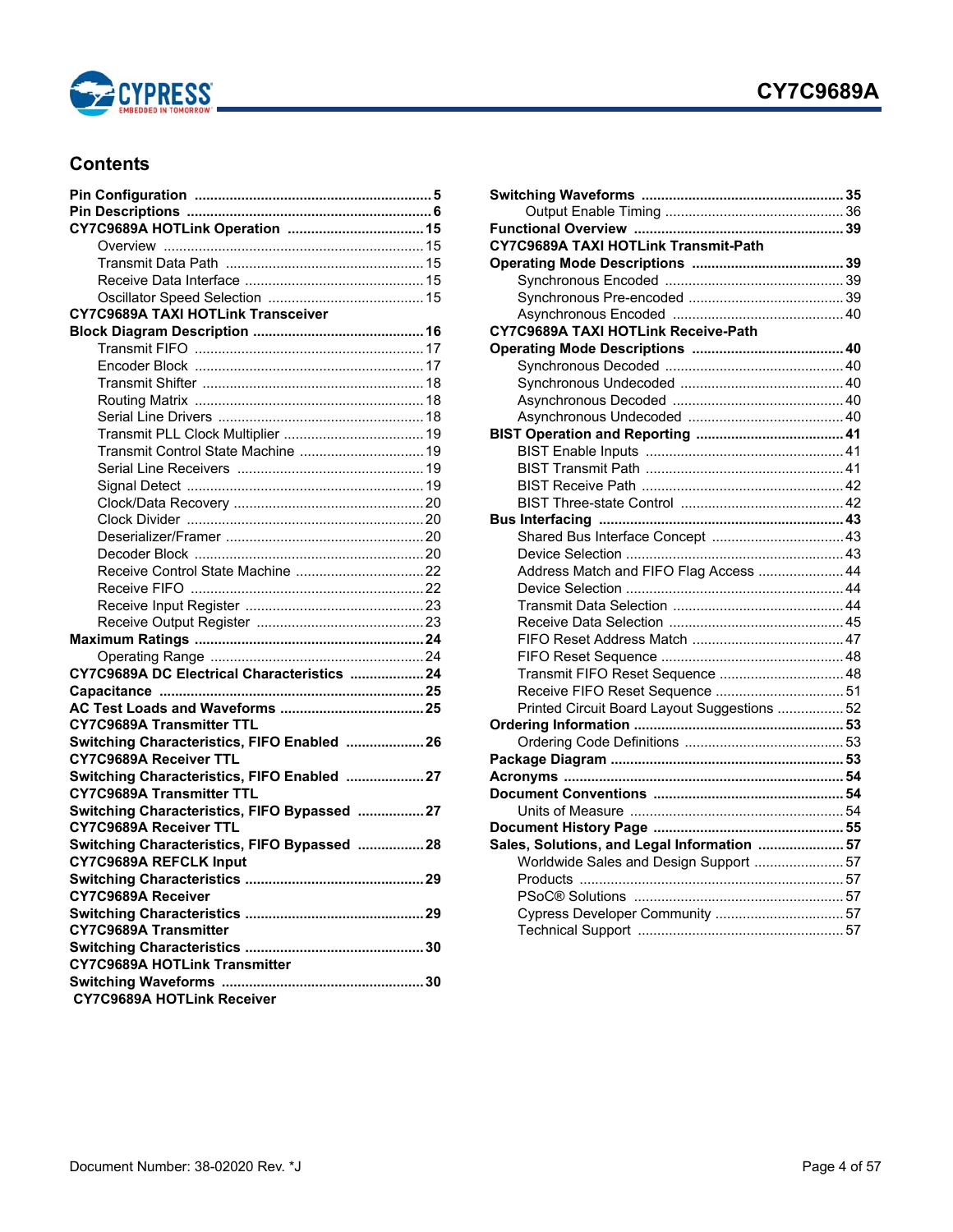

# <span id="page-4-0"></span>**Pin Configuration**

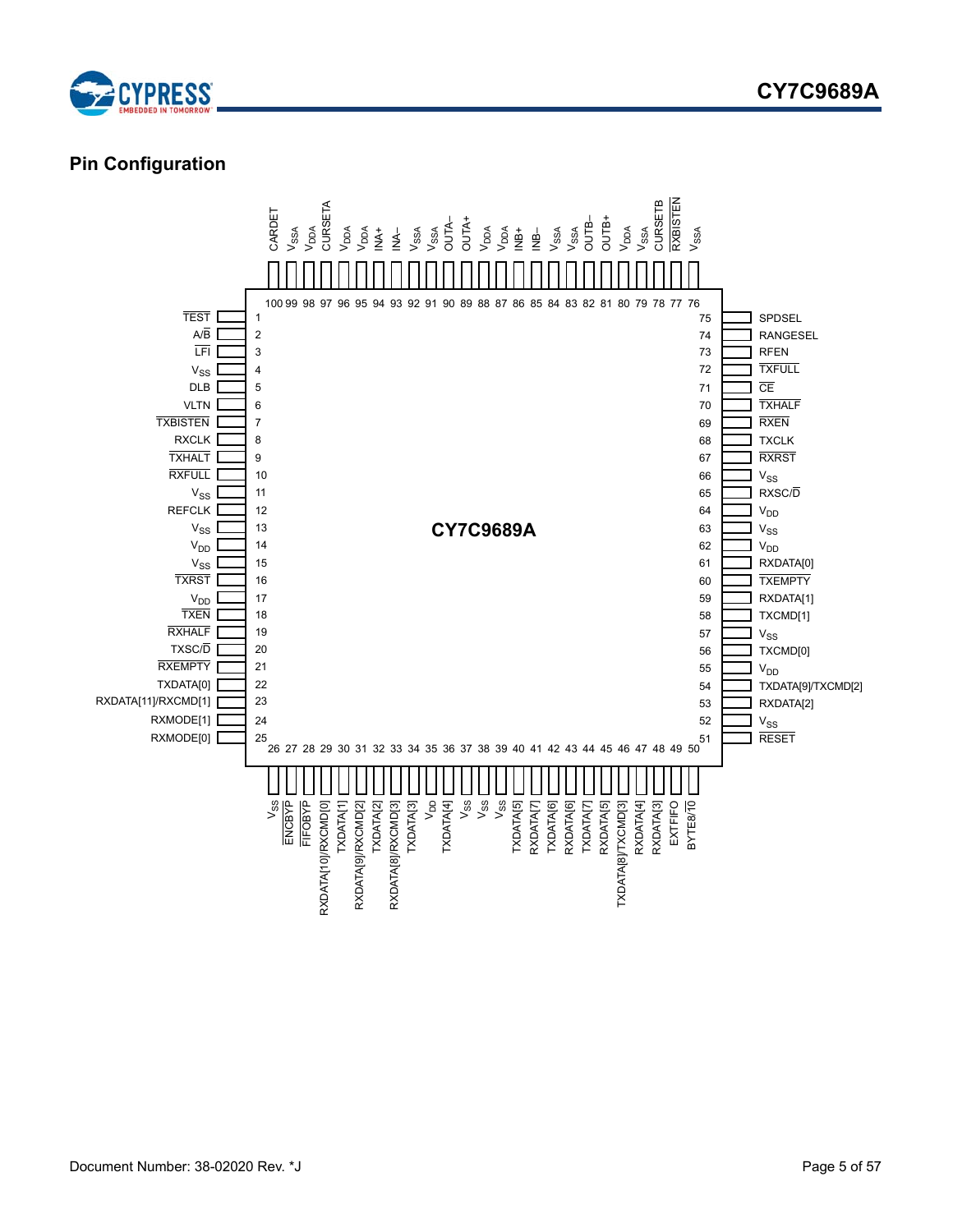

# <span id="page-5-0"></span>**Pin Descriptions**

| Pin                                     | <b>Name</b>                       | <b>I/O Characteristics</b>                                     | <b>Signal Description</b>                                                                                                                                                                                                                                                                                                                                                                                                                                                                                                                                                                                                                                                                                                                                                                                                                                                                                                                                                                                                                                |  |
|-----------------------------------------|-----------------------------------|----------------------------------------------------------------|----------------------------------------------------------------------------------------------------------------------------------------------------------------------------------------------------------------------------------------------------------------------------------------------------------------------------------------------------------------------------------------------------------------------------------------------------------------------------------------------------------------------------------------------------------------------------------------------------------------------------------------------------------------------------------------------------------------------------------------------------------------------------------------------------------------------------------------------------------------------------------------------------------------------------------------------------------------------------------------------------------------------------------------------------------|--|
|                                         | <b>Transmit Path Signals</b>      |                                                                |                                                                                                                                                                                                                                                                                                                                                                                                                                                                                                                                                                                                                                                                                                                                                                                                                                                                                                                                                                                                                                                          |  |
| 68                                      | <b>TXCLK</b>                      | TTL clock input<br>Internal Pull-up                            | Transmit FIFO Clock.<br>Used to sample all Transmit FIFO and related interface signals.                                                                                                                                                                                                                                                                                                                                                                                                                                                                                                                                                                                                                                                                                                                                                                                                                                                                                                                                                                  |  |
| 44, 42,<br>40, 36,<br>34, 32,<br>30, 22 | TXDATA[7:0]                       | TTL input, sampled on<br>TXCLK↑ or REFCLK↑<br>Internal Pull-up | Parallel Transmit DATA Input.<br>When selected $(\overline{CE} = LOW$ and TXEN = asserted), information on these inputs is<br>processed as DATA when TXSC/D is LOW and ignored otherwise. When the<br>encoder is bypassed (ENCBYP is LOW), TXDATA[7:0] functions as the least signif-<br>icant eight bits of the 10- or 12-bit pre-encoded transmit character.<br>When the Transmit FIFO is enabled (FIFOBYP is HIGH), these inputs are sampled<br>on the rising edge of TXCLK. When the Transmit FIFO is bypassed (FIFOBYP is<br>LOW) these inputs are captured on the rising edge of REFCLK.                                                                                                                                                                                                                                                                                                                                                                                                                                                           |  |
| 54, 46                                  | TXDATA[9:8]/<br><b>TXCMD[2:3]</b> | TTL input, sampled on<br>TXCLK↑ or REFCLK↑<br>Internal Pull-up | Parallel Transmit DATA or COMMAND Input.<br>When selected, BYTE8/10 is HIGH, and the encoder is enabled (ENCBYP is<br>HIGH), information on these inputs are processed as TXCMD[2:3] if TXSC/D is<br>HIGH and ignored otherwise.<br>When selected, BYTE8/10 is LOW, and the encoder is enabled (ENCBYP is<br>HIGH), information on these inputs are processed as TXDATA[9:8] if TXSC/D is<br>LOW and ignored otherwise.<br>When the encoder is bypassed (ENCBYP is LOW), TXDATA[9:8] functions as the<br>9th and 10th bits of the 10- or 12-bit pre-encoded transmit character.<br>When the Transmit FIFO is enabled (FIFOBYP is HIGH), these inputs are sampled<br>on the rising edge of TXCLK. When the Transmit FIFO is bypassed (FIFOBYP is<br>LOW), these inputs are captured on the rising edge of REFCLK.                                                                                                                                                                                                                                         |  |
| 58, 56                                  | TXCMD[1:0]                        | TTL input, sampled on<br>TXCLKି↑or REFCLK↑<br>Internal Pull-up | Parallel Transmit COMMAND Input.<br>When selected and the encoder is enabled (ENCBYP is HIGH), information on<br>these inputs is processed as a COMMAND when TXSC/D is HIGH and ignored<br>otherwise.<br>When BYTE8/10 is HIGH and the encoder is bypassed (ENCBYP is LOW), the<br>TXCMD[1:0] inputs are ignored.<br>When BYTE8/10 is LOW and when the encoder is bypassed (ENCBYP is LOW),<br>the TXCMD[1:0] inputs function as the 11th and 12th (MSB) bits of the 12-bit<br>pre-encoded transmit character.<br>When the Transmit FIFO is enabled (FIFOBYP is HIGH), these inputs are sampled<br>on the rising edge of TXCLK. When the Transmit FIFO is bypassed (FIFOBYP is<br>LOW), these inputs are sampled on the rising edge of REFCLK.                                                                                                                                                                                                                                                                                                           |  |
| 20                                      | TXSC/D                            | TTL input, sampled on<br>TXCLK↑ or REFCLK↑<br>Internal Pull-up | COMMAND or DATA input selector.<br>When selected, BYTE8/10 is HIGH, and the encoder is enabled (ENCBYP is<br>HIGH), this input selects if the DATA or COMMAND inputs are processed. If<br>TXSC/D is HIGH, the value on TXCMD[3:0] is captured as one of sixteen possible<br>COMMANDs, and the data on the TXDATA[7:0] bits are ignored. If TXSC/D is<br>LOW, the information on TXDATA[7:0] is captured as one of 256 possible 8-bit<br>DATA values, and the information on the TXCMD[3:0] bus is ignored.<br>When BYTE8/10 is LOW and the encoder is enabled (ENCBYP is HIGH) this input<br>selects if the DATA or COMMAND inputs are processed. If TXSC/D is HIGH, the<br>information on TXCMD[1:0] is captured as one of four possible COMMANDs, and<br>the information on the TXDATA[9:0] bits are ignored. If TXSC/D is LOW, the infor-<br>mation on TXDATA[9:0] is captured as one of 1024 possible 10-bit DATA values,<br>and the information on the TXCMD[1:0] bus is ignored.<br>When the encoder is bypassed (ENCBYP is LOW) TXSC/D is ignored |  |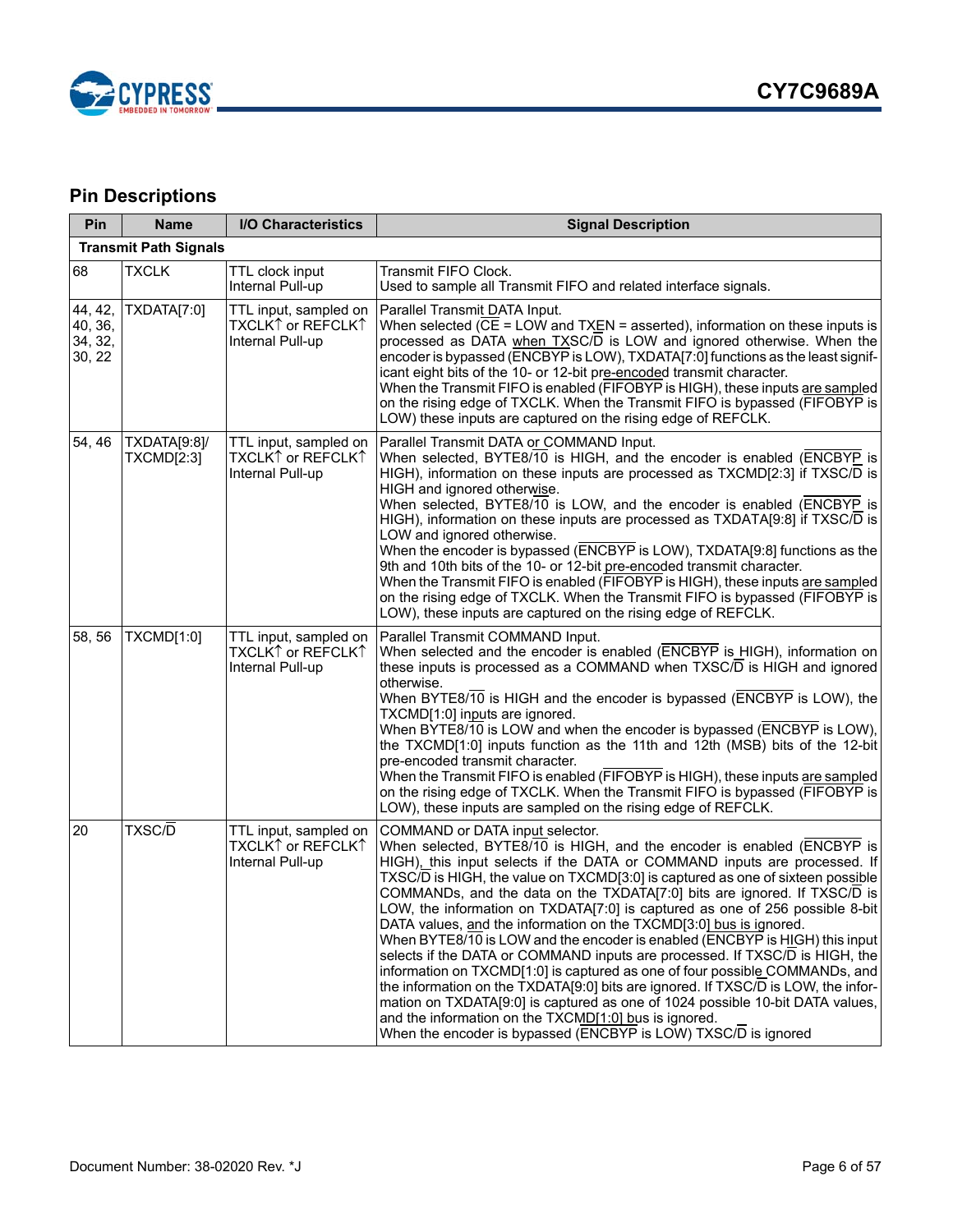

| Pin            | <b>Name</b>     | I/O Characteristics                                               | <b>Signal Description</b>                                                                                                                                                                                                                                                                                                                                                                                                                                                                                                                                                                                                                                                                                                                                                                                                                                                                                                                                                                                                                                                                                                                                                    |
|----------------|-----------------|-------------------------------------------------------------------|------------------------------------------------------------------------------------------------------------------------------------------------------------------------------------------------------------------------------------------------------------------------------------------------------------------------------------------------------------------------------------------------------------------------------------------------------------------------------------------------------------------------------------------------------------------------------------------------------------------------------------------------------------------------------------------------------------------------------------------------------------------------------------------------------------------------------------------------------------------------------------------------------------------------------------------------------------------------------------------------------------------------------------------------------------------------------------------------------------------------------------------------------------------------------|
| 18             | <b>TXEN</b>     | TTL input, sampled on<br>TXCLK↑ or REFCLK↑<br>Internal Pull-up    | Transmit Enable.<br>TXEN is sampled on the rising edge of the TXCLK or REFCLK input and enables<br>parallel data bus write operations (when selected). The device is selected when<br>TXEN is asserted during a clock cycle immediately following one in which CE is<br>sampled LOW.<br>Depending on the level on EXTFIFO, the asserted state for TXEN can be active<br>HIGH or active LOW. If EXTFIFO is LOW, then TXEN is active LOW and data is<br>captured on the same clock cycle where TXEN is sampled LOW. If EXTFIFO is<br>HIGH, then TXEN is active HIGH and data is captured on the clock cycle following<br>any clock edge when TXEN is sampled HIGH.                                                                                                                                                                                                                                                                                                                                                                                                                                                                                                             |
| $\overline{7}$ | <b>TXBISTEN</b> | TTL input,<br>asynchronous<br>Internal Pull-up                    | Transmitter BIST Enable.<br>When TXBISTEN is LOW, the transmitter generates a 511-character repeating<br>sequence that can be used to validate link integrity. This 4B/5B BIST sequence is<br>generated regardless of the state of other configuration inputs. The transmitter<br>returns to normal operation when TXBISTEN is HIGH. All Transmit FIFO read<br>operations are suspended when BIST is active.                                                                                                                                                                                                                                                                                                                                                                                                                                                                                                                                                                                                                                                                                                                                                                 |
| 16             | <b>TXRST</b>    | TTL input, sampled on<br>TXCLK↑<br>Internal Pull-up               | Reset Transmit FIFO.<br>When the Transmit FIFO is enabled (FIFOBYP is HIGH), TXEN is deasserted, CE<br>is asserted (LOW), and TXRST is sampled LOW by TXCLK for seven cycles, the<br>Transmit FIFO begins its internal reset process. The Transmit FIFO TXFULL flag<br>is asserted and the host interface counter and address pointer are zeroed. This<br>reset propagates to the serial transmit side, any remaining counters and pointers.<br>The TXFULL flag is asserted until both sides of the Transmit FIFO have reset.<br>While TXRST remains asserted, the Transmit FIFO remains in reset and the<br>TXFULL output remains asserted.<br>When the Transmit FIFO is bypassed (FIFOBYP is LOW), TXRST is ignored.                                                                                                                                                                                                                                                                                                                                                                                                                                                       |
| 9              | <b>TXHALT</b>   | TTL input, sampled on<br>TXCLK↑<br>Internal Pull-up               | Transmitter Halt Control Input.<br>When TXHALT is asserted LOW, transmission of data is suspended and the<br>HOTLink TAXI transmits SYNC characters. When TXHALT is deasserted HIGH,<br>normal data processing proceeds.<br>If the Transmit FIFO is enabled (FIFOBYP is HIGH), the interface is allowed to<br>continue loading data into the Transmit FIFO while TXHALT is asserted.                                                                                                                                                                                                                                                                                                                                                                                                                                                                                                                                                                                                                                                                                                                                                                                         |
| 72             | <b>TXFULL</b>   | Three-state TTL output,<br>changes following<br>TXCLK↑ or REFCLK↑ | Transmit FIFO Full Status Flag.<br>When the Transmit FIFO is enabled (FIFOBYP is HIGH) and its flags are driven<br>(CE is LOW), TXFULL is asserted when four or fewer characters can be written to<br>the HOTLink Transmit FIFO. If a Transmit FIFO reset has been initiated (TXRST<br>was sampled asserted for a minimum of seven TXCLK cycles), TXFULL is<br>asserted to enforce the full/unavailable status of the Transmit FIFO during reset.<br>When the Transmit FIFO is bypassed (FIFOBYP is LOW), the TXFULL output<br>changes after the rising edge of REFCLK. TXFULL is asserted when the trans-<br>mitter is BUSY (not accepting a new data or command characters) and deasserted<br>when new characters can be accepted.<br>When the Transmit FIFO is bypassed and RANGESEL is HIGH or SPDSEL is<br>LOW, TXFULL toggles at the character rate to provide a character rate reference<br>control-indication since REFCLK is operating at twice of the data rate.<br>The asserted state of this output (HIGH or LOW) is determined by the state of the<br>EXTFIFO input. When EXTFIFO is LOW, TXFULL is active LOW. When EXTFIFO<br>is HIGH, TXFULL is active HIGH. |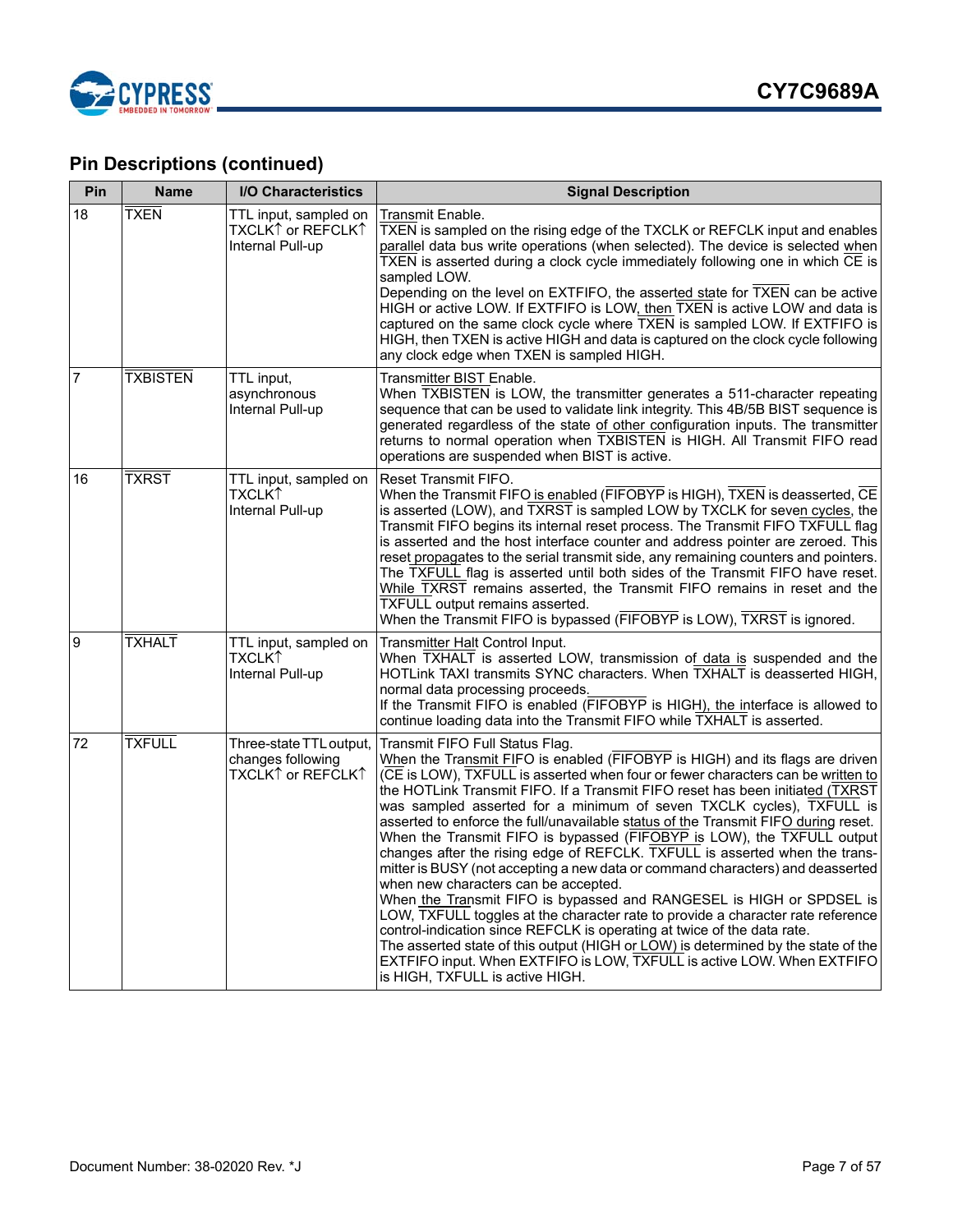

| Pin                                    | <b>Name</b>                 | I/O Characteristics                                                       | <b>Signal Description</b>                                                                                                                                                                                                                                                                                                                                                                                                                                                                                                                                                                                                                                                                                                                                                                                                                                                                                                                                                                                                                                                                                                                                                                                                                                                                                                                                                                                                                                                                                                                                          |
|----------------------------------------|-----------------------------|---------------------------------------------------------------------------|--------------------------------------------------------------------------------------------------------------------------------------------------------------------------------------------------------------------------------------------------------------------------------------------------------------------------------------------------------------------------------------------------------------------------------------------------------------------------------------------------------------------------------------------------------------------------------------------------------------------------------------------------------------------------------------------------------------------------------------------------------------------------------------------------------------------------------------------------------------------------------------------------------------------------------------------------------------------------------------------------------------------------------------------------------------------------------------------------------------------------------------------------------------------------------------------------------------------------------------------------------------------------------------------------------------------------------------------------------------------------------------------------------------------------------------------------------------------------------------------------------------------------------------------------------------------|
| 70                                     | <b>TXHALF</b>               | Three-state TTL output,<br>changes following<br>TXCLK↑                    | Transmit FIFO Half-full Status Flag.<br>When the Transmit FIFO is enabled (FIFOBYP is HIGH and CE is LOW) TXHALF<br>is asserted when the HOTLink Transmit FIFO is half full (128 characters is half<br>full). If a Transmit FIFO reset has been initiated (TXRST was sampled asserted<br>for a minimum of seven TXCLK cycles), TXHALF is asserted to enforce the<br>full/unavailable status of the Transmit FIFO during reset.<br>When the Transmit FIFO is bypassed (FIFOBYP is LOW), TXHALF remains<br>deasserted, having no logical function.<br>TXHALF is forced to the High-Z state only during a "full-chip" reset (i.e., while<br>RESET is LOW).                                                                                                                                                                                                                                                                                                                                                                                                                                                                                                                                                                                                                                                                                                                                                                                                                                                                                                            |
| 60                                     | <b>TXEMPTY</b>              | Three-state TTL output,<br>changes following<br>TXCLK↑ or REFCLK↑         | Transmit FIFO Empty Status Flag.<br>When the Transmit FIFO is enabled (FIFOBYP is HIGH and CE is LOW),<br>TXEMPTY is asserted when the HOTLink Transmit FIFO has no data to forward<br>to the encoder. If a Transmit FIFO reset has been initiated (TXRST was sampled<br>asserted for a minimum of seven TXCLK cycles), TXEMPTY is deasserted and<br>remains deasserted until the Transmit FIFO reset operation is complete.<br>When the Transmit FIFO is bypassed (FIFOBYP is LOW), TXEMPTY is asserted<br>to indicate that the transmitter can accept data. TXEMPTY is also used as a BIST<br>progress indicator when TXBISTEN is asserted.<br>When TXBISTEN is asserted LOW, TXEMPTY becomes the transmit BIST-loop<br>counter indicator (regardless of the logic state of FIFOBYP). In this mode<br>TXEMPTY is asserted for one TXCLK or REFCLK period at the end of each trans-<br>mitted BIST sequence.<br>Note: During BIST operations, when the Transmit FIFO is enabled (FIFOBYP is<br>HIGH), it is necessary to keep TXCLK operating, even though no data is loaded<br>into the Transmit FIFO and TXEN is never asserted, to allow the TXEMPTY flag<br>to respond to the BIST state changes.<br>The asserted state of this output (HIGH or LOW) is determined by the state of the<br>EXTFIFO input. When EXTFIFO is LOW, TXEMPTY is active LOW. When<br>EXTFIFO is HIGH, TXEMPTY is active HIGH.<br>If CE is sampled asserted (LOW), TXEMPTY is driven to an active state. If CE is<br>sampled deasserted (HIGH), TXEMPTY is placed into a High-Z state. |
|                                        | <b>Receive Path Signals</b> |                                                                           |                                                                                                                                                                                                                                                                                                                                                                                                                                                                                                                                                                                                                                                                                                                                                                                                                                                                                                                                                                                                                                                                                                                                                                                                                                                                                                                                                                                                                                                                                                                                                                    |
| $\bf 8$                                | <b>RXCLK</b>                | <b>Bidirectional TTL clock</b><br>Internal Pull-up                        | Receive Clock.<br>When the Receive FIFO is enabled (FIFOBYP is HIGH), this clock is the Receive<br>interface input clock and is used to control Receive FIFO read and reset, opera-<br>tions. When the Receive FIFO is bypassed (FIFOBYP is LOW), this clock becomes<br>the recovered Receive PLL character clock output which runs continuously at the<br>character rate.                                                                                                                                                                                                                                                                                                                                                                                                                                                                                                                                                                                                                                                                                                                                                                                                                                                                                                                                                                                                                                                                                                                                                                                         |
| 41, 43,<br>45, 47,<br>48, 53,<br>59,61 | RXDATA[7:0]                 | Three-state TTL output,<br>changes following<br><b>RXCLK</b> <sup>1</sup> | Parallel Receive DATA Outputs.<br>When the decoder is enabled (ENCBYP is HIGH), the low-order eight bits of the<br>decoded DATA character are presented on the RXDATA[7:0] outputs. COMMAND<br>characters, when they are received, do not disturb these outputs. When the<br>decoder is bypassed, the low order eight bits of the non-decoded character are<br>presented on the RXDATA[7:0] outputs.<br>When the Receive FIFO is disabled (FIFOBYP is LOW), these outputs change on<br>the rising edge of the RXCLK output. When the Receive FIFO is enabled<br>(FIFOBYP is HIGH), these outputs change on the rising edge of RXCLK input.<br>RXEN is the three-state control for RXDATA[7:0].                                                                                                                                                                                                                                                                                                                                                                                                                                                                                                                                                                                                                                                                                                                                                                                                                                                                     |

<u> 1999 - Johann Barnett, f</u>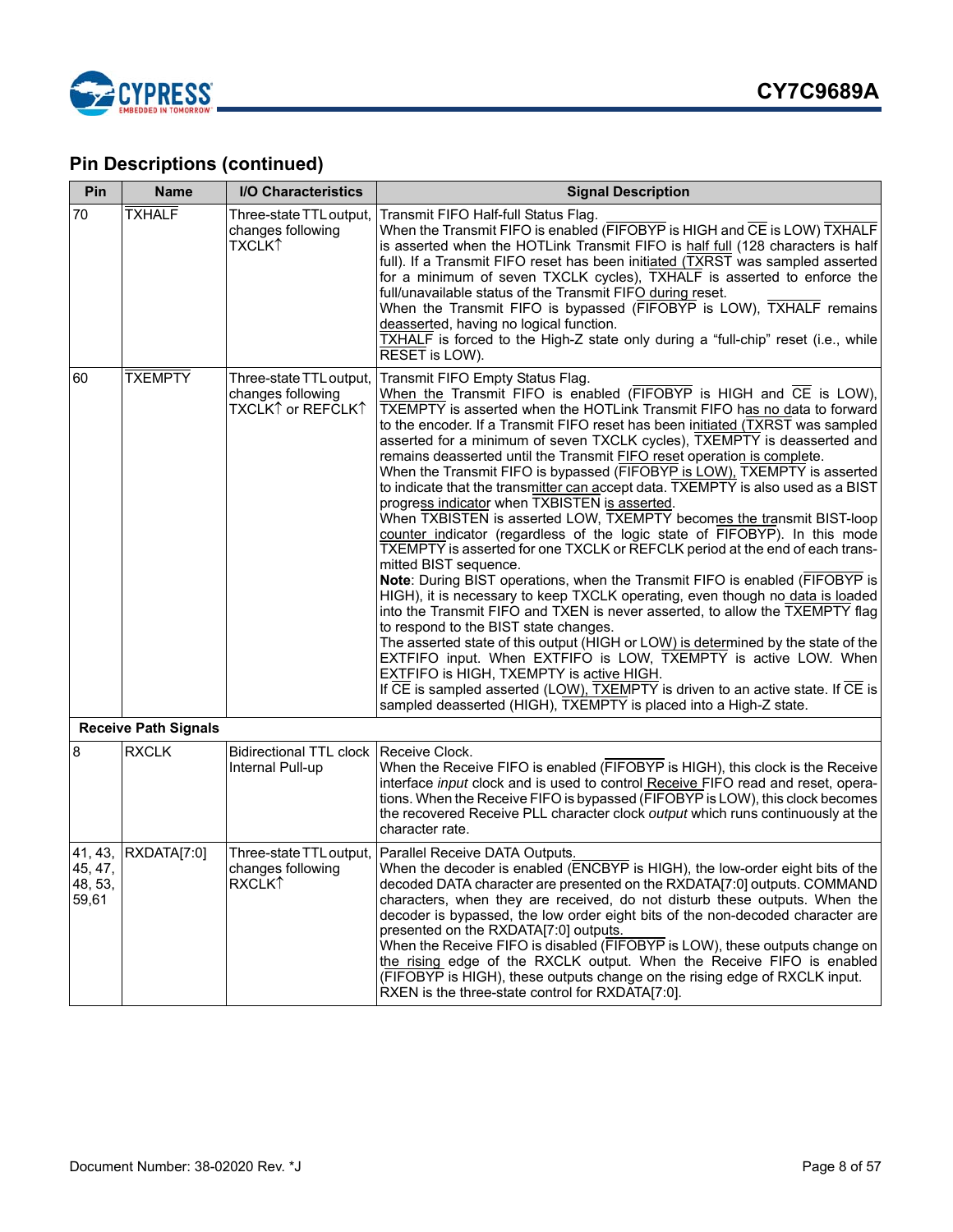

| Pin    | <b>Name</b>                  | I/O Characteristics                                                                             | <b>Signal Description</b>                                                                                                                                                                                                                                                                                                                                                                                                                                                                                                                                                                                                                                                                                                                                                                                                                                                                                                               |
|--------|------------------------------|-------------------------------------------------------------------------------------------------|-----------------------------------------------------------------------------------------------------------------------------------------------------------------------------------------------------------------------------------------------------------------------------------------------------------------------------------------------------------------------------------------------------------------------------------------------------------------------------------------------------------------------------------------------------------------------------------------------------------------------------------------------------------------------------------------------------------------------------------------------------------------------------------------------------------------------------------------------------------------------------------------------------------------------------------------|
| 31, 33 | RXDATA[9:8]/<br>RXCMD[2:3]   | Three-state TTL output,<br>changes following<br>RXCLK↑                                          | Parallel Receive DATA or COMMAND Output.<br>When BYTE8/10 is HIGH and the decoder is enabled (ENCBYP is HIGH) these<br>outputs reflects the value for the most recently received RXCMD[2:3].<br>When BYTE8/10 is LOW and the decoder is enabled (ENCBYP is HIGH) these<br>outputs reflects the value for the most recently received RXDATA[9:8].<br>When the decoder is bypassed (ENCBYP is LOW), RXDATA[9:8] functions as the<br>9th and 10th bits of the 10- or 12-bit non-decoded receive character.<br>When the Receive FIFO is disabled (FIFOBYP is LOW), these outputs change on<br>the rising edge of the RXCLK output. When the Receive FIFO is enabled<br>(FIFOBYP is HIGH), these outputs change on the rising edge of the RXCLK input.<br>RXEN is a three-state control for RXDATA[9:8]/RXCMD[2:3].                                                                                                                          |
| 23, 29 | RXDATA[11:10]<br>/RXCMD[1:0] | Three-state TTL output,<br>changes following<br><b>RXCLKT</b>                                   | Parallel Receive COMMAND Outputs.<br>When the decoder is enabled (ENCBYP is HIGH) these outputs reflect the value<br>for the most recently received RXCMD[1:0].<br>When BYTE8/10 is HIGH and the decoder is bypassed (ENCBYP is LOW), these<br>outputs have no meaning and are driven LOW.<br>When BYTE8/10 is LOW and the decoder is bypassed (ENCBYP is LOW),<br>RXCMD[1:0] functions as the 11th and 12th (MSB) bits of the 12-bit non-decoded<br>receive character.<br>When the Receive FIFO is disabled (FIFOBYP is LOW), this output changes on<br>the rising edge of the RXCLK output. When the Receive FIFO is enabled<br>(FIFOBYP is HIGH), these outputs change on the rising edge of the RXCLK input.<br>RXEN is a three-state control for RXCMD[1:0].                                                                                                                                                                       |
| 69     | <b>RXEN</b>                  | TTL input, sampled<br>on RXCLK1<br>Internal Pull-up                                             | Receive Enable Input.<br>RXEN is a three-state control for the parallel data bus read operations. RXEN is<br>sampled on the rising edge of the RXCLK input (or output) and enables parallel<br>data bus read operations (when selected). The device is selected when RXEN is<br>asserted during an RXCLK cycle immediately following one in which CE is sampled<br>LOW. The parallel data pins are driven to active levels after the rising edge of<br>RXCLK. When RXEN is de-asserted (ending the selection) the parallel data pins<br>are High-Z after the rising edge of RXCLK.<br>Depending on the level on EXTFIFO, this signal can be active HIGH or active LOW.<br>If EXTFIFO is LOW, then RXEN is active LOW. If EXTFIFO is HIGH, then RXEN<br>is active HIGH. Data is delivered on the clock cycle following any clock edge when<br>RXEN is active.                                                                            |
| 65     | RXSC/D                       | Three-state TTL output,<br>changes following<br>RXCLK <sup>1</sup>                              | COMMAND or DATA Output Indicator.<br>When BYTE8/10 is HIGH and the decoder is enabled (ENCBYP is HIGH), this<br>output indicates which group of outputs have been updated. If RXSC/D is HIGH,<br>RXCMD[3:0] contains a new COMMAND. The DATA on the RXDATA[7:0] pins<br>remain unchanged. If RXSC/D is LOW, RXDATA[7:0] contains a new DATA<br>character. The COMMAND output on RXCMD[3:0] remain unchanged.<br>When BYTE8/10 is LOW and the decoder is enabled (ENCBYP is HIGH), this<br>output indicates which group of outputs have been updated. If RXSC/D is HIGH,<br>RXCMD[1:0] contains a new COMMAND and the DATA on the RXDATA[9:0]<br>remain unchanged. If RXSC/D is LOW, RXDATA[9:0] contains a new DATA<br>character and the COMMAND output on RXCMD[1:0] remain unchanged.<br>When the decoder is bypassed (ENCBYP is LOW) RXSC/D is not used and may<br>be left unconnected.<br>RXEN is a three-state control for RXSC/D. |
| 6      | <b>VLTN</b>                  | Three-state TTL output,<br>changes following<br><b>RXCLK</b> <sup>1</sup><br>Internal Pull-down | Code Rule Violation Detected.<br>VLTN is asserted in response to detection of a 4B/5B or 5B/6B character that does<br>not meet the coding rules of these characters. When VLTN is asserted, the values<br>on the output DATA and COMMAND buses remain unchanged. VLTN remains<br>asserted for one RXCLK period.<br>VLTN is used to report character mismatches when RXBISTEN is driven LOW.<br>VLTN is driven LOW when the decoder is bypassed (ENCBYP is LOW).<br>RXEN is a three-state control for VLTN.                                                                                                                                                                                                                                                                                                                                                                                                                              |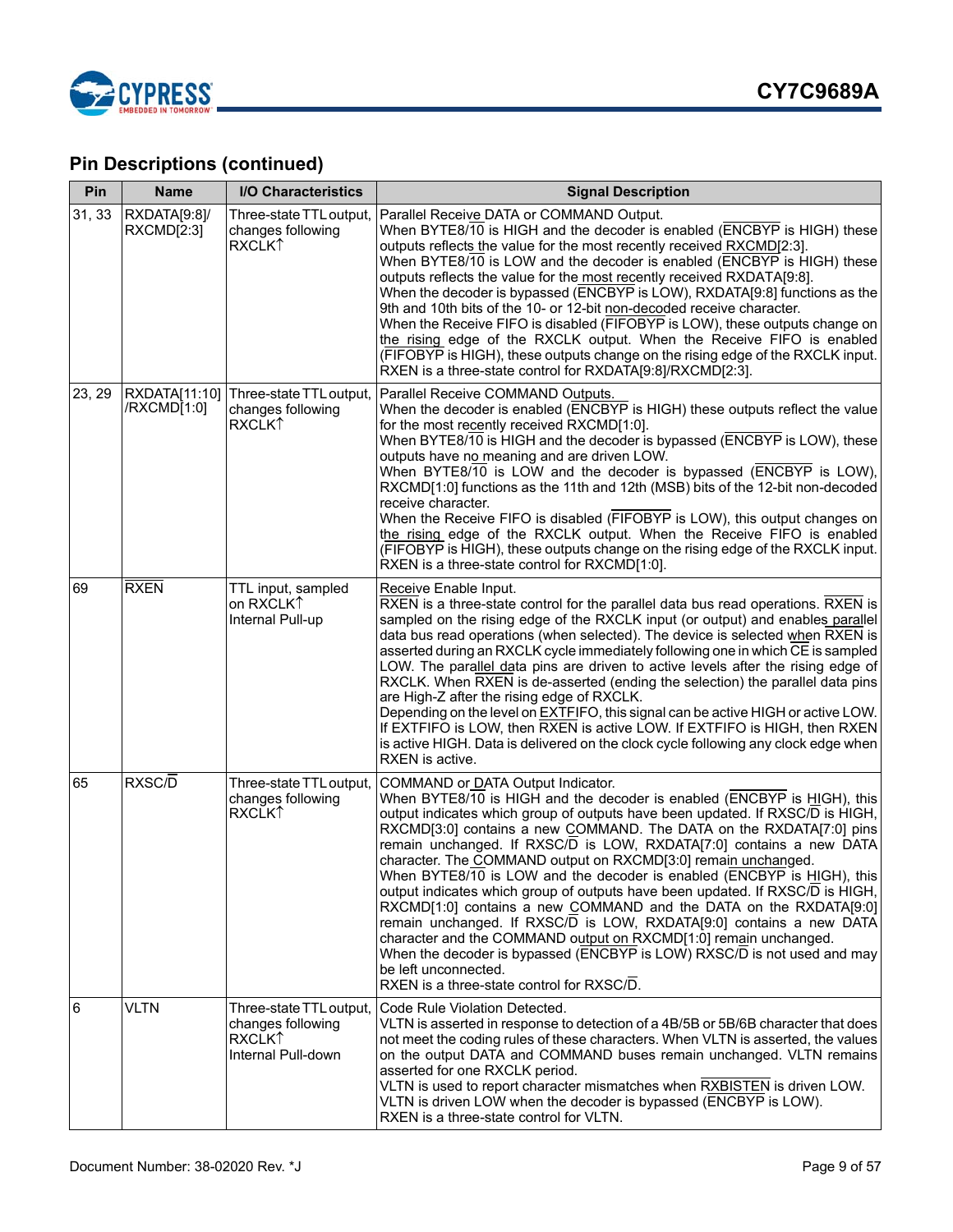

| Pin    | <b>Name</b>     | <b>I/O Characteristics</b>                                                 | <b>Signal Description</b>                                                                                                                                                                                                                                                                                                                                                                                                                                                                                                                                                                                                                                                                                                                                                                                                                                                                                                                                                                                                                                                                                                                                                                                                                                                                                                                                                                                                                                       |
|--------|-----------------|----------------------------------------------------------------------------|-----------------------------------------------------------------------------------------------------------------------------------------------------------------------------------------------------------------------------------------------------------------------------------------------------------------------------------------------------------------------------------------------------------------------------------------------------------------------------------------------------------------------------------------------------------------------------------------------------------------------------------------------------------------------------------------------------------------------------------------------------------------------------------------------------------------------------------------------------------------------------------------------------------------------------------------------------------------------------------------------------------------------------------------------------------------------------------------------------------------------------------------------------------------------------------------------------------------------------------------------------------------------------------------------------------------------------------------------------------------------------------------------------------------------------------------------------------------|
| 67     | <b>RXRST</b>    | TTL input, sampled on<br><b>RXCLKT</b><br>Internal Pull-up                 | Receive FIFO Reset. Active LOW.<br>When the Receive FIFO is enabled (FIFOBYP is HIGH), RXEN is deasserted, CE<br>is asserted (LOW), and RXRST is sampled while asserted (LOW) by RXCLK for<br>seven cycles, the Receive FIFO begins its internal reset process.<br>Once the reset operation is started, the RXEMPTY flag is asserted and the<br>interface counters and address pointer are zeroed. The reset operation proceeds<br>to clear out the internal write pointers and counters. The RXEMPTY output remains<br>asserted through the reset operation and remains asserted until new data is written<br>to the Receive FIFO. While RXRST remains asserted, the Receive FIFO remains<br>in reset and cannot accept received characters.<br>When the Receive FIFO is bypassed (FIFOBYP is LOW), RXRST is ignored.                                                                                                                                                                                                                                                                                                                                                                                                                                                                                                                                                                                                                                          |
| 24, 25 | RXMODE[1:0]     | Static control input<br><b>TTL</b> levels<br>Normally wired HIGH or<br>LOW | Receiver Discard Policy Mode Select.<br>00b-allows all characters to be written into the Receive FIFO or output to the<br>Receive data bus<br>01b-discards all JK or LM sync characters except the "last" one of a string of sync<br>characters. Single sync characters in a data stream are included in the data written<br>into the Receive FIFO.<br>1Xb-discards all JK or LM sync characters. The data stream written into the<br>Receive FIFO does not include sync characters.                                                                                                                                                                                                                                                                                                                                                                                                                                                                                                                                                                                                                                                                                                                                                                                                                                                                                                                                                                            |
| 77     | <b>RXBISTEN</b> | TTL input,<br>asynchronous<br>Internal Pull-up                             | Receiver BIST Enable. Active LOW.<br>When LOW, the receiver is configured to perform a character-for-character match<br>of the incoming data stream with a 511-character BIST sequence. The result of<br>character mismatches are indicated on the VLTN pin. Completion of each<br>511-character BIST loop is accompanied by an assertion pulse on the RXFULL<br>flag.<br>The state of ENCBYP, FIFOBYP, and BYTE8/10 have no effect on BIST operation.                                                                                                                                                                                                                                                                                                                                                                                                                                                                                                                                                                                                                                                                                                                                                                                                                                                                                                                                                                                                          |
| 73     | <b>RFEN</b>     | TTL input,<br>asynchronous<br>Internal Pull-up                             | Reframe Enable.<br>Used to control when the framer is allowed to adjust the character boundaries<br>based on detection of one or more framing characters in the data stream.<br>When framing is enabled (RFEN is HIGH) the receive framer realigns the serial<br>stream to the incoming 10-bit JK sync character (if BYTE8/10 is HIGH) or the 12-bit<br>LM sync character (if BYTE8/10 is LOW). Framing is disabled when RFEN is LOW.<br>The deassertion of RFEN freezes the character boundary relationship between<br>the serial stream and character clock. RFEN is an asynchronous input, sampled<br>by the internal Receive PLL character clock.                                                                                                                                                                                                                                                                                                                                                                                                                                                                                                                                                                                                                                                                                                                                                                                                           |
| 10     | <b>RXFULL</b>   | Three-state TTL output,<br>changes following<br><b>RXCLK1</b>              | Receive FIFO Full Flag.<br>When the Receive FIFO is enabled (FIFOBYP is HIGH) and its flags are driven<br>(CE is LOW), RXFULL is asserted when space is available for four or fewer<br>characters to be written to the HOTLink Receive FIFO. If the RXCLK input is not<br>continuous or the FIFO is accessed at a rate slower than data is being received,<br>RXFULL may also indicate that some data has been lost because of FIFO overflow.<br>When the Receive FIFO is bypassed (FIFOBYP is LOW), RXFULL is deasserted<br>to indicate that valid data may be present. RXFULL is also used as a BIST progress<br>indicator, and pulses once every pass through the 511 character BIST loop.<br>When RXBISTEN is asserted (LOW), RXFULL becomes the receive BIST loop<br>progress indicator (regardless of the logic state of FIFOBYP). While RXBISTEN<br>is asserted, RXFULL is asserted until the receiver detects the start of the BIST<br>pattern. Then RXFULL is deasserted for the duration of the BIST pattern, pulsing<br>asserted for one RXCLK period on the last symbol of each BIST loop. If 14 of 28<br>consecutive symbols are received in error, RXFULL returns to the asserted state<br>until the start of a BIST pattern is again detected.<br>The asserted state of this output (HIGH or LOW) is determined by the state of the<br>EXTFIFO input. When EXTFIFO is LOW, RXFULL is active LOW. When EXTFIFO<br>is HIGH, RXFULL is active HIGH. |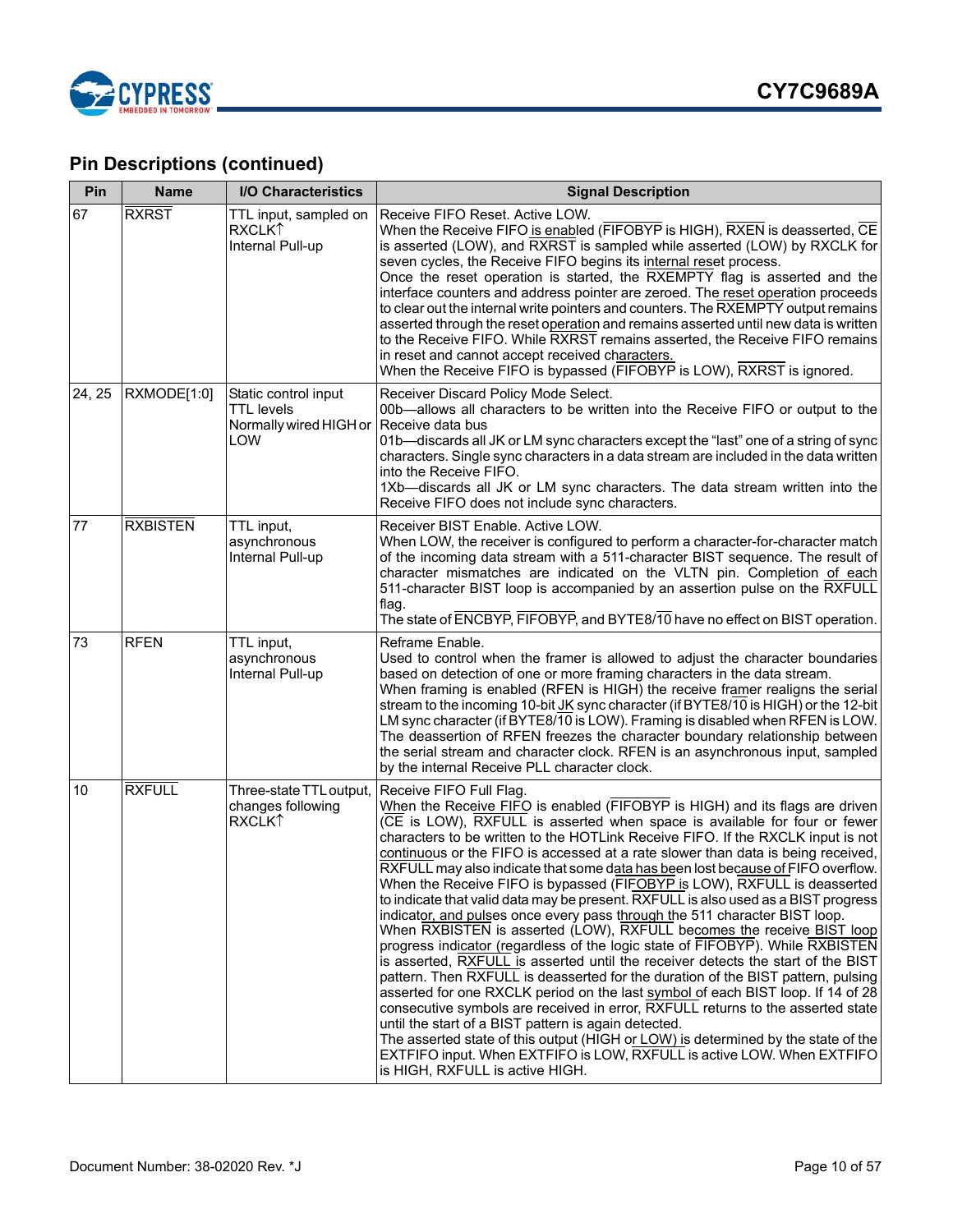

| Pin | <b>Name</b>                       | <b>I/O Characteristics</b>                                         | <b>Signal Description</b>                                                                                                                                                                                                                                                                                                                                                                                                                                                                                                                                                                                                                                                                                                                                                                                                                                                                                                                                                                                                                                                                                                                                                                                                                                                                                                                                                                                                                                                                                                                                                                                                                                                                                                                                                                                                                                                                                                                                                                  |
|-----|-----------------------------------|--------------------------------------------------------------------|--------------------------------------------------------------------------------------------------------------------------------------------------------------------------------------------------------------------------------------------------------------------------------------------------------------------------------------------------------------------------------------------------------------------------------------------------------------------------------------------------------------------------------------------------------------------------------------------------------------------------------------------------------------------------------------------------------------------------------------------------------------------------------------------------------------------------------------------------------------------------------------------------------------------------------------------------------------------------------------------------------------------------------------------------------------------------------------------------------------------------------------------------------------------------------------------------------------------------------------------------------------------------------------------------------------------------------------------------------------------------------------------------------------------------------------------------------------------------------------------------------------------------------------------------------------------------------------------------------------------------------------------------------------------------------------------------------------------------------------------------------------------------------------------------------------------------------------------------------------------------------------------------------------------------------------------------------------------------------------------|
| 19  | <b>RXHALF</b>                     | Three-state TTL output,<br>changes following<br><b>RXCLKT</b>      | Receive FIFO Half-full Flag.<br>When the Receive FIFO is enabled (FIFOBYP is HIGH and CE is LOW) RXHALF<br>is asserted when the HOTLink Receive FIFO is half full (128 characters is half full).<br>If a Receive FIFO reset has been initiated (RXRST was sampled asserted for a<br>minimum of seven RXCLK cycles), RXHALF is deasserted to enforce the<br>empty/unavailable status of the Receive FIFO during reset. If FIFOBYP is LOW,<br>RXHALF remains deasserted having no logical function.<br>RXHALF is forced to the High-Z state only during a "full-chip" reset (i.e., while<br>RESET is LOW).                                                                                                                                                                                                                                                                                                                                                                                                                                                                                                                                                                                                                                                                                                                                                                                                                                                                                                                                                                                                                                                                                                                                                                                                                                                                                                                                                                                   |
| 21  | <b>RXEMPTY</b>                    | Three-state TTL output,<br>changes following<br>RXCLK <sup>1</sup> | Receive FIFO Empty Flag.<br>When the Receive FIFO is enabled (FIFOBYP is HIGH) and its flags are driven<br>(CE is LOW), RXEMPTY is asserted when the HOTLink Receive FIFO has no data<br>to forward to the parallel interface. If a Receive FIFO reset has been initiated<br>(RXRST was sampled asserted for a minimum of seven RXCLK cycles),<br>RXEMPTY is asserted to enforce the empty/unavailable status of the Receive<br>FIFO during reset.<br>Any read operation occurring when RXEMPTY is asserted results in no change in<br>the FIFO status, and the data from the last valid read remains on the RXDATA bus.<br>When the Receive FIFO is bypassed but the decoder is enabled, RXEMPTY is<br>used as a valid data indicator. When deasserted it indicates that valid data is<br>present at the RXDATA or RXCMD outputs as indicated by RXSC/D. When<br>asserted it indicates that a SYNC character (JK or LM) is present on the RXCMD<br>output pins. When the Receive FIFO is bypassed (FIFOBYP is LOW), RXEMPTY<br>is deasserted whenever data is ready.<br>The asserted state of this output (HIGH or LOW) is determined by the state of the<br>EXTFIFO input. When EXTFIFO is LOW, RXEMPTY is active LOW. When<br>EXTFIFO is HIGH, RXEMPTY is active HIGH.                                                                                                                                                                                                                                                                                                                                                                                                                                                                                                                                                                                                                                                                                                                  |
|     | <b>Control Signals</b>            |                                                                    |                                                                                                                                                                                                                                                                                                                                                                                                                                                                                                                                                                                                                                                                                                                                                                                                                                                                                                                                                                                                                                                                                                                                                                                                                                                                                                                                                                                                                                                                                                                                                                                                                                                                                                                                                                                                                                                                                                                                                                                            |
| 71  | $\overline{\overline{\text{CE}}}$ | TTL input sampled on<br>TXCLK↑, RXCLK↑, or<br><b>REFCLK1</b>       | Chip Enable Input. Active LOW.<br>When CE is asserted and sampled LOW by RXCLK, the Receive FIFO status flags<br>are driven to their active states. When this input is deasserted and sampled by<br>RXCLK, the Receive FIFO status flags are placed in a High-Z state.<br>When CE has been sampled LOW and RXEN changes from deasserted to<br>asserted and is sampled by RXCLK, the RXSC/D, RXDATA[7:0],<br>RXDATA[9:8]/RXCMD[2:3] and VLTN output drivers are enabled and go to their<br>driven levels. These pins remain driven until RXEN is sampled deasserted.<br>When the Transmit FIFO is enabled (FIFOBYP is HIGH), and CE is asserted and<br>sampled by TXCLK, the Transmit FIFO status flags are driven to their active states.<br>When this input is deasserted and sampled by TXCLK, the Transmit FIFO status<br>flags are placed in a High-Z state.<br>When the Transmit FIFO is bypassed (FIFOBYP is LOW), and CE is asserted and<br>sampled by REFCLK, the Transmit FIFO status flags are driven to their active<br>states. When this input is deasserted and sampled by REFCLK, the Transmit FIFO<br>status flags are placed in a High-Z state.<br>When the Transmit FIFO is enabled (FIFOBYP is HIGH), CE has been sampled<br>LOW, and TXEN changes from deasserted to asserted and is sampled by TXCLK,<br>the TXSC/D, TXDATA[7:0], TXDATA[9:8]/RXCMD[2:3], and TXCMD[1:0] inputs<br>are sampled and passed to the Transmit FIFO. These inputs are sampled on all<br>consecutive TXCLK cycles until TXEN is sampled deasserted.<br>When the Transmit FIFO is bypassed (FIFOBYP is LOW), CE has been sampled<br>LOW, and TXEN changes from deasserted to asserted and is sampled by<br>REFCLK, the<br>TXSC/D, TXDATA[7:0], TXDATA[9:8]/RXCMD[2:3],<br>and<br>TXCMD[1:0] inputs are sampled and passed to the encoder or serializer as<br>directed by other control inputs. These inputs are sampled on all consecutive<br>REFCLK cycles until TXEN is sampled deasserted. |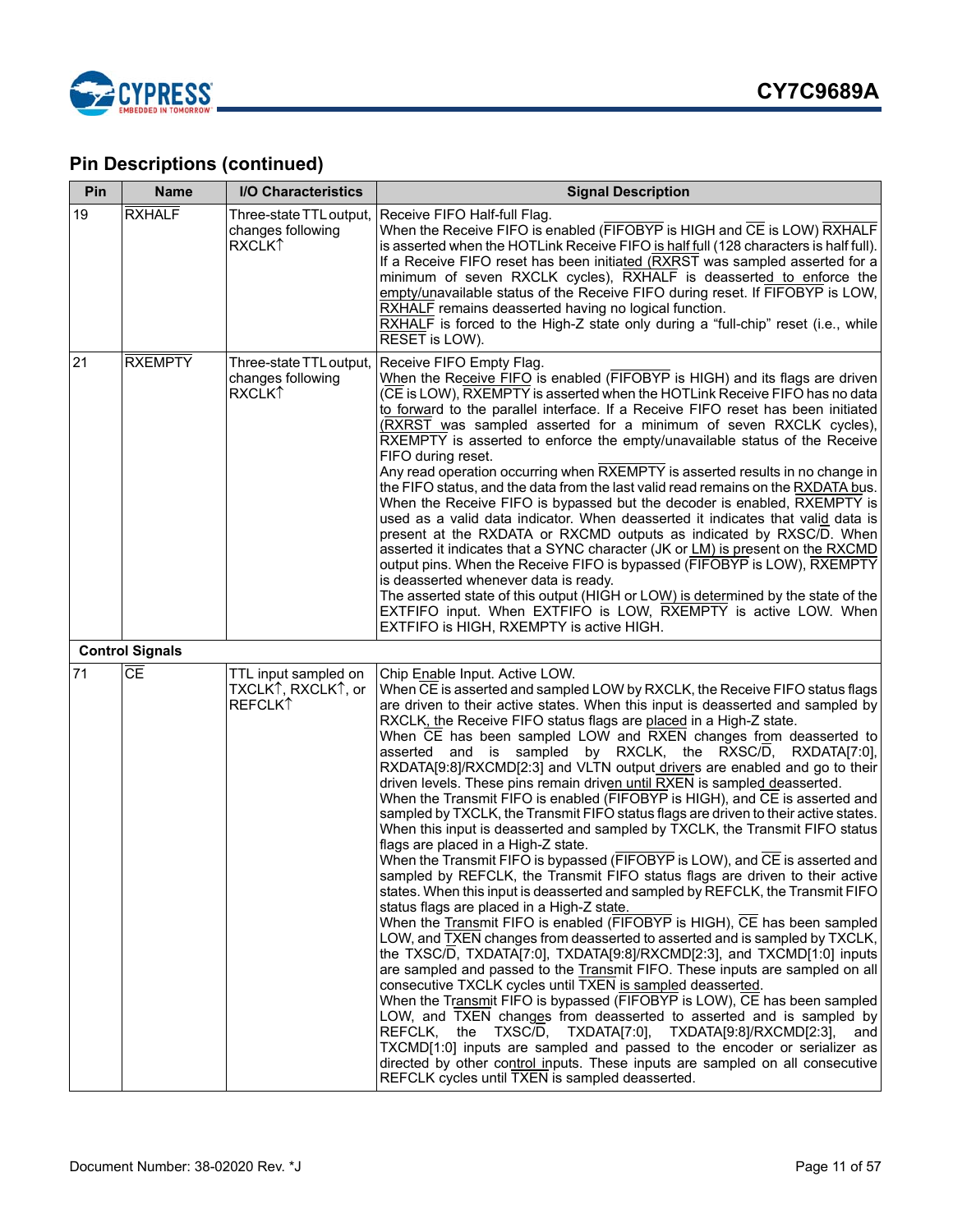

| Pin | <b>Name</b>     | <b>I/O Characteristics</b>                                                 | <b>Signal Description</b>                                                                                                                                                                                                                                                                                                                                                                                                                                                                                                                                                                                                                                                                                                                                                                                                                                                                                                                                                                                                                                                                                                                                                                                                                                                                                                                                                                                                                                                                                                                                                                                 |  |
|-----|-----------------|----------------------------------------------------------------------------|-----------------------------------------------------------------------------------------------------------------------------------------------------------------------------------------------------------------------------------------------------------------------------------------------------------------------------------------------------------------------------------------------------------------------------------------------------------------------------------------------------------------------------------------------------------------------------------------------------------------------------------------------------------------------------------------------------------------------------------------------------------------------------------------------------------------------------------------------------------------------------------------------------------------------------------------------------------------------------------------------------------------------------------------------------------------------------------------------------------------------------------------------------------------------------------------------------------------------------------------------------------------------------------------------------------------------------------------------------------------------------------------------------------------------------------------------------------------------------------------------------------------------------------------------------------------------------------------------------------|--|
| 12  | <b>REFCLK</b>   | TTL clock input                                                            | PLL Frequency Reference Clock.<br>This clock input is used as the timing reference for the transmit and receive PLLs.<br>When the Transmit FIFO is bypassed (FIFOBYP is LOW), REFCLK is also used<br>as the clock for the parallel transmit interface.                                                                                                                                                                                                                                                                                                                                                                                                                                                                                                                                                                                                                                                                                                                                                                                                                                                                                                                                                                                                                                                                                                                                                                                                                                                                                                                                                    |  |
| 75  | <b>SPDSEL</b>   | Static control input<br><b>TTL</b> levels<br>Normally wired HIGH or<br>LOW | Speed Select.<br>Used to select from one of two operating serial rates for the CY7C9689A. When<br>SPDSEL is HIGH, the signaling rate is between 100 and 200 MBaud. When LOW,<br>the signaling rate is between 50 and 100 MBaud. Used in combination with<br>RANGESEL and BYTE8/10 to configure the VCO multipliers and dividers.                                                                                                                                                                                                                                                                                                                                                                                                                                                                                                                                                                                                                                                                                                                                                                                                                                                                                                                                                                                                                                                                                                                                                                                                                                                                          |  |
| 74  | <b>RANGESEL</b> | Static control input<br><b>TTL</b> levels<br>Normally wired HIGH or<br>LOW | Range Select.<br>Selects the proper prescaler for the REFCLK input. If RANGESEL is LOW, the<br>REFCLK input is passed directly to the Transmit PLL clock multiplier. If<br>RANGESEL is HIGH, REFLCK is divided by two before being sent to the Transmit<br>PLL multiplier.<br>When the Transmit FIFO is bypassed (FIFOBYP is LOW), with RANGESEL HIGH<br>or SPDSEL LOW, TXFULL toggles at half the REFCLK rate to provide a character<br>rate indication, and to show when data can be accepted.                                                                                                                                                                                                                                                                                                                                                                                                                                                                                                                                                                                                                                                                                                                                                                                                                                                                                                                                                                                                                                                                                                          |  |
| 51  | <b>RESET</b>    | Asynchronous<br><b>TTL</b> input                                           | Master Reset for Internal Logic.<br>Pulsed LOW for one or more REFCLK cycles.                                                                                                                                                                                                                                                                                                                                                                                                                                                                                                                                                                                                                                                                                                                                                                                                                                                                                                                                                                                                                                                                                                                                                                                                                                                                                                                                                                                                                                                                                                                             |  |
| 28  | <b>FIFOBYP</b>  | Static control input<br><b>TTL</b> levels<br>Normally wired HIGH or<br>LOW | FIFO Bypass Enable.<br>When asserted, the Transmit and Receive FIFOs are bypassed. In this mode<br>TXCLK is not used. Instead all transmit data must be synchronous to REFCLK.<br>Transmit FIFO status flags are synchronized to REFCLK. All received data is<br>synchronous to RXCLK output. Receive FIFO status flags are synchronized to<br>RXCLK (the recovered Receive PLL character clock).<br>When not asserted, the Transmit and Receive FIFOs are enabled. In this mode all<br>Transmit FIFO writes are synchronized to TXCLK, and all Receive FIFO reads are<br>synchronous to the RXCLK input.                                                                                                                                                                                                                                                                                                                                                                                                                                                                                                                                                                                                                                                                                                                                                                                                                                                                                                                                                                                                 |  |
| 50  | <b>BYTE8/10</b> | Static control input<br><b>TTL</b> levels<br>Normally wired HIGH or<br>LOW | 8/10-bit Parallel Data Size Select.<br>When set for 8-bit data (BYTE8/10 is HIGH) and the encoder is enabled (ENCBYP<br>is HIGH), 8-bit DATA characters and 4-bit COMMAND characters are captured at<br>the TXDATA[7:0] or TXCMD[3:0] inputs (selected by the TXSC/D input) and<br>passed to the Transmit FIFO (if enabled) and encoder. Received characters are<br>decoded, passed through the Receive FIFO (if enabled) and presented at either<br>the RXDATA[7:0] or RXCMD[3:0] outputs and indicated by the RXSC/D output.<br>When set for 8-bit data (BYTE8/10 is HIGH) and the encoder is bypassed<br>(ENCBYP is LOW), the internal data paths are set for 10-bit characters. Each<br>received character is presented to the Receive FIFO (if enabled) and is passed to<br>the RXDATA[9:0] outputs.<br>When set for 10-bit data (BYTE8/10 is LOW) and the encoder is enabled (ENCBYP<br>is HIGH), 10-bit DATA characters and 2-bit COMMAND characters are captured<br>at the TXDATA[9:0] or TXCMD[1:0] inputs (selected by the TXSC/D input) and<br>passed to the Transmit FIFO (if enabled) and encoder. Received characters are<br>decoded, passed through the Receive FIFO (if enabled) and presented at either<br>the RXDATA[9:0] or RXCMD[1:0] outputs and indicated by the RXSC/D output.<br>When set for 10-bit data (BYTE8/10 is LOW) and the encoder is bypassed<br>(ENCBYP is LOW), the internal clock data paths are set for 12-bit characters. Each<br>received character is presented to the Receive FIFO (if enabled) and is passed to<br>the RXDATA[9:0] and the RXCMD[1:0] outputs. |  |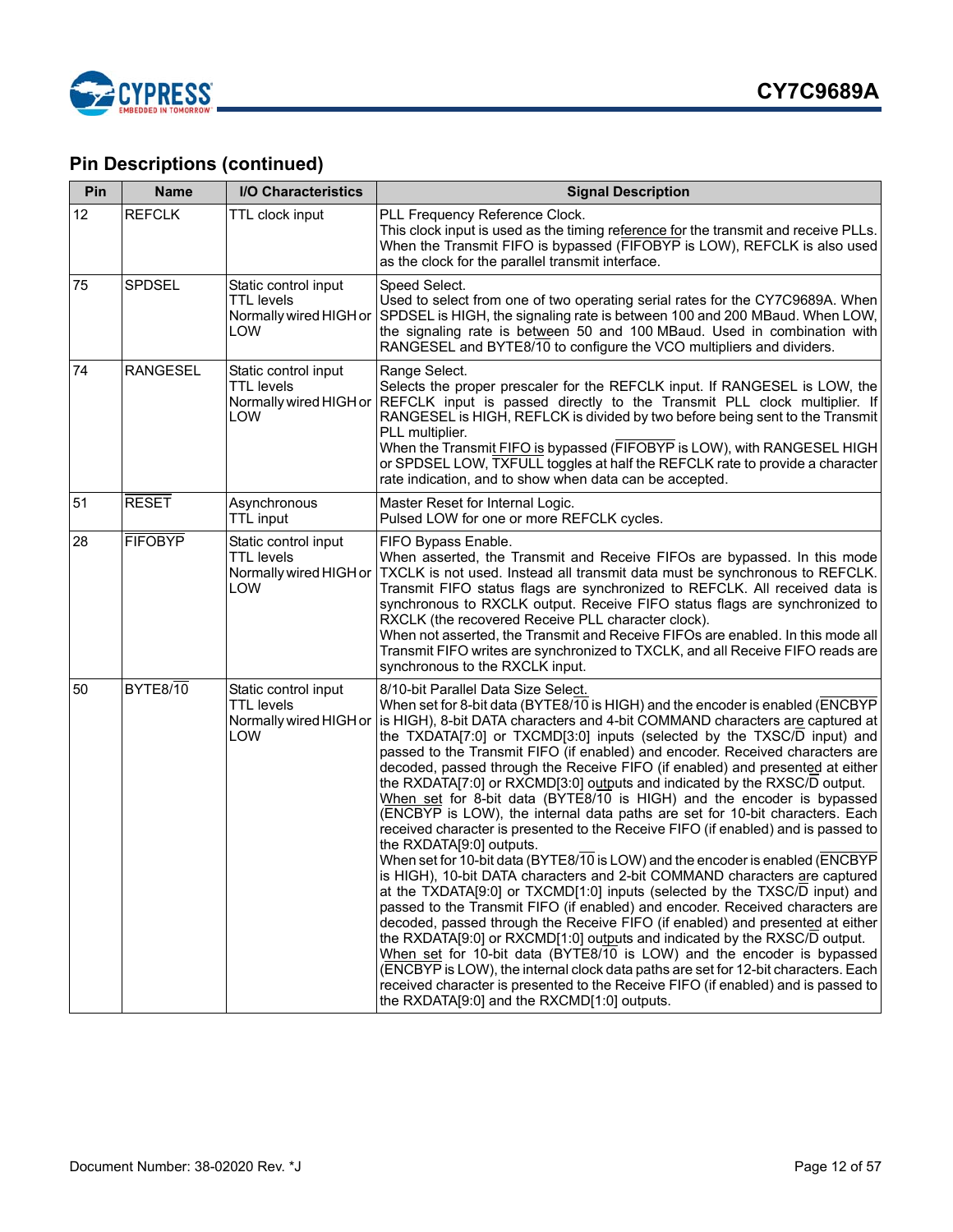

| Pin               | <b>Name</b>                             | <b>I/O Characteristics</b>                                                 | <b>Signal Description</b>                                                                                                                                                                                                                                                                                                                                                                                                                                                                                                                                                                                                                                                                                                                                                                                                                                                                                                                                                                                                                                                                                                                                          |
|-------------------|-----------------------------------------|----------------------------------------------------------------------------|--------------------------------------------------------------------------------------------------------------------------------------------------------------------------------------------------------------------------------------------------------------------------------------------------------------------------------------------------------------------------------------------------------------------------------------------------------------------------------------------------------------------------------------------------------------------------------------------------------------------------------------------------------------------------------------------------------------------------------------------------------------------------------------------------------------------------------------------------------------------------------------------------------------------------------------------------------------------------------------------------------------------------------------------------------------------------------------------------------------------------------------------------------------------|
| 49                | <b>EXTFIFO</b>                          | Static control input<br><b>TTL</b> levels<br>Normally wired HIGH or<br>LOW | External FIFO Mode.<br>EXTFIFO modifies the active state of the RXEN and TXEN inputs and the timing<br>of the Transmitter and Receiver data buses. When configured for external FIFOs<br>(EXTFIFO is HIGH), TXEN is assumed to be driven by the empty flag of an<br>attached CY7C42X5 FIFO, and RXEN is assumed to be driven by the almost full<br>flag of an attached CY7C42X5 FIFO. In this mode the active data transition is in<br>the clock following the clock edge that "enables" the data bus.<br>When not configured for external FIFOs (EXTFIFO is LOW), TXEN is assumed to<br>be driven as a pipeline register and RXEN is assumed to be driven by a controller<br>for a pipeline register. In this mode the active data transition is within the same<br>clock as the clock edge that "enables" the data bus.<br>EXTFIFO also modifies the output state of the Receive and Transmit FIFO flags.<br>When configured for external FIFOs (EXTFIFO is HIGH), the Full and Empty FIFO<br>flags are active HIGH (the Half full flag is always active LOW). When not configured<br>for external FIFOs (EXTFIFO is LOW), all of the FIFO flags are active LOW. |
| 27                | <b>ENCBYP</b>                           | Static control input<br><b>TTL</b> levels<br>Normally wired HIGH or<br>LOW | Enable Encoder Bypass Mode.<br>When asserted, both the encoder and decoder are bypassed. Data is transmitted<br>without 4B/5B or 5B/6B encoding (but with NRZI encoding), LSB first. Received<br>data are presented as parallel characters to the parallel interface without decoding.<br>When deasserted, data is passed through both the encoder in the Transmit path<br>and the decoder in the Receive path.                                                                                                                                                                                                                                                                                                                                                                                                                                                                                                                                                                                                                                                                                                                                                    |
|                   | Analog I/O and Control                  |                                                                            |                                                                                                                                                                                                                                                                                                                                                                                                                                                                                                                                                                                                                                                                                                                                                                                                                                                                                                                                                                                                                                                                                                                                                                    |
| 81, 82            | 89, 90, OUTA±<br><b>OUTB</b>            | PECL compatible<br>differential output                                     | Differential Serial Data Outputs.<br>These PECL-compatible differential outputs are capable of driving terminated<br>transmission lines or commercial fiber-optic transmitter modules. To minimize the<br>power dissipation of unused outputs, the outputs should be left unconnected and<br>the associated CURSETA or CURSETB should be connected to V <sub>DD</sub> .                                                                                                                                                                                                                                                                                                                                                                                                                                                                                                                                                                                                                                                                                                                                                                                            |
| 94, 93,<br>86, 85 | <b>INA</b> ±<br><b>INB</b> <sup>±</sup> | PECL compatible<br>differential input                                      | Differential Serial Data Inputs.<br>These inputs accept the serial data stream for deserialization and decoding. Only<br>one serial stream at a time may be fed to the receive PLL to extract the data<br>content. This stream is selected using the A/B input.                                                                                                                                                                                                                                                                                                                                                                                                                                                                                                                                                                                                                                                                                                                                                                                                                                                                                                    |
| 97                | <b>CURSETA</b>                          | Analog                                                                     | Current-set Resistor Input for OUTA+.<br>A precision resistor is connected between this input and a clean ground to set the<br>output differential amplitude and currents for the OUTA± differential driver.                                                                                                                                                                                                                                                                                                                                                                                                                                                                                                                                                                                                                                                                                                                                                                                                                                                                                                                                                       |
| 78                | <b>CURSETB</b>                          | Analog                                                                     | Current-set Resistor Input for OUTB+.<br>A precision resistor is connected between this input and a clean ground to set the<br>output differential amplitude and currents for the OUTB± differential driver.                                                                                                                                                                                                                                                                                                                                                                                                                                                                                                                                                                                                                                                                                                                                                                                                                                                                                                                                                       |
| 100               | <b>CARDET</b>                           | PECL input,<br>asynchronous                                                | Carrier Detect Input.<br>Used to allow an external device to signify a valid signal is being presented to the<br>high-speed PECL input buffers, as is typical on an Optical Module. When CARDET<br>is deasserted LOW, the LFI indicator asserts LOW signifying a Link Fault. This<br>input can be tied HIGH for copper media applications.                                                                                                                                                                                                                                                                                                                                                                                                                                                                                                                                                                                                                                                                                                                                                                                                                         |
| $\overline{2}$    | A/B                                     | Asynchronous TTL<br>input                                                  | Input A or Input B Selector.<br>When HIGH, input INA± is selected, when LOW, INB± is selected.                                                                                                                                                                                                                                                                                                                                                                                                                                                                                                                                                                                                                                                                                                                                                                                                                                                                                                                                                                                                                                                                     |
| 3                 | $\overline{\text{LFI}}$                 | TTL output, changes<br>following RXCLK↑                                    | Link Fault Indication Output. Active LOW.<br>LFI changes synchronous with RXCLK. This output is driven LOW when the serial<br>link currently selected by A/B is not suitable for data recovery. This could be<br>because:<br>Serial Data Amplitude is below acceptable levels<br>Input transition density is not sufficient for PLL clock recovery<br>Input Data stream is outside an acceptable frequency range of operation<br>CARDET is LOW                                                                                                                                                                                                                                                                                                                                                                                                                                                                                                                                                                                                                                                                                                                     |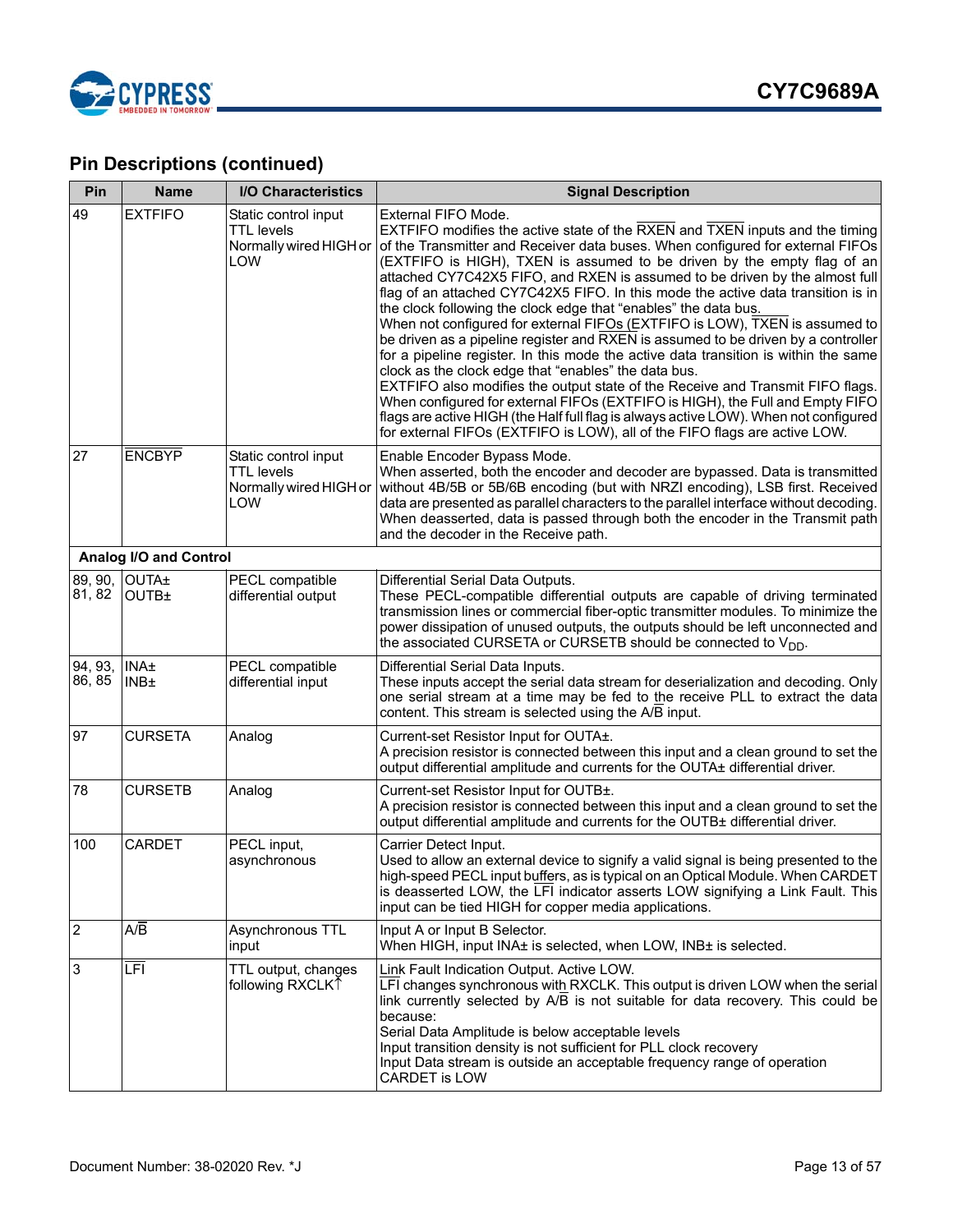

| Pin                                                        | <b>Name</b>           | <b>I/O Characteristics</b>                              | <b>Signal Description</b>                                                                                                                                                                                                                                                                                                                                                                                                                                                                                       |
|------------------------------------------------------------|-----------------------|---------------------------------------------------------|-----------------------------------------------------------------------------------------------------------------------------------------------------------------------------------------------------------------------------------------------------------------------------------------------------------------------------------------------------------------------------------------------------------------------------------------------------------------------------------------------------------------|
| $\overline{5}$                                             | <b>DLB</b>            | Asynchronous TTL<br>input                               | Diagnostic Loop Back Selector.<br>When DLB is LOW, LOOP Mode is OFF. Output of the transmitter shifter is routed<br>to both OUTA $\pm$ and OUTB $\pm$ and the serial input selected by A/B is routed to the<br>receive PLL for data recovery.<br>When DLB is HIGH, Diagnostic Loopback is Enabled. Output of the transmitter<br>serial data is routed to the receive PLL for data recovery. Primarily used for System<br>Diagnostic test. The serial inputs are ignored and OUTA± and OUTB± are both<br>active. |
| 1                                                          | <b>TEST</b>           | Asynchronous TTL<br>input normally wired<br><b>HIGH</b> | Test Mode Select.<br>Used to force the part into a diagnostic test mode used for factory ATE test. This<br>input must be tied HIGH during normal operation.                                                                                                                                                                                                                                                                                                                                                     |
| <b>Power</b>                                               |                       |                                                         |                                                                                                                                                                                                                                                                                                                                                                                                                                                                                                                 |
| 80, 87,<br>88, 95,<br>96, 98                               | V <sub>DDA</sub>      |                                                         | Power for PECL-compatible I/O signals and internal circuits.                                                                                                                                                                                                                                                                                                                                                                                                                                                    |
| 76, 79,<br>83, 84,<br>91, 92,<br>99                        | V <sub>SSA</sub>      |                                                         | Ground for PECL-compatible I/O signals and internal circuits.                                                                                                                                                                                                                                                                                                                                                                                                                                                   |
| 14, 17,<br>35, 55,<br>62, 64                               | <b>V<sub>DD</sub></b> |                                                         | Power for TTL I/O signals and internal circuits.                                                                                                                                                                                                                                                                                                                                                                                                                                                                |
| 4,11,<br>13, 15,<br>26, 37,<br>38, 39,<br>52, 57,<br>63,66 | $V_{SS}$              |                                                         | Ground for TTL I/O signals and internal circuits.                                                                                                                                                                                                                                                                                                                                                                                                                                                               |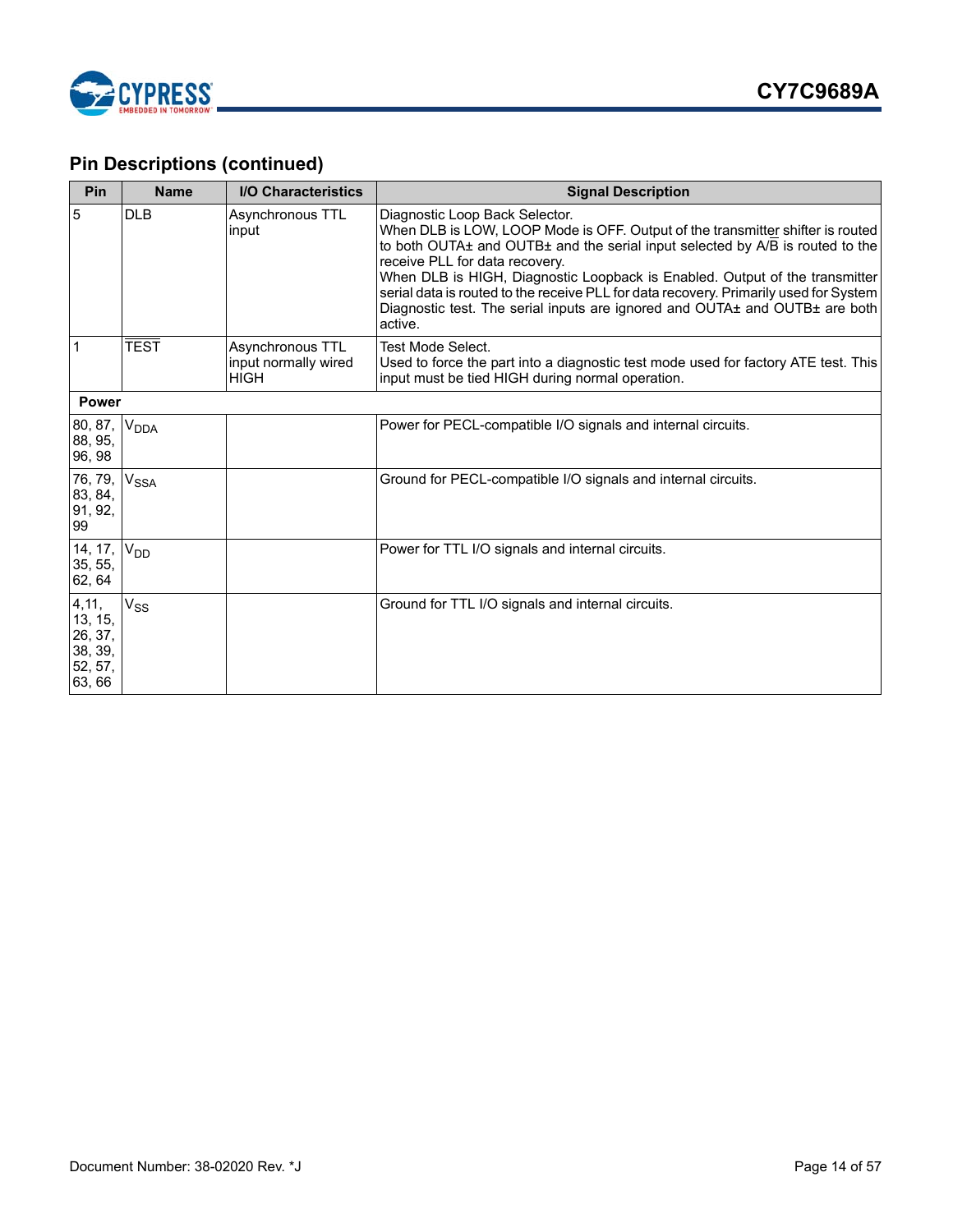

### <span id="page-14-0"></span>**CY7C9689A HOTLink Operation**

### <span id="page-14-1"></span>**Overview**

The CY7C9689A is designed to move parallel data across both short and long distances with minimal overhead or host system intervention. This is accomplished by converting the parallel characters into a serial bit-stream, transmitting these serial bits at high speed, and converting the received serial bits back into the original parallel data format.

The CY7C9689A offers a large feature set, allowing it to be used in a wide range of host systems. Some of the configuration options are

- AMD TAXIchip 4B/5B- and 5B/6B-compatible encoder/decoder
- AMD TAXIchip-compatible serial link
- AMD TAXIchip parallel COMMAND and DATA I/O bus architecture
- 8-bit or 10-bit character size
- User-definable data packet or frame structure
- Two-octave data rate range
- Asynchronous (FIFOed) or synchronous data interface
- Embedded or bypassable FIFO data storage
- Encoded or non-encoded
- Multi-PHY capability

This flexibility allows the CY7C9689A to meet the data transport needs of almost any system.

### <span id="page-14-2"></span>**Transmit Data Path**

#### *Transmit Data Interface/Transmit Data FIFO*

The transmit data interface to the host system is configurable as either an asynchronous buffered (FIFOed) parallel interface or as a synchronous pipeline register. The bus itself can be configured for operation with either 8-bit or 10-bit character widths.

When configured for asynchronous operation (where the host-bus interface clock operates asynchronous to the serial character and bit stream clocks), the host interface becomes that of a synchronous FIFO clocked by TXCLK. In this configuration an internal 256-character Transmit FIFO is enabled that allows the host interface to be written at any rate from DC to 50 MHz.

When configured for synchronous operation, the transmit interface is clocked by REFCLK and operates synchronous to the internal character and bit-stream clocks. The input register can be written at either 1/10 or 1/12 the serial bit rate. This interface can be clocked at up to 40 MHz when configured for 8-bit data width, and up to 33 MHz when configured for 10-bit data bus width. Actual clock rate depends on data rate as well as RANGESEL and SPDSEL logic levels.

Both asynchronous and synchronous interface operations support user control over the logical sense of the FIFO status flags. Full and empty flags on both the transmitter and receiver can be active HIGH or active LOW. This facilitates interfacing

with existing control logic or external FIFOs with minimal or no external glue logic.

#### *Encoder*

Data from the host interface or Transmit FIFO is next passed to an Encoder block. The CY7C9689A contains both 4B/5B and 5B/6B encoders that are used to improve the serial transport characteristics of the data. For those systems that contain their own encoder or scrambler, this Encoder may be bypassed.

#### *Serializer/Line Driver*

The data from the Encoder is passed to a Serializer. This Serializer operates at 10 or 12 times the character rate. With the internal FIFOs enabled, REFCLK can run at 1x, 2x, or 4x the character rate. With the FIFOs bypassed, REFCLK can operate at 1x or 2x the character rate. The serialized data is output in NRZI format from two PECL-compatible differential line drivers configured to drive transmission lines or optical modules.

### <span id="page-14-3"></span>**Receive Data Interface**

#### *Line Receiver/Deserializer/Framer*

Serial data is received at one of two PECL-compatible differential line receivers. The data is passed to both a Clock and Data Recovery PLL and to a Deserializer that converts NRZI serial data into NRZ parallel characters. The Framer adjusts the boundaries of these characters to match those of the original transmitted characters.

#### *Decoder*

The parallel characters are passed through a pair of 5B/4B or 6B/5B decoders and returned to their original form. For systems that make use of external decoding or descrambling, the decoder may be bypassed.

#### *Receive Data Interface/Receive Data FIFO*

Data from the decoder is passed either to a synchronous Receive FIFO or is passed directly to the output register. The output register can be configured for either 8-bit character or 10-bit character operation.

When configured for an asynchronous buffered (FIFOed) interface, the data is passed through a 256-character Receive FIFO that allows data to be read at any rate from DC to 50 MHz. When configured for synchronous operation (Receive FIFO is bypassed) data is clocked out of the Receive Output register at up to 20 MHz when configured for 8-bit characters, or 16.67 MHz when configured for 10-bit characters. The receive interface is also configurable for FIFO flags with either HIGH or LOW status indication

### <span id="page-14-4"></span>**Oscillator Speed Selection**

The CY7C9689A is designed to operate over a two-octave range of serial signaling rates, covering the 50- to 200-MBaud range. To cover this wide range, the PLLs are configured into various sub-regions using the SPDSEL and RANGESEL inputs, and to a limited extent the BYTE8/10 input. These inputs are used to configure the various prescalers and clock dividers used with the transmit and receive PLLs.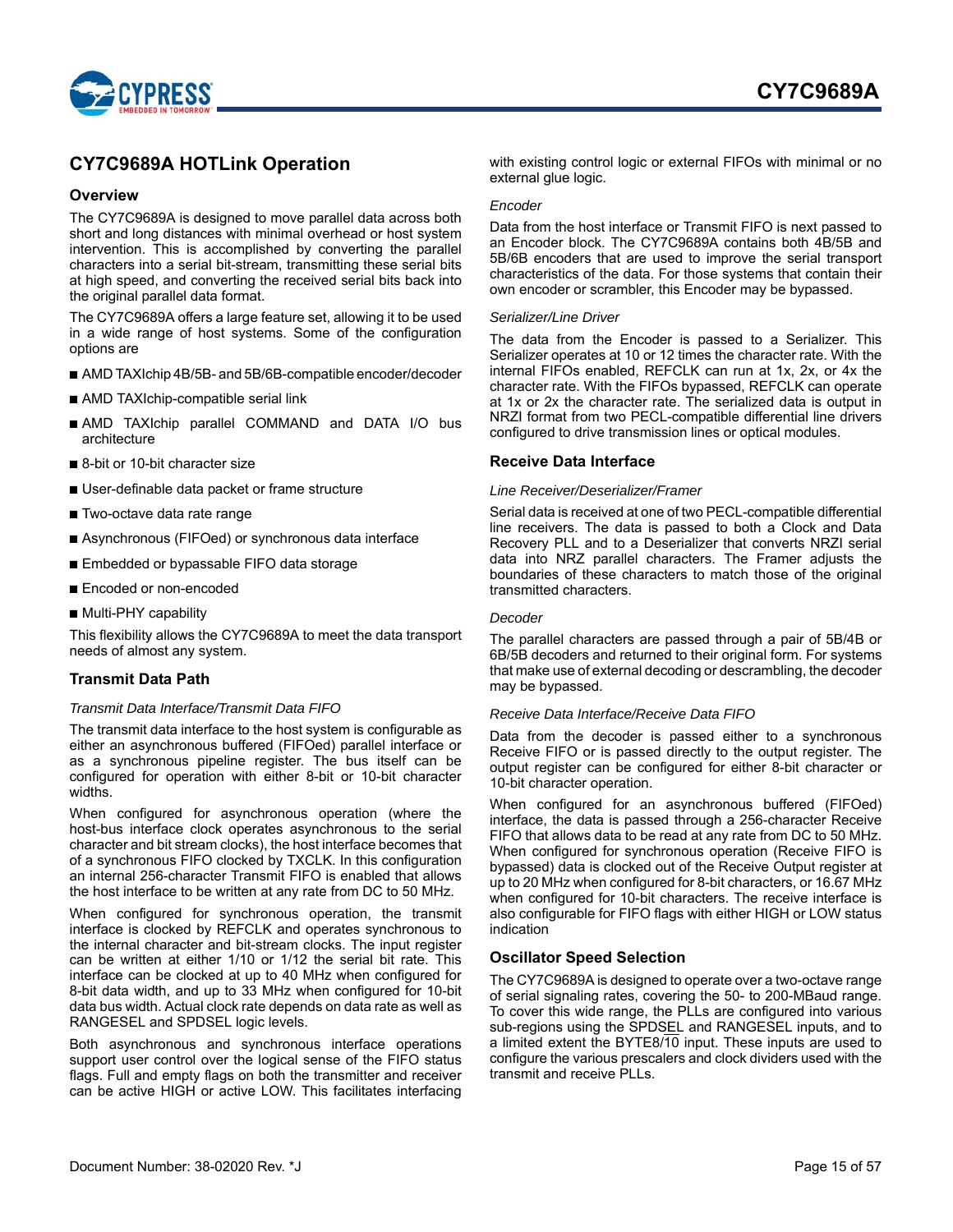

### <span id="page-15-0"></span>**CY7C9689A TAXI HOTLink Transceiver Block Diagram Description**

### **Transmit Input/Output Register**

The CY7C9689A provides a synchronous interface for data and command inputs, instead of the TAXI's asynchronous strobed interface. The Transmit Input Register, shown in [Figure 2](#page-15-6), captures the data and command to be processed by the HOTLink Transmitter, and allows the input timing to be made compatible with asynchronous or synchronous host system buses. These buses can take the form of external FIFOs, state machines, or other control structures. Data and command present on the TXDATA[9:0] and TXSC/D inputs are captured at the rising edge of the selected sample clock. The transmit data bus bit-assignments vary depending on the data encoding and bus-width selected. These bus bit-assignments are shown in [Table 1,](#page-15-7) and list the functional names of these different signals. Note that the function of several of these signals changes in different operating modes. The logical sense of the enable and FIFO flag signals depends on the intended interface convention and is set by the EXTFIFO pin.

The transmit interface supports both synchronous and asynchronous clocking modes, each supporting both UTOPIA

and Cascade timing models. The selection of the specific clocking mode is determined by the RANGESEL and SPDSEL inputs and the FIFO Bypass (FIFOBYP) signal.

### <span id="page-15-6"></span>**Figure 2. Transmit Input Register**



|                             | Transmit Encoder Mode <sup>[1]</sup>             |                                                      |                                                    |                                                      |
|-----------------------------|--------------------------------------------------|------------------------------------------------------|----------------------------------------------------|------------------------------------------------------|
| <b>TXDATA Bus Input Bit</b> | Encoded 8-bit<br>Character Stream <sup>[2]</sup> | <b>Pre-encoded 10-bit</b><br><b>Character Stream</b> | Encoded 10-bit.<br>Character Stream <sup>[3]</sup> | <b>Pre-encoded 12-bit</b><br><b>Character Stream</b> |
| <b>TXSC/D</b>               | <b>TXSC/D</b>                                    |                                                      | <b>TXSC/D</b>                                      |                                                      |
| TXDATA[0]                   | TXDATA[0]                                        | TXD[0] <sup>[4]</sup>                                | TXDATA[0]                                          | $TXD[0]^{[5]}$                                       |
| TXDATA[1]                   | TXDATA[1]                                        | <b>TXD[1]</b>                                        | TXDATA[1]                                          | TXD[1]                                               |
| TXDATA[2]                   | TXDATA[2]                                        | <b>TXD[2]</b>                                        | TXDATA[2]                                          | TXD[2]                                               |
| TXDATA[3]                   | TXDATA[3]                                        | TXD[3]                                               | TXDATA[3]                                          | TXD[3]                                               |
| TXDATA[4]                   | TXDATA[4]                                        | TXD[4]                                               | TXDATA[4]                                          | TXD[4]                                               |
| TXDATA[5]                   | TXDATA[5]                                        | TXD[5]                                               | TXDATA[5]                                          | TXD[5]                                               |
| TXDATA[6]                   | TXDATA[6]                                        | TXD[6]                                               | TXDATA[6]                                          | TXD[6]                                               |
| TXDATA[7]                   | TXDATA[7]                                        | TXD[7]                                               | TXDATA[7]                                          | TXD[7]                                               |
| TXDATA[8]/TXCMD[3]          | TXCMD[3]                                         | TXD[8]                                               | TXDATA[8]                                          | TXD[8]                                               |
| TXDATA[9]/TXCMD[2]          | TXCMD[2]                                         | TXD[9]                                               | TXDATA[9][3]                                       | TXD[9]                                               |
| TXCMD[1]                    | TXCMD[1]                                         |                                                      | TXCMD[1]                                           | TXD[10] <sup>[5]</sup>                               |
| TXCMD[0]                    | TXCMD[0]                                         |                                                      | <b>TXCMD[0]</b>                                    | <b>TXD[11]</b>                                       |

### <span id="page-15-7"></span>**Table 1. Transmit Input Bus Signal Map**

#### **Notes**

<span id="page-15-1"></span>1. All open cells are ignored.

<span id="page-15-4"></span>4. When ENCBYP is LOW and BYTE8/10 is HIGH, the transmitted bit order is (LSB to MSB) TXD[0,1,2,3,4,5,6,7,8,9].

<span id="page-15-5"></span>5. When ENCBYP is LOW and BYTE8/10 is LOW, the transmitted bit order is (LSB to MSB) TXD[0,1,2,3,4,5,6,7,8,9,11,10].

<span id="page-15-2"></span><sup>2.</sup> When ENCBYP is HIGH and BYTE8/10 is HIGH, transmitted bit order is the encoded form (MSB to LSB) of TXDATA[7,6,5,4] and TXDATA[3,2,1,0] or TXCMD[3,2,1,0] as selected by TXSC/D.

<span id="page-15-3"></span><sup>3.</sup> When ENCBYP is HIGH and BYTE8/10 is LOW, transmitted bit order is the encoded form (MSB to LSB) of TXDATA[8,7,6,5,4] and TXDATA[9,3,2,1,0] or TXCMD[1,0] as selected by TXSC/D.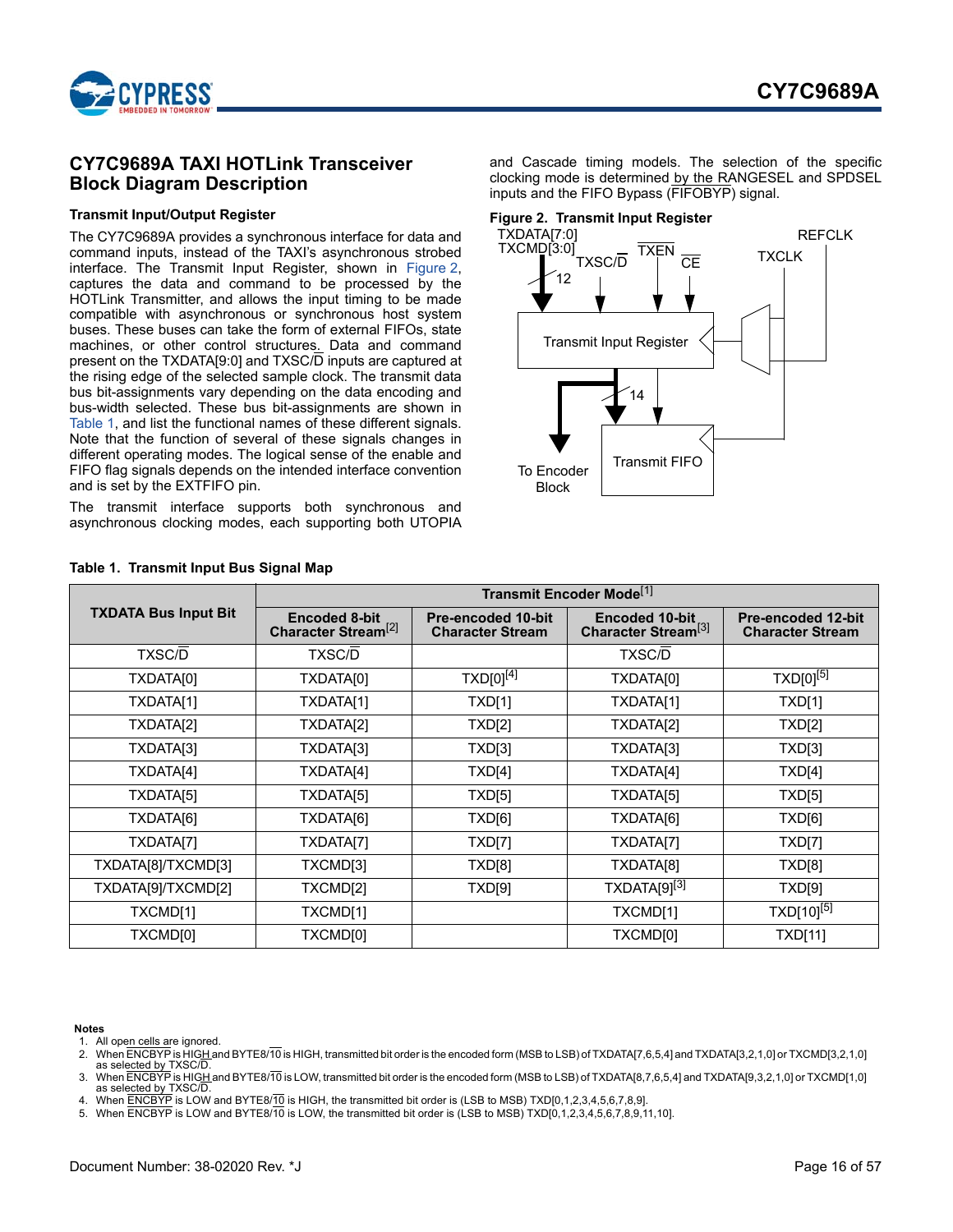

#### *Synchronous Interface*

Synchronous interface clocking operates the entire transmit data path synchronous to REFCLK. It is enabled by connecting FIFOBYP LOW to disable the internal FIFOs.

### *Asynchronous Interface*

Asynchronous interface clocking controls the writing of host bus data into the Transmit FIFO. It is enabled by setting FIFOBYP HIGH to enable the internal FIFOs. In these configurations, all writes to the Transmit Input Register, and associated transfers to the Transmit FIFO, are controlled by TXCLK. The remainder of the transmit data path is clocked by REFCLK or synthesized derivatives of REFCLK.

#### *Shared Bus Timing Model*

The Shared Bus Timing Model allows multiple CY7C9689A transmitters to be accessed from a common host bus. It is enabled by setting EXTFIFO LOW. In shared bus timing, the TXEMPTY and TXFULL outputs and TXEN input are all active LOW signals. If the CY7C9689A is addressed by asserting CE LOW, it becomes "selected" when TXEN is asserted LOW. Following selection, data or command is written into the Transmit FIFO on every clock cycle where TXEN remains LOW.

#### *Cascade Timing Model*

The Cascade timing model is a variation of the shared bus timing model. Here the TXEMPTY and TXFULL outputs, and TXEN input, are all active HIGH signals. Cascade timing makes use of the same selection sequences as shared bus timing, but write data accesses use a delayed write. This delayed write is necessary to allow direct coupling to external FIFOs, or to state machines that initiate a write operation one clock cycle before the data is available on the bus.

### Cascade timing is enabled by setting EXTFIFO HIGH.

When used for FIFO depth expansion, Cascade timing allows the size of the internal Transmit FIFO to be expanded to an almost unlimited depth. It allows a CY7C42x5 series synchronous FIFO to be attached to the transmit interface without any extra logic, as shown in [Figure 3.](#page-16-2)

#### <span id="page-16-2"></span>**Figure 3. External FIFO Depth Expansion of the CY7C9689A Transmit Data Path**



### <span id="page-16-0"></span>**Transmit FIFO**

The Transmit FIFO is used to buffer data and command captured in the input register for later processing and transmission. This FIFO is sized to hold 256 14-bit characters. When the Transmit FIFO is enabled, and a Transmit FIFO write is enabled (the device is selected and TXEN is sampled asserted), data is captured in the transmit input register and stored into the Transmit FIFO. All Transmit FIFO write operations are clocked by TXCLK.

The Transmit FIFO presents Full, Half-Full, and Empty FIFO flags. These flags are provided synchronous to TXCLK. When the Transmit FIFO is enabled, it allows operation with a Moore-type external controlling state machine. When configured for Cascade timing, the timing and active levels of these signals are also designed to support direct expansion to Cypress CY7C42x5 synchronous FIFOs.

Regardless of bus width (8- or 10-bit characters) the Transmit FIFO can be clocked at any rate from DC to 50 MHz. This gives the Transmit FIFO a maximum bandwidth of 50 million characters per second. Since the serial outputs can only move 20 million characters per second at their fastest operating rate, there is ample time to service multiple CY7C9689A HOTLinks with a single controller.

The read port of the Transmit FIFO is connected to a logic block that performs data formatting and validation. All data read operations from the Transmit FIFO are controlled by a Transmit Control State Machine that operates synchronous to REFCLK.

### <span id="page-16-1"></span>**Encoder Block**

The Encoder logic block performs two primary functions: encoding the data for serial transmission and generating BIST patterns to allow at-speed link and device testing.

### *BIST LFSR*

The Encoder logic block operates on data stored in a register. This register accepts information directly from the Transmit FIFO, the Transmit Input Register or from the Transmit Control State Machine when it inserts special characters into the data stream.

This same register is converted into a Linear Feedback Shift Register (LFSR) when the BIST pattern generator is enabled (TXBISTEN is LOW). When enabled, this LFSR generates a 511-character sequence that includes all Data and Special Character codes, including the explicit violation symbols. This provides a predictable but pseudo-random sequence that can be matched to an identical LFSR in the Receiver.

#### *Encoder*

The data passed through the Transmit FIFO and pipeline register, or as received directly from the Transmit Input Register, is seldom in a form suitable for transmission across a serial link. The characters must usually be processed or transformed to guarantee:

- ■a minimum transition density (to allow the serial receiver PLL to extract a clock from the data stream)
- ■some way to allow the remote receiver to determine the correct character boundaries (framing).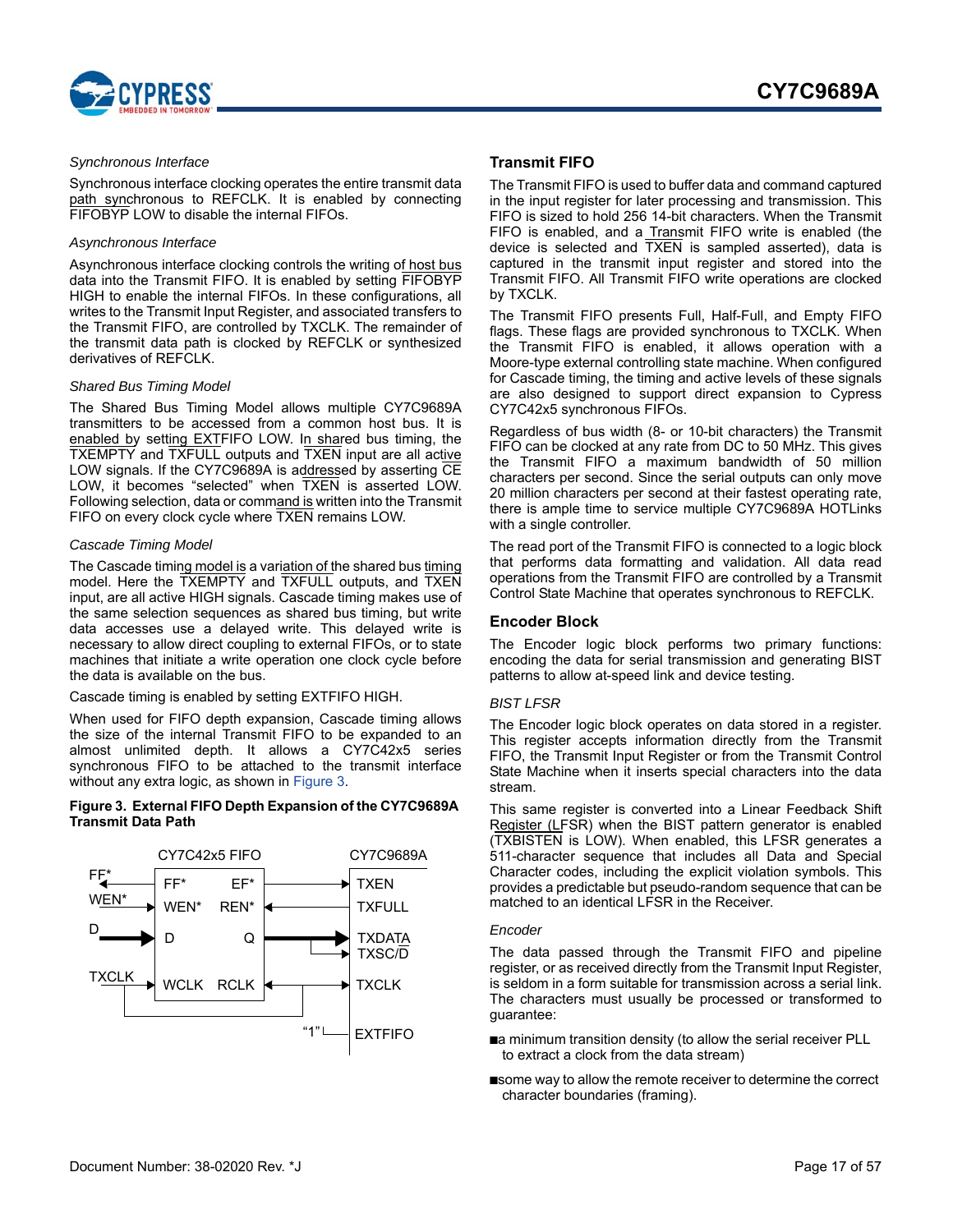

The CY7C9689A contains an integrated 4B/5B encoder that accepts 8-bit data characters and converts these into 10-bit transmission characters that have been optimized for transport on serial communications links. This 4B/5B encoding scheme is compliant with the ANSI X3T9.5 (FDDI) committee's 4B/5B code. The CY7C9689A also contains a 5B/6B encoder that accepts 10-bit data characters and converts these into 12-bit transmission characters.

The 4B/5B, 5B/6B encoder can be bypassed for those systems that operate with external 4B/5B or 5B/6B encoders or use alternate forms of encoding or scrambling to ensure good transmission characteristics. The complete encoding tables are listed in [Table 7 on page 37](#page-36-0) and [Table 8 on page 38](#page-37-0).

When the Encoder is enabled, the transmit data characters (as passed through the Transmit FIFO and pipeline register) are converted to either a 10-bit or 12-bit Data symbol or a 10-bit or 12-bit Command Character, depending upon the state of the TXSC/D input. If TXSC/D is HIGH, the data on the command inputs are encoded into Command Character as shown in [Table 8 on page 38.](#page-37-0) If TXSC/D is LOW, the data inputs are encoded using the Data Character encoding in [Table 7 on page 37.](#page-36-0)

The 4B/5B, 5B/6B coding function of the Encoder can be bypassed for systems that include an external coder or scrambler function as part of the controller or host system. This is performed by setting ENCBYP LOW. With the encoder bypassed, each 10-bit or 12-bit character (as captured in the Transmit Input Register) is passed directly to the Transmit Shifter (or Transmit FIFO) without modification.

### <span id="page-17-0"></span>**Transmit Shifter**

The Transmit Shifter accepts 10-bit (BYTE8/10 = HIGH) or 12-bit (BYTE8/10 = LOW) parallel data from the Encoder block once each character time, and shifts it out the serial interface output buffers using a PLL-multiplied bit-clock with NRZI encoding. This bit-clock runs at 2.5,  $5$ , or 10 times the REFCLK rate  $(3, 6,$  or 12 times when BYTE8/10 is LOW) as selected by RANGESEL and SPDSEL (see [Table 3 on page 19](#page-18-4)). Timing for the parallel transfer is controlled by the counter and dividers in the Clock Multiplier PLL and is not affected by signal levels or timing at the input pins. Bits in each character are shifted out LSB first.

### <span id="page-17-1"></span>**Routing Matrix**

The Routing Matrix is a precision multiplexor that allows local diagnostic loopback. The signal routing for the transmit serial outputs is controlled by the DLB input as listed in [Table 2.](#page-17-3)

<span id="page-17-3"></span>

|  | Table 2. Transmit Data Routing Matrix |  |  |  |
|--|---------------------------------------|--|--|--|
|--|---------------------------------------|--|--|--|







### <span id="page-17-2"></span>**Serial Line Drivers**

The serial interface PECL Output Drivers (ECL referenced to +5 V) are the transmission line drivers for the serial media. OUTA± receives its data directly from the transmit shifter, while OUTB± receives its data from the Routing Matrix. These two outputs (OUTA± and OUTB±) are capable of direct connection to +5 V optical modules, and can also directly drive DC- or AC-coupled transmission lines.

The PECL-compatible Output Drivers can be viewed as programmable current sources. The output voltage is determined by the output current and the load impedance  $\vec{Z}_{\text{LOAD}}$ . The desired output voltage swing is therefore controlled by the current-set resistor  $R_{\text{CURSET}}$  associated with that driver. Different  $R_{\text{CURSET}}$  values are required for different line impedance/amplitude combinations. The output swing is designed to center around  $V_{DD}$ -1.33 V. Each output must be externally biased to  $V_{DD}$ –1.33 V.

This differential output-swing can be specified two ways: either as a peak-to-peak voltage into a single-end load, or as an absolute differential voltage into a differential load.

When specified into a single-ended load (one of the outputs switching into a load), the single output will both source and sink current as it changes between its HIGH and LOW levels. The voltage difference between this HIGH level and LOW level determine the peak-to-peak signal-swing of the output. This amplitude relationship is controlled by the load impedance on the driver, and by the resistance of the  $R<sub>CURSET</sub>$  resistor for that driver, as listed in *[Eq. 1](#page-17-4)*

<span id="page-17-4"></span>
$$
R_{CURSET} = \frac{180 \times Z_{LOAD}}{V_{OPP}}
$$
 Eq. 1

In *[Eq. 1](#page-17-4)*, V<sub>OPP</sub> is the difference in voltage levels at one output of the differential driver when that output is driving HIGH and LOW,  $Z_{\text{LOAD}}$  is that load seen by the one output when it is sourcing and sinking current. With a known load impedance and a desired signal swing, it is possible to calculate the value of the associated CURSETA or CURSETB resistor that sets this current.

Unused differential output drivers should be left open, and can reduce their power dissipation by connecting their respective CURSETx input to  $V_{DD}$ .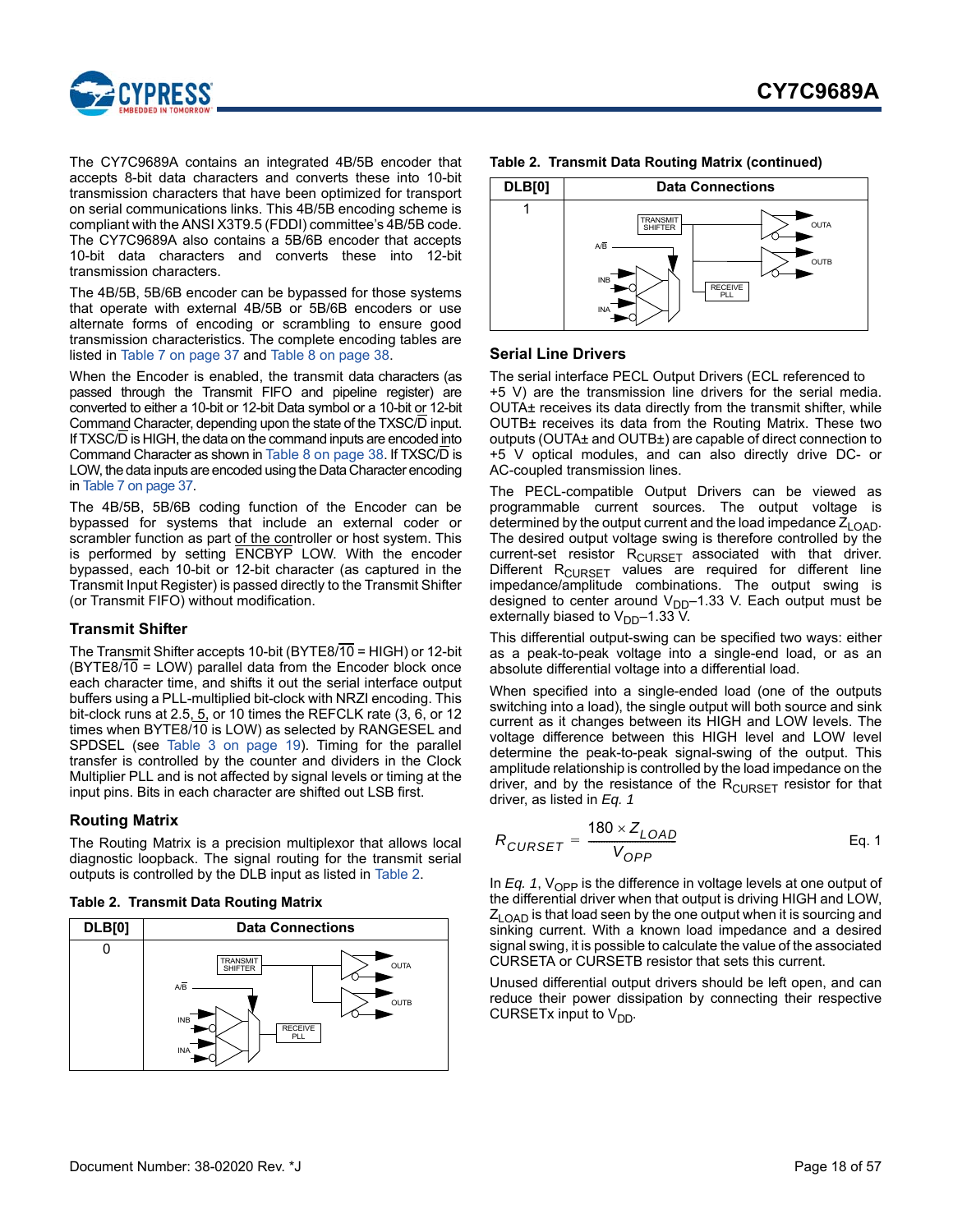

### <span id="page-18-0"></span>**Transmit PLL Clock Multiplier**

The Transmit PLL Clock Multiplier accepts an external clock at the REFCLK input, and multiples that clock by 2.5, 5, or 10 (3, 6, or 12 when BYTE8/10 is LOW and the encoder is disabled) to generate a bit-rate clock for use by the transmit shifter. It also provides a character-rate clock used by the Transmit Controller state machine.

The clock multiplier PLL can accept a REFCLK input between 8 MHz and 40 MHz, however, this clock range is limited by the operation mode of the CY7C9689A as selected by the SPDSEL and RANGESEL inputs, and to a limited extent, by the BYTE8/10 and FIFOBYP signals. The operating serial signalling rate and allowable range of REFCLK frequencies is listed in [Table 3.](#page-18-4)

<span id="page-18-4"></span>**Table 3. Speed Select and Range Select Settings**

| <b>SPDSEL</b> | <b>RANGESEL</b> | <b>Serial Data</b><br>Rate<br>(MBaud) | REFCLK <sup>[7]</sup><br><b>Frequency</b><br>(MHz) |
|---------------|-----------------|---------------------------------------|----------------------------------------------------|
| LOW           | LOW             | $50 - 100$                            | $10 - 20$                                          |
| LOW           | $HIGH^{[6]}$    | $50 - 100$                            | $20 - 40$                                          |
| <b>HIGH</b>   | LOW             | 100-200                               | $10 - 20$                                          |
| <b>HIGH</b>   | HIGH            | 100-200                               | $20 - 40$                                          |

### <span id="page-18-1"></span>**Transmit Control State Machine**

The Transmit Control State Machine responds to multiple inputs to control the data stream passed to the encoder. It operates in response to:

- ■the state of the FIFOBYP input
- ■the presence of data in the Transmit FIFO
- ■the contents of the Transmit FIFO
- ■the state of the transmitter BIST enable (TXBISTEN)
- ■the state of external halt signal (TXHALT).

These signals are used by the Transmit Control State Machine to control the data formatter, read access to the Transmit FIFO and BIST. They determine the content of the characters passed to the Encoder and Transmit Shifter.

When the Transmit FIFO is bypassed, the Transmit Control State Machine operates synchronous to REFCLK. In this mode, data from the TXDATA bus is passed directly from the Input Register to the Pipeline Register. If no data is enabled into the Input register (TXEN is deasserted or TXFULL is asserted) then the Transmit Control State Machine presents a JK or LM (when BYTE8/10 = LOW) Command Character code to the Encoder to maintain link synchronization.

If both the Encoder and Transmit FIFO are bypassed and no data is enabled into the Input Register, the Transmit Control State Machine injects JK or LM (when BYTE8/10 = LOW) into the Serial Shifter Register at this time slot. This also occurs if the

Encoder is bypassed, the Transmit FIFO is enabled, and the Transmit FIFO is empty.

#### *External Control of Data Flow*

The Transmit Control State Machine supports halting of data transmission by the TXHALT input. This control signal input is only interpreted when the Transmit FIFO is enabled. TXHALT is brought directly to the state machine without going through the Transmit FIFO.

The assertion of TXHALT causes character processing to stop at the next FIFO character location. No additional data is read from the Transmit FIFO until TXHALT is deasserted.

TXHALT may be used to prevent a remote FIFO overflow, which would result in lost data. This back-pressure mechanism can significantly improve data integrity in systems that cannot guarantee the full bandwidth of the host system at all times.

### <span id="page-18-2"></span>**Serial Line Receivers**

Two differential line receivers, INA± and INB±, are available for accepting serial data streams, with the active input selected using the A/B input. The DLB input allow the transmit Serializer output to be selected as a third input serial stream, but this path is generally used only for local diagnostic loopback purposes. The serial line receiver inputs are all differential, and will accommodate wire interconnect with filtering losses or transmission line attenuation greater than 9 dB ( $V_{\text{DIF}} \ge 200$  mV, or 400 mV peak-to-peak differential) or can be directly connected to +5 v fiber-optic interface modules (any ECL logic family, not limited to ECL 100K). The common-mode tolerance of these line receivers accommodates a wide range of signal termination voltages.

As can be seen in [Table 2 on page 18,](#page-17-3) these inputs are configured to allow single-pin control for most applications. For those systems requiring selection of only INA± or INB±, the DLB signals can be tied LOW, and the A/B selection can be performed using only A/B. For those systems requiring only a single input and a local loopback, the A/B can be tied HIGH or LOW, and DLB can be used for loopback control.

### <span id="page-18-3"></span>**Signal Detect**

The selected Line Receiver (that routed to the clock and data recovery PLL) is simultaneously monitored for:

- ■analog amplitude (> 400 mV pk-pk)
- ■transition density
- ■received data stream outside normal frequency range (±400 ppm)
- ■carrier detected

All of these conditions must be valid for the Signal Detect block to indicate a valid signal is present. This status is presented on the LFI (Link Fault Indicator) output, which changes synchronous to RXCLK. While link status is monitored internally at all times, it is necessary to have transitions on RXCLK to allow this signal to change externally.

#### **Notes**

<span id="page-18-6"></span><sup>6.</sup> When SPDSEL is LOW and the FIFOs are bypassed (FIFOBYP is LOW), the RANGESEL input is ignored and is internally mapped to the LOW setting.

<span id="page-18-5"></span><sup>7.</sup> When configured for 12-bit preencoded data (BYTE8/10 and ENCBYP are both LOW) the allowable REFCLK ranges are 8.33 to 16.67 MHz and 16.67 to 33.33 MHz.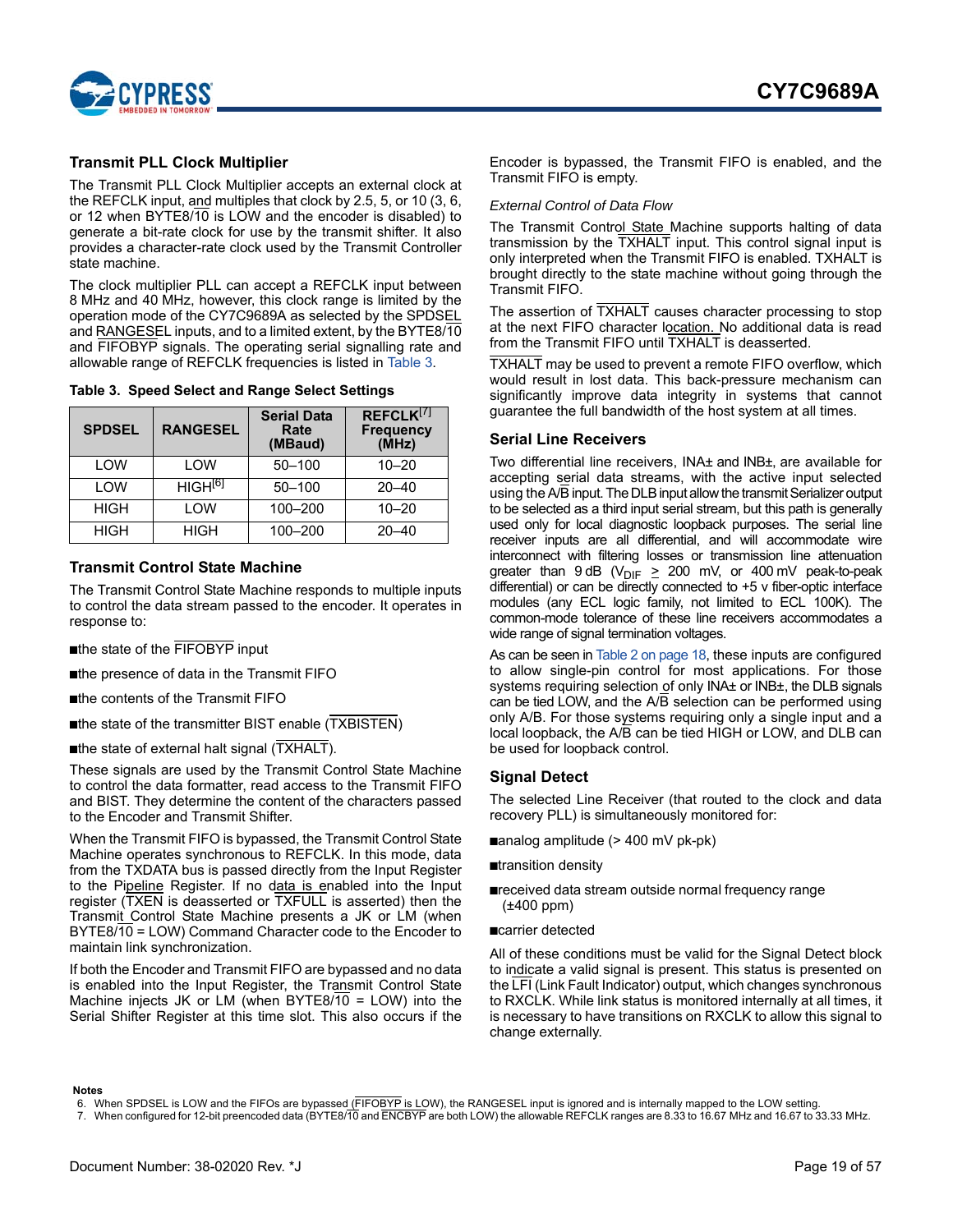

### <span id="page-19-0"></span>**Clock/Data Recovery**

The extraction of a bit-rate clock and recovery of data bits from the received serial stream is performed within the Clock/Data Recovery (CDR) block. The clock extraction function is performed by a high-performance embedded PLL that tracks the frequency of the incoming bit stream and aligns the phase of its internal bit-rate clock to the transitions in the serial data stream.

The CDR makes use of the clock present at the REFCLK input. It is used to ensure that the VCO (within the CDR) is operating at the correct frequency (rather than some harmonic of the bit rate), to improve PLL acquisition time, and to limit unlocked frequency excursions of the CDR VCO when no data is present at the serial inputs.

Regardless of the type of signal present, the CDR will attempt to recover a data stream from it. If the frequency of the recovered data stream is outside the limits for the range controls, the CDR PLL will track REFCLK instead of the data stream. When the frequency of the selected data stream returns to a valid frequency, the CDR PLL is allowed to track the received data stream. The frequency of REFCLK is required to be within ±400 ppm of the frequency of the clock that drives the REFCLK signal at the remote transmitter to ensure a lock to the incoming data stream.

For systems using multiple or redundant connections, the LFI output can be used to select an alternate data stream. When an LFI indication is detected, external logic can toggle selection of the INA± and INB± inputs through the A/B input. When a port switch takes place, it is necessary for the PLL to reacquire the new serial stream and frame to the incoming characters.

### <span id="page-19-1"></span>**Clock Divider**

This block contains the clock division logic, used to transfer the data from the Deserializer/Framer to the Decoder once every character (once every ten or twelve bits) clock. This counter is free running and generates outputs at the bit-rate divided by 10 (12 when the BYTE8/10 is LOW). When the Receive FIFO is bypassed, one of these generated clocks is driven out the RXCLK pin.

### <span id="page-19-2"></span>**Deserializer/Framer**

The CDR circuit extracts bits from the serial data stream and clocks these bits into the Shifter/Framer at the bit-clock rate. When enabled, the Framer examines the data stream looking for JK or LM (when BYTE8/10 is LOW) characters at all possible bit positions. The location of this character in the data stream is used to determine the character boundaries of all following characters.

The framer operates in two different modes, as selected by the RFEN input. When RFEN is asserted (HIGH), the framer is allowed to reset the internal character boundaries on any detected JK or LM (when BYTE8/10 is LOW) character.

If RFEN is LOW, the framer is disabled and no changes are made to character boundaries.

The framer in the CY7C9689A operates by shifting the internal character position to align with the character clock. This ensures that the recovered clock does not contain any significant phase changes/hops during normal operation or framing, and allows the recovered clock to be replicated and distributed to other circuits using PLL-based logic elements.

### <span id="page-19-3"></span>**Decoder Block**

The decoder logic block performs two primary functions: decoding the received transmission characters back into Data and Command Character codes, and comparing generated BIST patterns with received characters to permit at-speed link and device testing.

#### *5B/4B, 6B/5B Decoder*

The framed parallel output of the Deserializer is passed to the 5B/4B, 6B/5B Decoder. If the Decoder is enabled, it is transformed from a 10-bit or 12-bit transmission character back to the original Data and Command Character codes. This block uses the standard decoder patterns in [Table 7 on page 37](#page-36-0) and [Table 8 on page 38](#page-37-0) of this data sheet. Data Patterns on the data bus are indicated by a LOW on RXSC/D, and Command Character codes on the command bus are indicated by a HIGH. Invalid patterns or disparity errors are signaled as errors by a HIGH on VLTN.

If the Decoder is bypassed and BYTE8/10 is HIGH, the ten (10) data bits of each transmission character are passed unchanged from the framer to the Pipeline Register.

When the Decoder is bypassed and BYTE8/10 is LOW, the twelve (12) data bits of each transmission character are passed unchanged from the framer to the Pipeline Register.

### *BIST LFSR*

The output register of the Decoder block is normally used to accumulate received characters for delivery to the Receive Formatter block. When configured for BIST mode (RXBISTEN is LOW), this register becomes a signature pattern generator and checker by logically converting to a Linear Feedback Shift Register (LFSR). When enabled, this LFSR generates a 511-character sequence that includes all Data and Command Character codes, including the explicit violation symbols. This provides a predictable but pseudo-random sequence that can be matched to an identical LFSR in the Transmitter. When synchronized with the received data stream, it checks each character in the Decoder with each character generated by the LFSR and indicates compare errors at the VLTN output of the Receive Output Register.

The LFSR is initialized by the BIST hardware to the BIST loop start code of HEX data 00 (00 is sent only once per BIST loop). Once the start of the BIST loop has been detected by the receiver, RXRVS is asserted for pattern mismatches between the received characters and the internally generated character sequence. Code rule violations or running disparity errors that occur as part of the BIST loop do not cause an error indication. RXFULL pulses asserted for one RXCLK cycle per BIST loop and can be used to check test pattern progress.

The specific patterns checked by the receiver are described in [Table 4 on page 21](#page-20-0).

If a large number of errors are detected, the receive BIST state machine aborts the compare operations and resets the LFSR to the D0.0 state to look for the start of the BIST sequence again.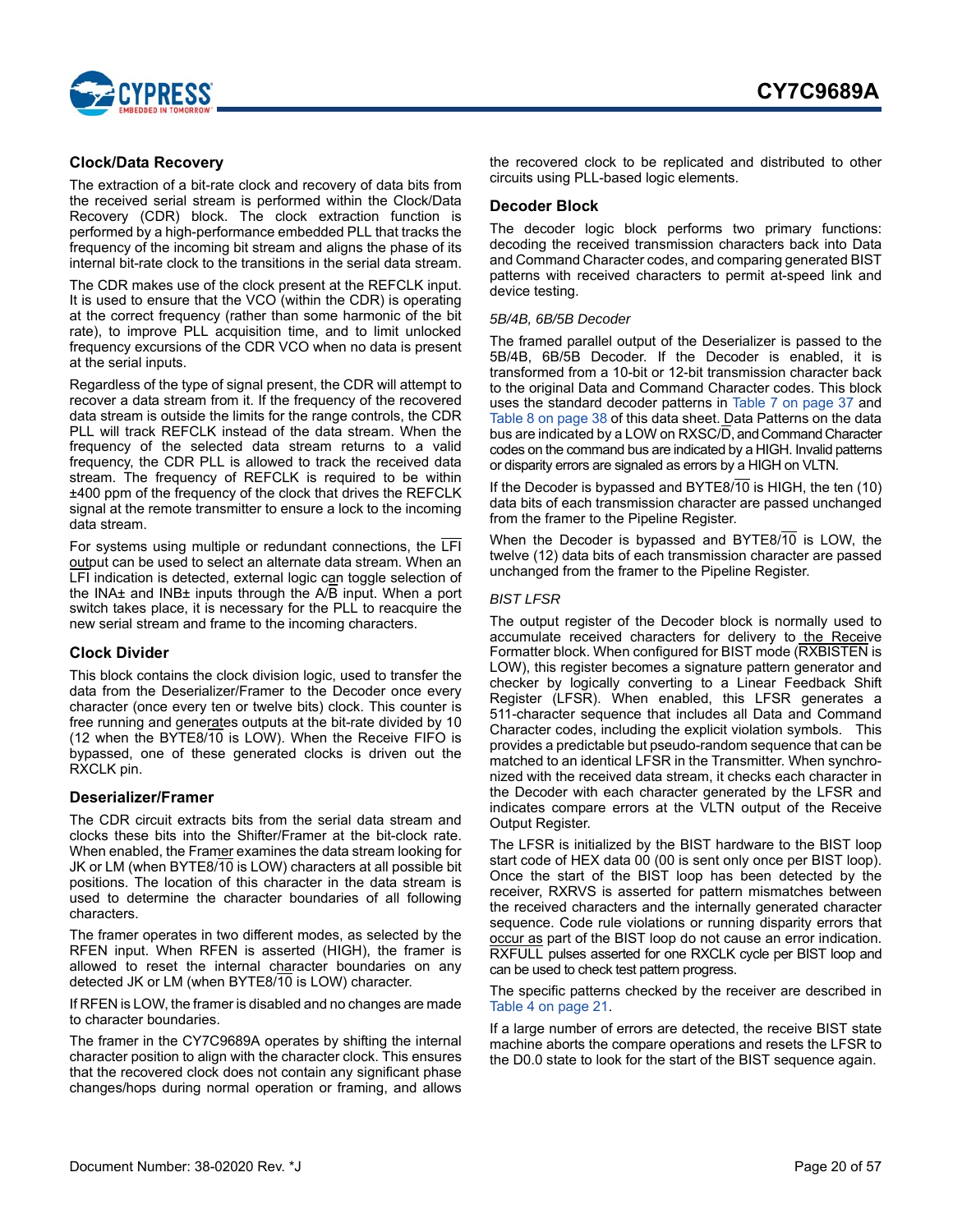

### <span id="page-20-0"></span>**Table 4. CY7C9689A TAXI HOTLink BIST Sequence**

| C.JK<br>C.IH<br>C.SR<br>C.QI<br>C.IH<br>D.EE<br>C.SR<br>C.SS<br>D.42<br>C.HI<br>D.94<br>C.JK<br>C.RS<br>D.0C |                                   |                                   | C.QQ                              | C.SS<br>C.RR<br>D.F <sub>8</sub><br>C.TT<br>D.CD | C.QQ<br>D.B3<br>C.TS<br>C.TR<br>D.6A | D.FB<br>D.55<br>C.QH<br>C.QI<br>C.HI | D.77<br>D.2C<br>D.D <sub>2</sub><br>D.EB<br>D.91 | D.3D<br>C.JK<br>C.RR<br>D.73<br>D.44 | D.1E<br>C.RS<br>D.BC<br>D.35<br>C.II | C.HH<br>D.C5<br>C.TT<br>D.1C<br>C.IH | D.8F<br>D.68<br>C.QH<br>C.JK<br>C.QI | D.4B<br>C.II<br>D.D7<br>C.RS<br>D.E <sub>6</sub> | D.23<br>C.RS<br>D.6D<br>D.CF<br>C.RR | D.11<br>D.C0<br>D.3A<br>D.6B<br>D.B2 | D.04<br>C.TS<br>C.HH<br>D.33<br>C.HQ  |
|--------------------------------------------------------------------------------------------------------------|-----------------------------------|-----------------------------------|-----------------------------------|--------------------------------------------------|--------------------------------------|--------------------------------------|--------------------------------------------------|--------------------------------------|--------------------------------------|--------------------------------------|--------------------------------------|--------------------------------------------------|--------------------------------------|--------------------------------------|---------------------------------------|
| D.A8<br>D.99<br>D.D1                                                                                         | C.TT<br>D.46<br>D.64              | C.QH<br>C.HI<br>C.II              | D.D4<br>D.96<br>C.IH              | C.TS<br>C.HQ<br>C.QI                             | C.TR<br>D.AE<br>D.E4                 | C.QI<br>C.HQ D.A3<br>C.RR C.TR       | D.E3                                             | D.71<br>D.51<br>C.QI                 | D.34<br>D.24<br>D.E0                 | C.JK<br>C.JK<br>C.TS                 | C.IH<br>C.IH<br>C.TR                 | C.QI<br>C.QI<br>C.SR                             | D.ED<br>D.EC<br>C.SS                 | D.7A<br>C.TS<br>C.SS                 | C.HI<br>C.QH<br>C.SS                  |
| C.SS<br>C.QQ<br>D.50<br>D.DD                                                                                 | C.QQ D.F0<br>D.FC<br>C.II<br>D.6E | C.TS<br>C.IH<br>C.HI              | C.TS<br>C.QH<br>C.SR<br>D.93      | C.TR<br>D.D <sub>3</sub><br>C.QQ D.FD<br>D.45    | C.SR<br>D.65<br>D.28                 | C.QQ D.F4<br>D.38<br>D.7E<br>C.JK    | C.JK<br>C.HI<br>C.RS                             | C.TS<br>C.RS<br>D.9B<br>D.C4         | C.TR<br>D.C6<br>D.47<br>C.TS         | C.QI<br>C.RR<br>D.29<br>C.TR         | D.E1<br>D.B6<br>D.12<br>C.QI         | D.70<br>C.HQ<br>C.HH<br>D.E2                     | C.II<br>D.AA<br>D.8C<br>C.RR         | C.IH<br>C.HQ<br>C.TT<br>D.B0         | C.SR<br>D.A1<br>C.QH<br>C.TT          |
| C.TR<br>D.17<br>D.BD<br>C.HI                                                                                 | C.SR<br>D.0D<br>D.5E<br>D.92      | C.QQ<br>D.0A<br>C.HI<br>C.HQ D.AC | D.F <sub>6</sub><br>C.HH<br>D.9F  | C.RR<br>D.85<br>D.4F<br>C.TT                     | D.BA<br>D.48<br>D.2B<br>C.QH         | C.HQ<br>C.II<br>D.13<br>D.D5         | D.A9<br>C.RS<br>D.05<br>D.6C                     | D.52<br>D.C8<br>D.08<br>C.II         | C.HI<br>C.TS<br>C.JK<br>C.RS         | D.9C<br>C.QH<br>C.RS<br>D.C1         | C.TT<br>D.D8<br>D.CC<br>D.60         | C.QH<br>C.TS<br>C.TS<br>C.II                     | D.DF<br>C.QH<br>C.QH<br>C.IH         | D.6F<br>D.DA<br>D.D9<br>C.SR         | D.3B<br>C.RR<br>D.66<br>C.SS          |
| C.SS<br>C.TR<br>D.02<br>C.HH                                                                                 | C.SS<br>C.QI<br>C.HH<br>D.8A      | C.QQ<br>D.E9<br>D.84<br>C.HQ D.A5 | D.F1<br>D.72<br>C.TT              | D.74<br>C.HI<br>C.TR<br>D.58                     | C.II<br>D.98<br>C.QI<br>C.II         | C.IH<br>C.TT<br>D.EA<br>C.RS         | C.QI<br>C.QH<br>C.RR<br>D.CA                     | D.E5<br>D.DE<br>D.B1<br>C.RR         | D.78<br>C.RR<br>D.54<br>D.B5         | C.II<br>D.BF<br>C.II<br>D.5C         | C.RS<br>D.5F<br>C.IH<br>C.II         | D.C <sub>2</sub><br>D.2F<br>C.QI<br>C.RS         | C.RR<br>D.1B<br>D.E7<br>D.CB         | D.B4<br>D.07<br>D.79<br>D.63         | C.TT<br>D.09<br>D.36<br>D.31          |
| D.14<br>C.TR<br>D.4D<br>C.HQ                                                                                 | C.JK<br>C.SR<br>D.2A<br>D.AF      | C.IH<br>C.SS<br>C.HH<br>D.5B      | C.QI<br>C.QQ<br>D.81<br>D.27      | D.EF<br>D.F9<br>D.40<br>D.19                     | D.7B<br>D.76<br>C.II<br>D.06         | D.37<br>C.HI<br>C.IH<br>C.HH         | D.1D<br>D.9A<br>C.SR<br>D.86                     | D.0E<br>C.HQ<br>C.SS<br>C.HQ         | C.HH<br>D.AD<br>C.QQ D.FA<br>D.A6    | D.87<br>D.5A<br>C.HQ D.A2            | D.49<br>C.HI<br>C.RR                 | D.22<br>D.9D<br>D.B9<br>C.HQ                     | C.HH<br>D.4E<br>D.56<br>D.AO         | D.80<br>C.HI<br>C.HI<br>C.TT         | C.TT<br>D.97<br>D.9E<br>C.TR          |
| C.SR<br>D.18<br>C.SS<br>C.QH                                                                                 | C.SS<br>C.JK<br>C.QQ D.F3<br>D.DB | C.SS<br>C.RS<br>D.67              | C.QQ D.F2<br>D.CE<br>D.75<br>D.39 | C.RR<br>D.3C<br>D.16                             | C.RR<br>D.B7<br>C.JK<br>C.HH         | D.B8<br>D.5D<br>C.RS<br>D.8E         | C.TT<br>D.2E<br>D.C7<br>C.HQ                     | C.QH<br>C.HH<br>D.69<br>D.A7         | D.D6<br>D.83<br>D.32<br>D.59         | C.RR D.BE<br>D.41<br>C.HH<br>D.26    | D.20<br>D.88<br>C.HH                 | C.HQ<br>C.JK<br>C.TT<br>D.82                     | D.AB<br>C.IH<br>C.QH<br>C.HQ         | D.53<br>C.SR<br>D.DC<br>D.A4         | D.25<br>C.SS<br>C.TS<br>C.TT          |
| C.TR<br>D.30<br>D.4C<br>D.43                                                                                 | C.QI<br>C.JK<br>C.II<br>D.21      | D.E8<br>C.IH<br>C.RS<br>D.10      | C.TS<br>C.SR<br>D.C9<br>C.JK      | C.QH D.D0<br>C.QQ D.FE<br>D.62<br>C.IH           | C.HI<br>C.SR                         | C.TS<br>C.RR<br>D.90<br>C.QQ D.FF    | C.TR<br>D.BB<br>C.TT                             | C.SR<br>D.57<br>C.TR<br>D.7F         | C.QQ D.F5<br>D.2D<br>C.SR<br>D.3F    | D.1A<br>C.QQ<br>D.1F                 | <b>D.7C</b><br>C.HH<br>D.F7<br>D.0F  | C.II<br>D.8D<br>D.7D<br>D.0B                     | C.RS<br>D.4A<br>D.3E<br>D.03         | D.C3<br>C.HI<br>C.HH<br>D.01         | D.61<br>D.95<br>D.8B<br>GOTO<br>Start |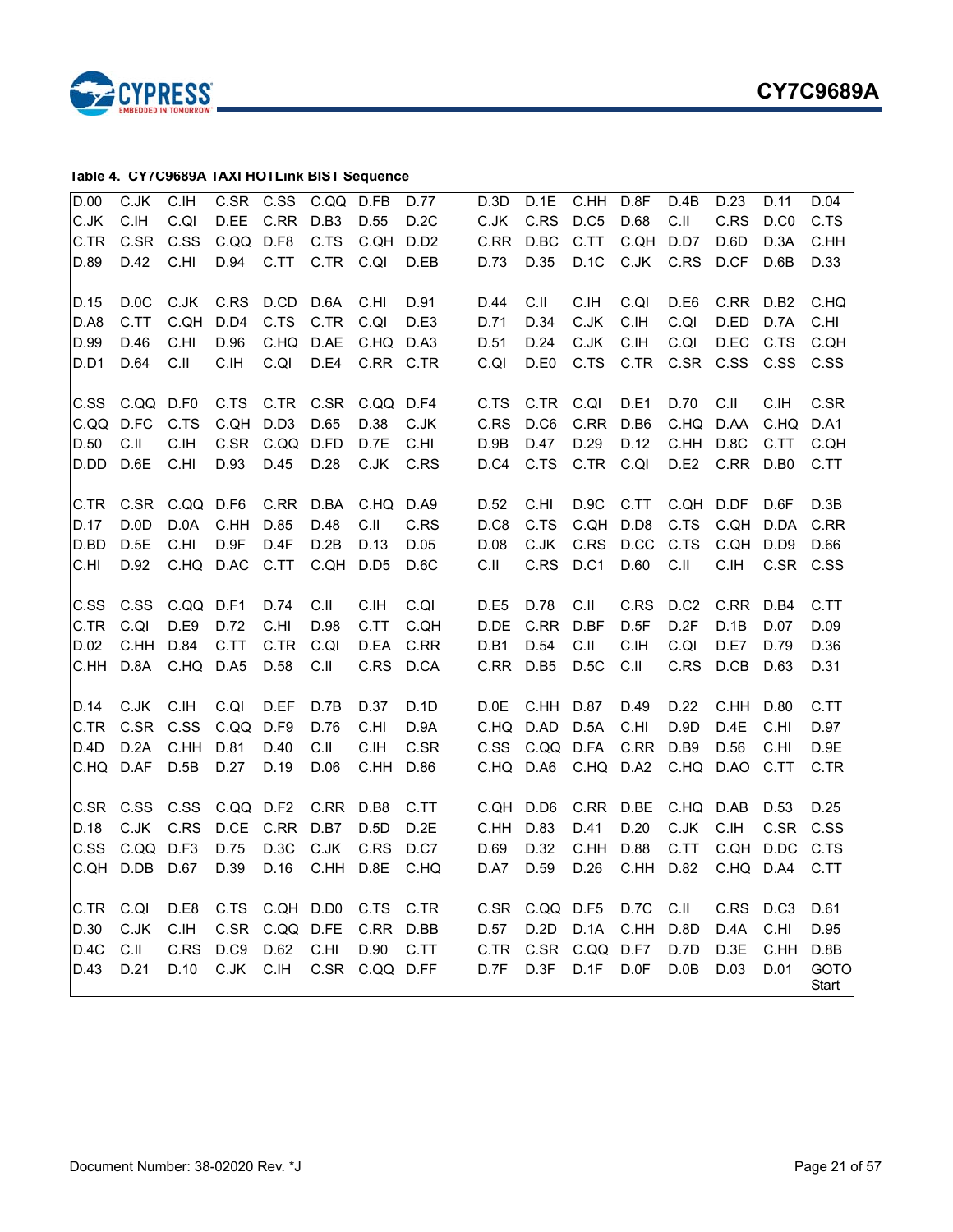

### <span id="page-21-0"></span>**Receive Control State Machine**

The Receive Control State Machine responds to multiple input conditions to control the routing and handling of received characters. It controls the staging of characters across various registers and the Receive FIFO. It controls the various discard policies and error control within the receiver, and operates in response to:

■the received character stream

■the room for additional data in the Receive FIFO

■the state of the receiver BIST enable (RXBISTEN)

#### ■the state of FIFOBYP.

These signals and conditions are used by the Receive Control State Machine to control the Receive Formatter, write access to the Receive FIFO, the Receive Output register, and BIST. They determine the content of the characters passed to each of these destinations.

The Receive Control State Machine always operates synchronous to the recovered character clock (bit-clock/10 or bit-clock/12). When the Receive FIFO is bypassed, RXCLK becomes an output that changes synchronous to the internal character clock. RXCLK operates at the same frequency as the internal character clock.

#### *Discard Policies*

When the Receive FIFO is enabled, the Receive Control State Machine has the ability to selectively discard specific characters from the data stream that are determined by the present configuration as being unnecessary. When discarding is enabled, it reduces the host system overhead necessary to keep the Receive FIFO from overflowing and losing data.

The discard policy is configured as part of the operating mode and is set using the RXMODE[1:0] inputs. The four discard policies are listed in [Table 5.](#page-21-2)

#### <span id="page-21-2"></span>**Table 5. Receiver Discard Policies**

|       | Policy #   Policy Description                                         |
|-------|-----------------------------------------------------------------------|
| 0(00) | Keep all received characters                                          |
| 1(01) | Process Commands, discard all but the last JK or<br>LM SYNC character |
| 2(1X) | Process Commands, discard all C5.0 characters                         |

Policy 0 is the simplest and also applies for all conditions where the Receive FIFO is bypassed. In this mode, every character that is received is placed into the Receive FIFO (when enabled) or into the Receive Output Register.

In discard policy 1, the JK or LM SYNC character, which is automatically transmitted when no data is present in the Transmit FIFO, is treated differently here. In this mode, whenever two or more adjacent JK or LM characters are received, all of them are discarded except the last one received before any other character type. This allows these fill characters to be removed from the data stream, but the last SYNC character which can be used as a delimiter.

Policy 2 is identical to policy 1 except that all C5.0 characters are removed from the data stream.

When the FIFOs are bypassed (FIFOBYP LOW), no characters are actually discarded, but the receiver discard policy can be used to control external filtering of the data. The RXEMPTY FIFO flag is used to indicate if the character on the output bus is valid or not. In discard policy 0, the RXEMPTY flag is always deasserted to indicate that valid data is always present. In discard policy 1, the RXEMPTY flag indicates an empty condition for all but the last JK or LM character before any other character is presented. In discard policy 2, the RXEMPTY flag indicates an empty condition for all JK or LM SYNC characters. When any other character is present, this flag indicates that valid or "interesting" Data or Special Characters are present.

#### <span id="page-21-1"></span>**Receive FIFO**

The Receive FIFO is used to buffer data captured from the selected serial stream for later processing by the host system. This FIFO is sized to hold 256 14-bit characters. When the FIFO is enabled, it is written to by the Receive Control State Machine. When data is present in the Receive FIFO (as indicated by the RXFULL, RXHALF, and RXEMPTY Receive FIFO status flags), it can be read from the Output Register by asserting CE and RXEN.

The read port on the Receive FIFO may be configured for the same two timing models as the transmit interface: UTOPIA and Cascade. Both are forms of a FIFO interface. The UTOPIA timing model has active LOW RXEMPTY and RXFULL status flags, and an active LOW RXEN enable. When configured for Cascade operation, these same signals are all active HIGH. Either timing model supports connection to various host bus interfaces, state machines, or external FIFOs for depth expansion (see [Figure 4](#page-21-3)*)*

#### <span id="page-21-3"></span>**Figure 4. External FIFO Depth Expansion of the CY7C9689A Receive Data Path**



The Receive FIFO presents Full, Half-Full, and Empty FIFO status flags. These flags are provided synchronous to RXCLK to allow operation with a Moore-type external controlling state machine. When configured with the Receive FIFO enabled, RXCLK is an input. When the Receive FIFO is bypassed (FIFOBYP is LOW), RXCLK is an output operating at the received character rate.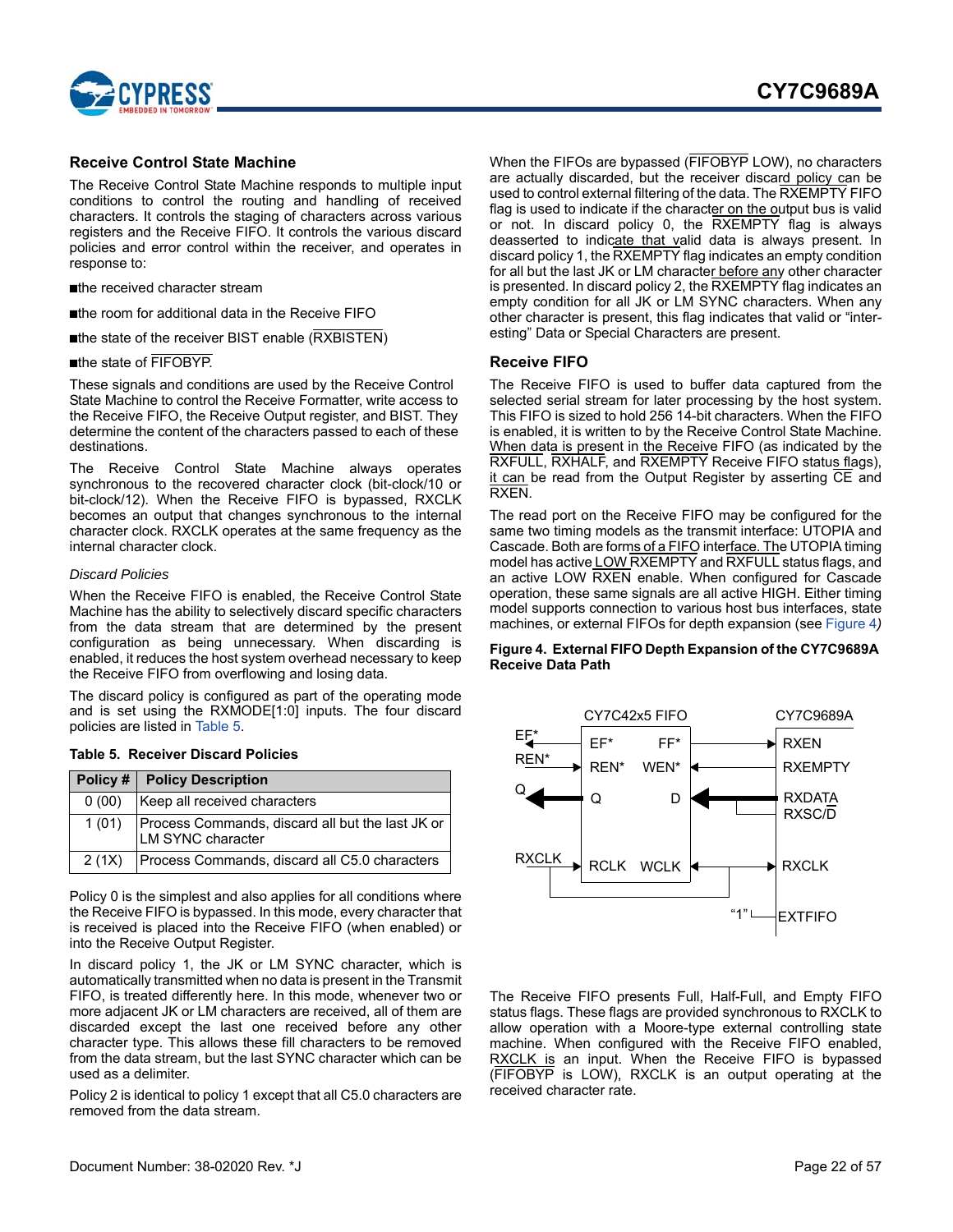

### <span id="page-22-0"></span>**Receive Input Register**

The input register is clocked by the rising edge of RXCLK. It samples numerous signals that control the reading of the Receive FIFO and operation of the Receive Control State Machine.

### <span id="page-22-1"></span>**Receive Output Register**

The Receive Output Register changes in response to the rising edge of RXCLK. The Receive FIFO status flag outputs of this register are placed in a High-Z state when the CY7C9689A is not addressed (CE is sampled HIGH). The RXDATA bus output drivers are enabled when the device is selected by RXEN being asserted in the RXCLK cycle immediately following that in which the device was addressed (CE is sampled LOW), and RXEN being sampled by RXCLK. This initiates a Receive FIFO read cycle.

#### <span id="page-22-8"></span>**Table 6. Receiver Output Bus Signal Map**

Just as with the TXDATA bus on the Transmit Input Register, the receive outputs are also mapped by the specific decoding and bus-width selected by the ENCBYP, BYTE8/10 and FIFOBYP inputs. These assignments are shown in [Table 6 on page 23.](#page-22-8)

If the Receive FIFO and Decoder are bypassed, all received characters are passed directly to the Receive Output Register. If framing is enabled, and JK or LM sync characters have been detected meeting the present framing requirements, the output characters will appear on proper character boundaries. If framing is disabled (RFEN is LOW) or sync characters have not been detected in the data stream, the received characters may not be output on their proper 10-bit boundaries. In this mode, some form of external framing and decoding/descrambling must be used to recover the original source data.

|                              | Receiver Decoder Mode <sup>[8]</sup>                    |                                                      |                                                           |                                                      |  |
|------------------------------|---------------------------------------------------------|------------------------------------------------------|-----------------------------------------------------------|------------------------------------------------------|--|
| <b>RXDATA Bus Output Bit</b> | <b>Encoded 8-bit</b><br>Character Stream <sup>[9]</sup> | <b>Pre-encoded 10-bit</b><br><b>Character Stream</b> | <b>Encoded 10-bit</b><br>Character Stream <sup>[10]</sup> | <b>Pre-encoded 12-bit</b><br><b>Character Stream</b> |  |
| RXSC/D                       | RXSC/D                                                  |                                                      | RXSC/D                                                    |                                                      |  |
| RXDATA[0]                    | RXDATA[0]                                               | $RXD[0]^{[1\overline{1, 12}]}$                       | RXDATA[0]                                                 | $RXD[0]^{[1\overline{1, 13}]}$                       |  |
| RXDATA[1]                    | RXDATA[1]                                               | RXD[1]                                               | RXDATA[1]                                                 | RXD[1]                                               |  |
| RXDATA[2]                    | RXDATA[2]                                               | RXD[2]                                               | RXDATA[2]                                                 | RXD[2]                                               |  |
| RXDATA[3]                    | RXDATA[3]                                               | RXD[3]                                               | RXDATA[3]                                                 | RXD[3]                                               |  |
| RXDATA[4]                    | RXDATA[4]                                               | RXD[4]                                               | RXDATA[4]                                                 | RXD[4]                                               |  |
| RXDATA[5]                    | RXDATA[5]                                               | RXD[5]                                               | RXDATA[5]                                                 | RXD[5]                                               |  |
| RXDATA[6]                    | RXDATA[6]                                               | RXD[6]                                               | RXDATA[6]                                                 | RXD[6]                                               |  |
| RXDATA[7]                    | RXDATA[7]                                               | RXD[7]                                               | RXDATA[7]                                                 | RXD[7]                                               |  |
| RXDATA[8]/RXCMD[3]           | RXCMD[3]                                                | RXD[8]                                               | RXDATA[8]                                                 | RXD[8]                                               |  |
| RXDATA[9]/RXCMD[2]           | RXCMD[2]                                                | RXD[9]                                               | RXDATA[9][10]                                             | RXD[9]                                               |  |
| RXCMD[1]                     | RXCMD[1]                                                |                                                      | RXCMD[1]                                                  | RXD[10] <sup>[13]</sup>                              |  |
| RXCMD[0]                     | RXCMD[0]                                                |                                                      | RXCMD[0]                                                  | <b>RXD[11]</b>                                       |  |
| <b>VLTN</b>                  | <b>VLTN</b>                                             |                                                      | <b>VLTN</b>                                               |                                                      |  |

**Notes**

<span id="page-22-2"></span>8. All open cells are ignored.

<span id="page-22-3"></span>9. When BYTE8/10 is HIGH, received bit order is decoded form the serial stream and presented (MSB to LSB) at RXDATA[7,6,5,4] and RXDATA[3,2,1,0] or RXCMD[3,2,1,0] as indicated by RXSC/D.

<span id="page-22-4"></span>10. When BYTE8/10 is LOW, received bit order is decoded form the serial stream and presented (MSB to LSB) at RXDATA[8,7,6,5,4] and RXDATA[9,3,2,1,0] or RXCMD[1,0] as indicated by RXSC/D.

<span id="page-22-5"></span>11. First bit shifted into the receiver.

<span id="page-22-6"></span>12. When ENCBYP is LOW and BYTE8/10 is HIGH, the received bit order is (LSB to MSB) RXD[0,1,2,3,4,5,6,7,8,9].

<span id="page-22-7"></span>13. When ENCBYP is LOW and BYTE8/10 is LOW, the received bit order is (LSB to MSB) RXD[0,1,2,3,4,5,6,7,8,9,11,10].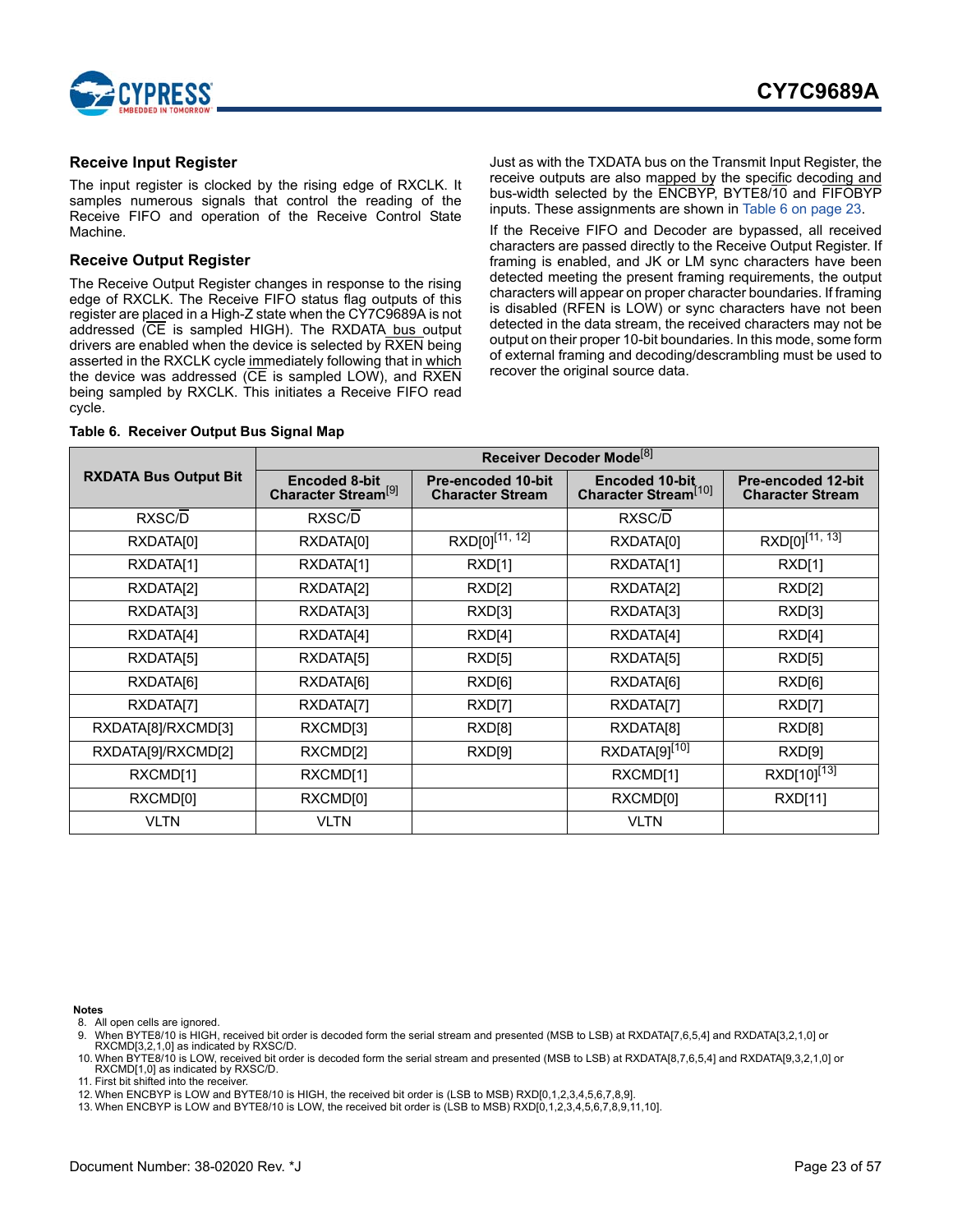

# <span id="page-23-0"></span>**Maximum Ratings**

Above which the useful life may be impaired. For user guidelines, not tested.

| Ambient temperature                                      |  |
|----------------------------------------------------------|--|
|                                                          |  |
|                                                          |  |
| DC voltage applied to outputs -0.5 V to $V_{DD}$ + 0.5 V |  |
| Output current into TTL outputs (LOW)  30 mA             |  |

# <span id="page-23-2"></span>**CY7C9689A DC Electrical Characteristics**

Over the Operating Range

| Static discharge voltage                 |  |
|------------------------------------------|--|
| (per MIL-STD-883, Method 3015)  > 2001 V |  |
|                                          |  |

### <span id="page-23-1"></span>**Operating Range**

| Range             | <b>Ambient Temperature</b> | V <sub>DD</sub> |
|-------------------|----------------------------|-----------------|
| <b>Commercial</b> | 0 °C to +70 $\degree$ C    | 5.0 V $\pm$ 10% |
| <b>Industrial</b> | $-40$ °C to +85 °C         | 5.0 V $\pm$ 10% |

| <b>Parameter</b>            | <b>Description</b>                                                     | <b>Test Conditions</b>                                                         | Min.                     | Max.                             | <b>Unit</b> |
|-----------------------------|------------------------------------------------------------------------|--------------------------------------------------------------------------------|--------------------------|----------------------------------|-------------|
| <b>TTL Outputs</b>          |                                                                        |                                                                                |                          |                                  |             |
| $V_{\text{OHT}}$            | Output HIGH voltage                                                    | $I_{OH} = -2$ mA, $V_{DD} =$ Min.                                              | 2.4                      | $\qquad \qquad -$                | V           |
| V <sub>OLT</sub>            | Output LOW voltage                                                     | $I_{OL} = 8$ mA, $V_{DD} =$ Min.                                               |                          | 0.4                              | $\vee$      |
| lost                        | Output short circuit current                                           | $V_{OUT} = 0 V^{[14]}$                                                         | $-30$                    | $-80$                            | mA          |
| l <sub>OZL</sub>            | High-Z output leakage current                                          |                                                                                | $-20$                    | 20                               | mA          |
| <b>TTL Inputs</b>           |                                                                        |                                                                                |                          |                                  |             |
| $V_{IHT}$                   | Input HIGH voltage                                                     |                                                                                | 2.0                      | $V_{CC}$                         | $\vee$      |
| $\mathsf{V}_{\mathsf{ILT}}$ | Input LOW voltage                                                      |                                                                                | $-0.5$                   | 0.8                              | $\vee$      |
| I <sub>IНТ</sub>            | Input HIGH current                                                     | $V_{IN} = V_{DD}$                                                              |                          | ±40                              | μA          |
| יד∟ו <sup>ן</sup>           | Input LOW current                                                      | $V_{IN} = 0.0 V$                                                               | $\overline{\phantom{0}}$ | $-40$                            | $\mu$ A     |
| <b>ILPDT</b>                | Input HIGH current with internal pull-down                             | $V_{IN} = V_{CC}$                                                              |                          | $+300$                           | μA          |
| <b>I</b> ILPUT              | Input LOW current with internal pull-up                                | $V_{IN} = 0.0 V$                                                               | $-300$                   | $\qquad \qquad -$                | μA          |
|                             | Transmitter PECL-Compatible Output Pins: OUTA+, OUTA-, OUTB+, OUTB-    |                                                                                |                          |                                  |             |
| $V_{OHE}$                   | Output HIGH voltage (V <sub>DD</sub> referenced)                       | Load = 50 $\Omega$ to $V_{DD}$ – 1.33 v;<br>$RCURSET = 10 k$                   | $V_{DD} - 1.03$          | $V_{DD} - 0.83$                  | $\vee$      |
| $V_{OLE}$                   | Output LOW voltage (V <sub>DD</sub> referenced)                        | Load = 50 $\Omega$ to $V_{DD}$ – 1.33 v;<br>$R_{\text{CURSET}} = 10 \text{ k}$ |                          | $V_{DD} - 2.0$   $V_{DD} - 1.62$ | $\vee$      |
| VODIF                       | Output differential voltage $ (OUT+) - (OUT-) $                        | Load = 50 $\Omega$ to $V_{DD}$ – 1.33 v;<br>$R_{\text{CURSET}}$ = 10 k         | 600                      | 1100                             | mV          |
|                             | Receiver Single-ended PECL-Compatible Input Pin: CARDET                |                                                                                |                          |                                  |             |
| $\mathsf{V}_{\mathsf{IHE}}$ | Input HIGH voltage (V <sub>DD</sub> referenced)                        |                                                                                | $V_{DD} - 1.165$         | $V_{DD}$                         | $\vee$      |
| $V_{ILE}$                   | Input LOW voltage (V <sub>DD</sub> referenced)                         |                                                                                | 2.5                      | $V_{DD} - 1.475$                 | $\vee$      |
| <sup>I</sup> IHE            | Input HIGH current                                                     | $V_{IN} = V_{IHE}(min.)$                                                       |                          | $+40$                            | μA          |
| I <sub>ILE</sub>            | Input LOW current                                                      | $\overline{V_{IN}}$ = $V_{ILE}$ (max.)                                         | $-40$                    |                                  | μA          |
|                             | Receiver Differential Line Receiver Input Pins: INA+, INA-, INB+, INB- |                                                                                |                          |                                  |             |
| $V_{\mathsf{DIFF}}$         | Input differential voltage $ (IN+) - (IN-) $                           |                                                                                | 200                      | 2500                             | mV          |
| V <sub>IHH</sub>            | Highest input HIGH voltage                                             |                                                                                | $\overline{\phantom{0}}$ | V <sub>DD</sub>                  | $\vee$      |
| $V_{\parallel L}$           | Lowest input LOW voltage                                               |                                                                                | 2.5                      |                                  | $\vee$      |
| I <sub>ІНН</sub>            | Input HIGH current                                                     | $V_{IN} = V_{IHH}$ Max.                                                        |                          | 750                              | μA          |
| $I_{ILL}$ [15]              | Input LOW current                                                      | $V_{IN} = V_{ILL}$ Min.                                                        | $-200$                   | $\overline{\phantom{0}}$         | μA          |

**Notes**

<span id="page-23-3"></span>

<span id="page-23-4"></span>14. Tested one output at a time, output shorted for less than one second, less than 10% duty cycle. 15. To guarantee positive currents for all PECL voltages, an external pull-down resistor must be present.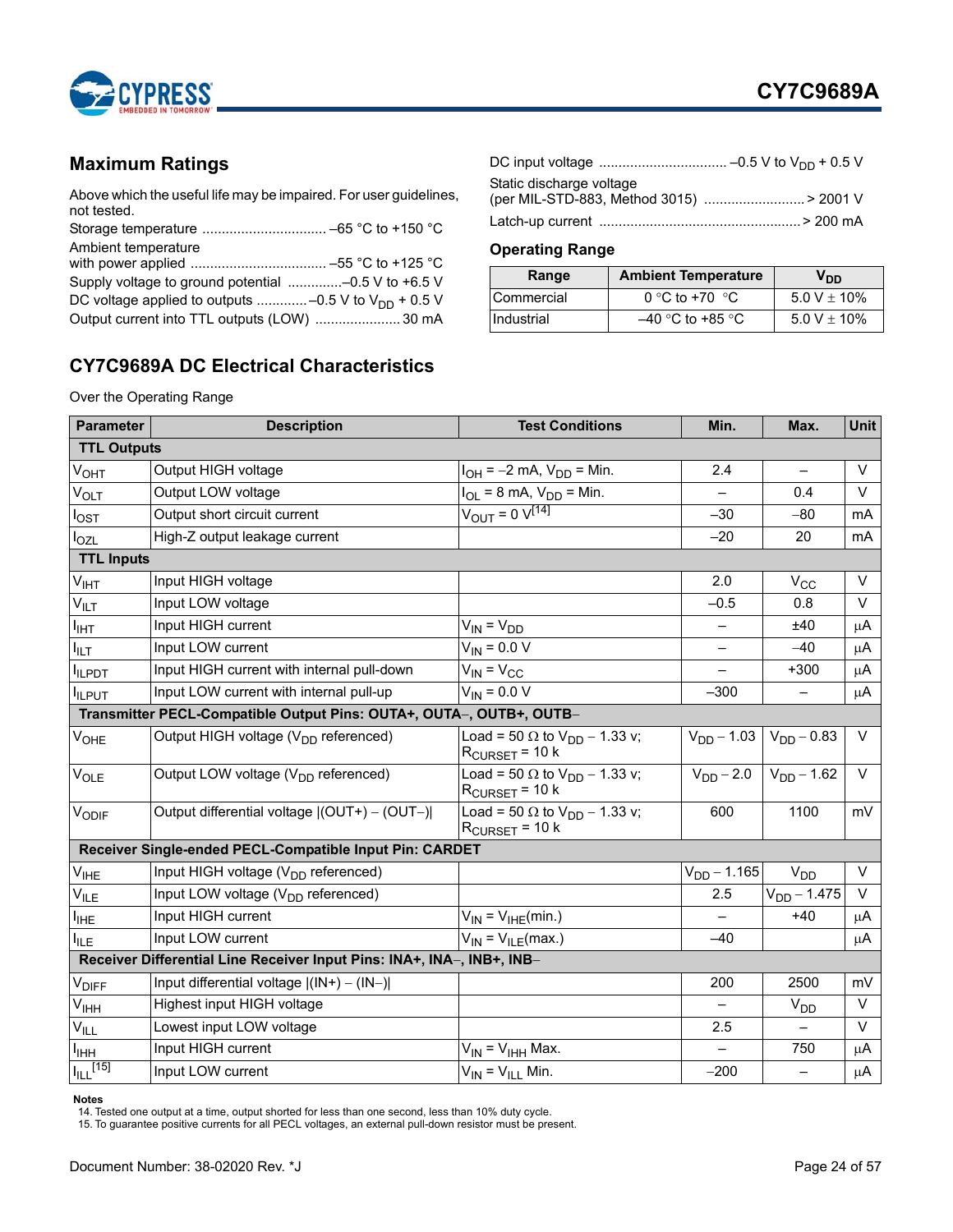

# **CY7C9689A DC Electrical Characteristics (continued)**

Over the Operating Range

| <b>Parameter</b>     | <b>Description</b>   |               | <b>Test Conditions</b> | Min. | Max. | Unit |
|----------------------|----------------------|---------------|------------------------|------|------|------|
| <b>Miscellaneous</b> |                      |               |                        | Typ. | Max. |      |
| $I_{DD}$ [16]        | Power supply current | $Frea = Max.$ | Commercial             | 170  | 250  | mA   |

# <span id="page-24-0"></span>**Capacitance**

| Parameter <sup>[17]</sup> | <b>Description</b>            | <b>Test Conditions</b>                                         | Max. | Unit |
|---------------------------|-------------------------------|----------------------------------------------------------------|------|------|
| UINTTL                    | TTL input capacitance         | $T_A$ = 25 °C, f <sub>0</sub> = 1 MHz, V <sub>DD</sub> = 5.0 V |      | рF   |
| <b>UINPECL</b>            | <b>PECL</b> input capacitance | $T_A$ = 25 °C, f <sub>0</sub> = 1 MHz, V <sub>DD</sub> = 5.0 V |      | рF   |

# <span id="page-24-1"></span>**AC Test Loads and Waveforms**



#### **Notes**

<span id="page-24-2"></span>16. Maximum I<sub>CC</sub> is measured with V<sub>DD</sub> = MAX, RFEN = LOW, and outputs unloaded. Typical I<sub>DD</sub> is measured with V<sub>DD</sub> = 5.0 V, T<sub>A</sub> = 25 °C, RFEN = LOW, and outputs unloaded.

<span id="page-24-3"></span>17. Tested initially and after any design or process changes that may affect these parameters, but not 100% tested.

<span id="page-24-4"></span><sup>18.</sup> Cypress uses constant current (ATE) load configurations and forcing functions. This figure is for reference only.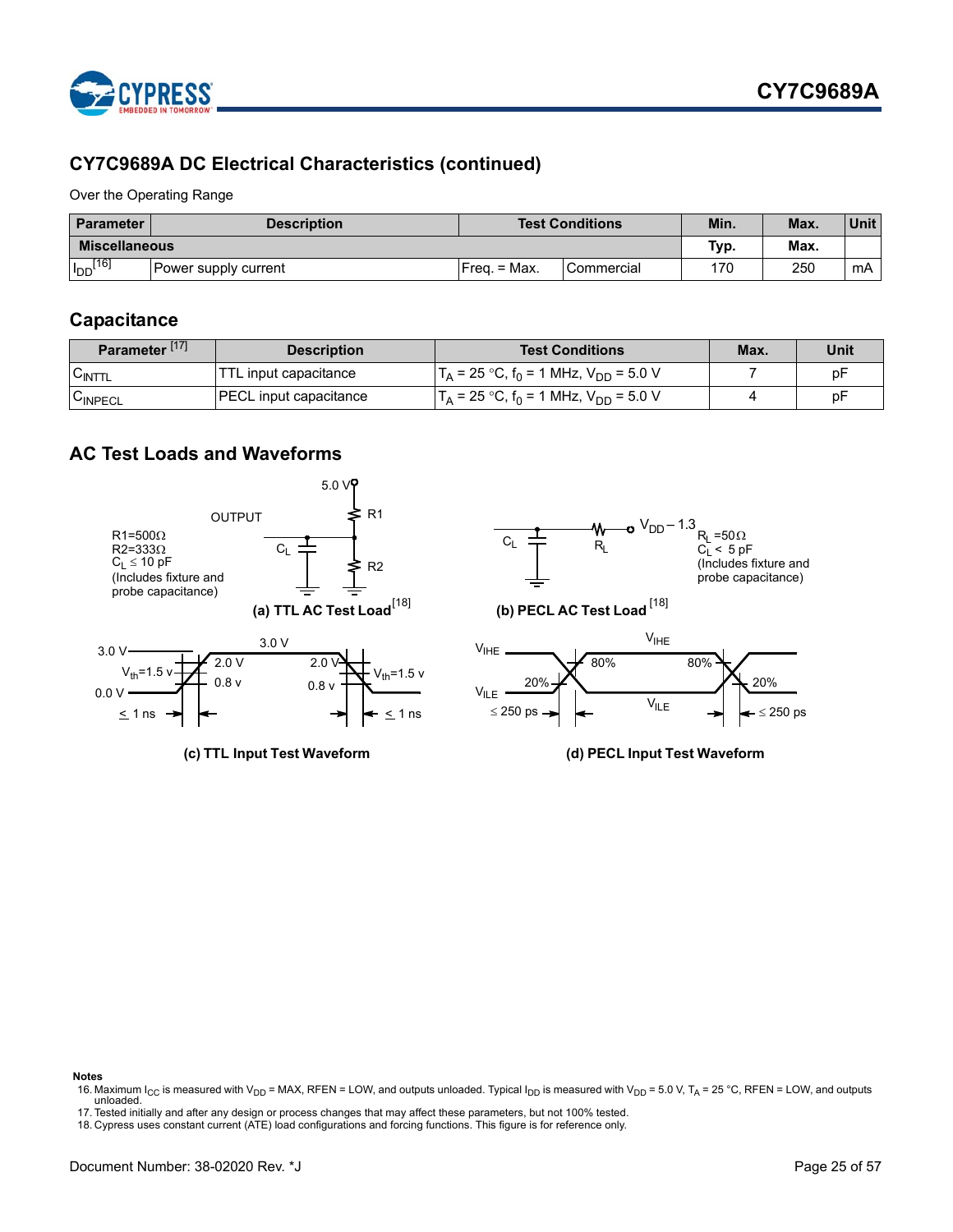

# <span id="page-25-0"></span>**CY7C9689A Transmitter TTL Switching Characteristics, FIFO Enabled**

### Over the Operating Range

| <b>Parameter</b>                     | <b>Description</b>                                                                          | Min.           | Max. | <b>Unit</b> |
|--------------------------------------|---------------------------------------------------------------------------------------------|----------------|------|-------------|
| $f_{TS}$                             | TXCLK clock cycle frequency with transmit FIFO enabled                                      |                | 50   | <b>MHz</b>  |
| <sup>t</sup> TXCLK                   | <b>TXCLK</b> period                                                                         | 20             |      | ns          |
| <sup>I</sup> TXCPWH                  | <b>TXCLK HIGH time</b>                                                                      | 6.5            |      | ns          |
| <b>TXCPWL</b>                        | <b>TXCLK LOW time</b>                                                                       | 6.5            |      | ns          |
| $t_{\text{TXCLKR}}$ <sup>[17]</sup>  | TXCLK Rise time <sup>[19]</sup>                                                             | 0.7            | 5    | ns          |
| t <sub>T</sub> XCLKF <sup>[17]</sup> | TXCLK fall time <sup>[19]</sup>                                                             | 0.7            | 5    | ns          |
| $t_{\mathsf{TXA}}$                   | Flag access time from TXCLK1 to Output                                                      | $\mathfrak{p}$ | 15   | ns          |
| <sup>t</sup> TXDS                    | Transmit data set-up time to TXCLK $\uparrow$                                               | 4              |      | ns          |
| <sup>t</sup> TXDH                    | Transmit data hold time from $\mathsf{T}\mathsf{X}\mathsf{CL}\mathsf{K}\mathsf{\hat{\top}}$ | 1              |      | ns          |
| <sup>t</sup> TXENS                   | Transmit enable set-up time to TXCLK $\uparrow$                                             | 4              |      | ns          |
| <sup>I</sup> TXENH                   | Transmit enable hold time from TXCLK $\uparrow$                                             | 1              |      | ns          |
| <sup>I</sup> TXRSS                   | Transmit FIFO Reset (TXRST) set-up time to TXCLK↑                                           | 4              |      | ns          |
| <sup>t</sup> TXRSH                   | Transmit FIFO Reset (TXRST hold time from TXCLK↑                                            | 1              |      | ns          |
| <sup>t</sup> TXCES                   | Transmit chip enable (CE) set-up time to TXCLK $\uparrow$                                   | 4              |      | ns          |
| <sup>t</sup> TXCEH                   | Transmit chip enable (CE) hold time from TXCLK $\uparrow$                                   | 1              |      | ns          |
| t <sub>TXZA</sub>                    | Sample of CE LOW by TXCLK <sup>1</sup> , output high-Z to Active HIGH or LOW                | $\Omega$       |      | ns          |
| <sup>t</sup> TXOE                    | Sample of CE LOW by TXCLK↑ to output valid                                                  | 1.5            | 20   | ns          |
| t <sub>TXAZ</sub>                    | Sample of CE HIGH by TXCLK↑ to output in high-Z                                             | 1.5            | 20   | ns          |

**Notes**

<span id="page-25-1"></span>19. Input/output rise and fall time is measured between 0.8 V and 2.0 V.

20. Parallel data output specifications are only valid if all outputs are loaded with similar DC and AC loads.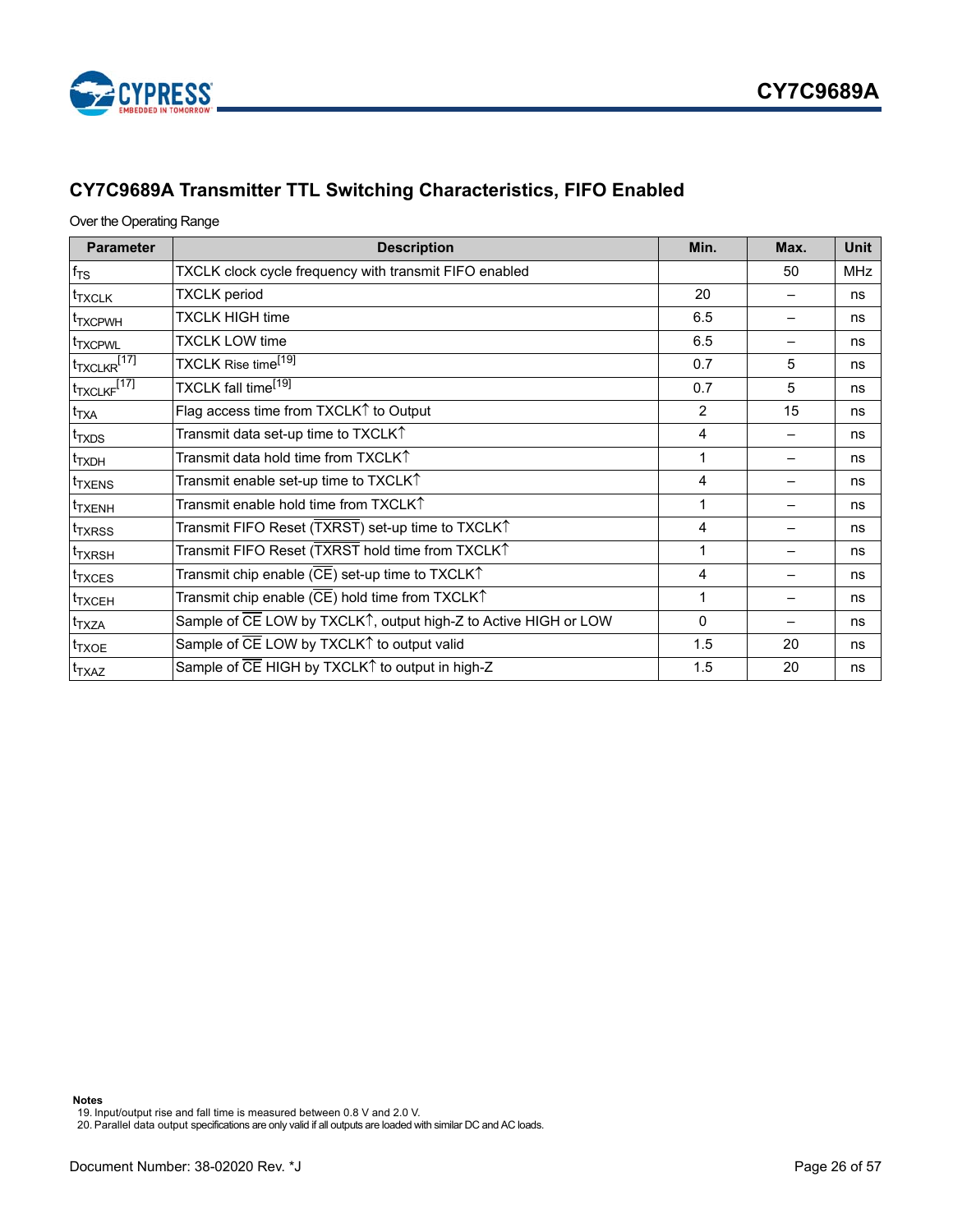



# <span id="page-26-0"></span>**CY7C9689A Receiver TTL Switching Characteristics, FIFO Enabled**

### Over the Operating Range

| <b>Parameter</b>                     | <b>Description</b>                                                                                                                                 | Min.     | Max. | <b>Unit</b> |
|--------------------------------------|----------------------------------------------------------------------------------------------------------------------------------------------------|----------|------|-------------|
| <sup>f</sup> <sub>RIS</sub>          | RXCLK clock cycle frequency with receive FIFO enabled                                                                                              |          | 50   | <b>MHz</b>  |
| <sup>t</sup> RXCLKIP                 | RXCLK input period                                                                                                                                 | 20       |      | ns          |
| <sup>t</sup> RXCPWH                  | RXCLK input HIGH time                                                                                                                              | 6.5      |      | ns          |
| <sup>t</sup> RXCPWL                  | RXCLK input LOW time                                                                                                                               | 6.5      |      | ns          |
| $t_{\sf RXCLKIR}$ [17]               | RXCLK input Rise time <sup>[21]</sup>                                                                                                              | 0.7      | 5    | ns          |
| t <sub>RXCLKIF</sub> <sup>[17]</sup> | RXCLK input Fall time <sup>[21]</sup>                                                                                                              | 0.7      | 5    | ns          |
| <sup>t</sup> RXENS                   | Receive enable set-up time to RXCLK1                                                                                                               | 4        |      | ns          |
| <sup>t</sup> RXENH                   | Receive enable hold time from RXCLKT                                                                                                               | 1        |      | ns          |
| t <sub>RXRSS</sub>                   | Receive FIFO reset (RXRXT) set-up time to RXCLK <sup>1</sup>                                                                                       | 4        |      | ns          |
| <sup>t</sup> RXRSH                   | Receive FIFO reset (RXRXT) hold time from RXCLK <sup>1</sup>                                                                                       | 1        |      | ns          |
| <sup>t</sup> RXCES                   | Receive chip enable (CE) set-up time to RXCLK <sup>1</sup>                                                                                         | 4        |      | ns          |
| <sup>t</sup> RXCEH                   | Receive chip enable (CE) Hold Time from RXCLK <sup>1</sup>                                                                                         | 1        |      | ns          |
| <sup>t</sup> RXA                     | Flag and data access time from RXCLK↑ to output                                                                                                    | 1.5      | 15   | ns          |
| <sup>t</sup> RXZA                    | Sample of CE LOW by RXCLK1, Output High-Z to Active HIGH or LOW, [22]<br>or Sample of RXEN Asserted by RXCLK1, Output High-Z to Active HIGH or LOW | $\Omega$ |      | ns          |
| <sup>t</sup> RXOE                    | Sample of CE LOW by RXCLK <sup>1</sup> to Output Valid, <sup>[22]</sup><br>or Sample of RXEN Asserted by RXCLK↑ to RXDATA Outputs Valid            | 1.5      | 20   | ns          |
| <sup>I</sup> RXZA                    | Sample of CE HIGH by RXCLK↑ to Output in High-Z, [22]<br>or Sample of RXEN Asserted by RXCLK1 to RXDATA Outputs in High-Z                          | 1.5      | 20   | ns          |

# <span id="page-26-1"></span>**CY7C9689A Transmitter TTL Switching Characteristics, FIFO Bypassed**

Over the Operating Range

| <b>Parameter</b>    | <b>Description</b>                                                               | Min. | Max. | <b>Unit</b> |
|---------------------|----------------------------------------------------------------------------------|------|------|-------------|
| $t_{\text{TRA}}$    | Flag access time from REFCLK <sup><math>\uparrow</math></sup> to output          | 2    | 15   | ns          |
| <sup>t</sup> REFDS  | Write data set-up time to REFCLK1                                                | 4    |      | ns          |
| <sup>t</sup> REFDH  | Write data hold time from REFCLKT                                                | 2    |      | ns          |
| <sup>t</sup> REFENS | Transmit enable set-up time to REFCLK1                                           | 4    |      | ns          |
| <sup>t</sup> REFENH | Transmit enable hold time from REFCLKT                                           | 2    |      | ns          |
| <sup>t</sup> REFCES | Transmit chip enable ( $\overline{\text{CE}}$ ) set-up time to REFCLK $\uparrow$ | 4    |      | ns          |
| <sup>I</sup> REFCEH | Transmit chip enable (CE) hold time from REFCLK <sup>1</sup>                     | 2    |      | ns          |
| <sup>t</sup> REFZA  | Sample of CE LOW by REFCLK1, output High-Z to Active HIGH or LOW                 | 0    |      | ns          |
| <sup>t</sup> REFOE  | Sample of CE LOW by REFCLK↑ to flag output Valid                                 | 1.5  | 20   | ns          |
| <sup>t</sup> REFAZ  | Sample of CE HIGH by REFCLK <sup>1</sup> to flag output High-Z                   | 1.5  | 20   | ns          |

**Notes**

<span id="page-26-2"></span>

<span id="page-26-3"></span><sup>21.</sup> Input/output rise and fall time is measured between 0.8 V and 2.0 V. 22. Parallel data output specifications are only valid if all outputs are loaded with similar DC and AC loads.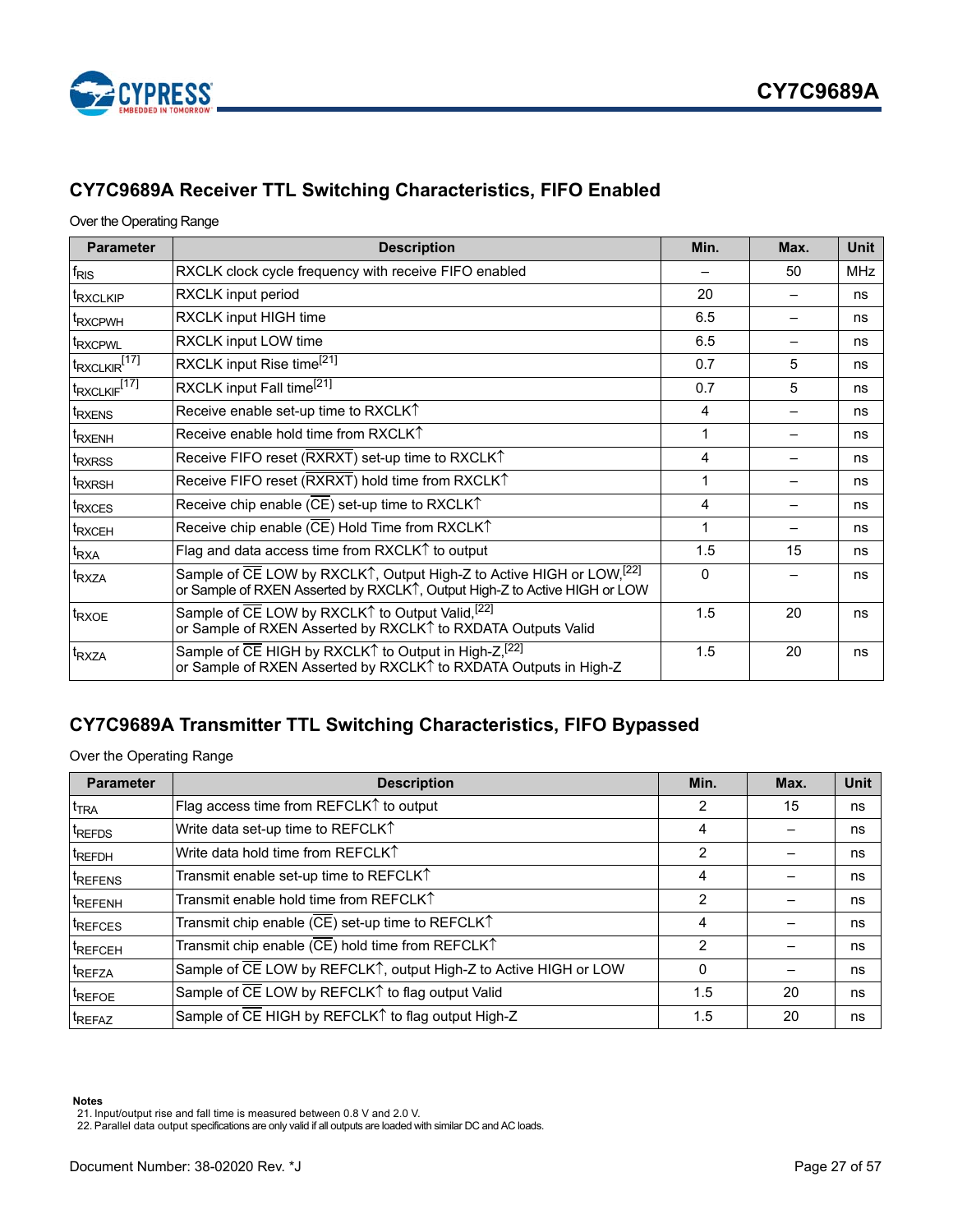



# <span id="page-27-0"></span>**CY7C9689A Receiver TTL Switching Characteristics, FIFO Bypassed**

Over the Operating Range

| <b>Parameter</b>                     | <b>Description</b>                                                                                                           | Min. | Max.          | Unit       |
|--------------------------------------|------------------------------------------------------------------------------------------------------------------------------|------|---------------|------------|
| $f_{\text{ROS}}^{[2\overline{3}]}$   | RXCLK clock output frequency - 100 to 200 MBaud 8-bit Operation<br>(SPDSEL is HIGH and BYTE8/10 is HIGH)                     | 10   | 20            | <b>MHz</b> |
|                                      | RXCLK clock output frequency — 50 to 100 MBaud 8-bit Operation<br>(SPDSEL is LOW and BYTE8/10 is HIGH)                       | 5    | 10            | <b>MHz</b> |
|                                      | RXCLK clock output frequency - 100 to 200 MBaud 10-bit Operation<br>(SPDSEL is HIGH and BYTE8/10 is LOW)                     | 8.33 | 16.67         | <b>MHz</b> |
|                                      | RXCLK clock output frequency—50 to 100 MBaud 10-bit Operation<br>(SPDSEL is LOW and BYTE8/10 is LOW)                         | 4.16 | 8.33          | <b>MHz</b> |
| <sup>t</sup> RXCLKOP                 | RXCLK output period                                                                                                          | 25   | 240           | ns         |
| <sup>t</sup> RXCLKOD                 | RXCLK output duty cycle                                                                                                      | 40   | 60            | $\%$       |
| t <sub>RXCLKOR</sub> <sup>[17]</sup> | RXCLK output rise time <sup>[19]</sup>                                                                                       | 0.25 | $\mathcal{P}$ | ns         |
| t <sub>RXCLKOF</sub> <sup>[17]</sup> | RXCLK output fall time <sup>[19]</sup>                                                                                       | 0.25 | 2             | ns         |
| <sup>t</sup> RXENS                   | Receive enable set-up time to RXCLKT                                                                                         | 4    |               | ns         |
| <sup>t</sup> RXENH                   | Receive enable hold time from RXCLKT                                                                                         | 1    |               | ns         |
| <sup>t</sup> RXZA                    | Sample of CE LOW by RXCLK↑, Outputs High-Z to Active<br>Sample of RXEN Asserted by RXCLK↑ to RXDATA Outputs High-Z to Active |      |               | ns         |
| <sup>t</sup> RXOE                    | Sample of CE LOW by RXCLK↑ to Flag Output Valid<br>Sample of RXEN Asserted by RXCLKT to RXDATA Output Low-Z                  | 1.5  | 20            | ns         |
| <sup>t</sup> RXAZ                    | Sample of CE HIGH by RXCLK↑ to Flag Output High-Z<br>Sample of RXEN Deasserted by RXCLK↑ to RXDATA Output High-Z             | 1.5  | 20            | ns         |

<span id="page-27-1"></span>23. The period of t<sub>ROS</sub> will match the period of the transmitter PLL reference (REFCLK) when receiving serial data. When data is interrupted, RXCLK may drift to REFCLK +0.2%.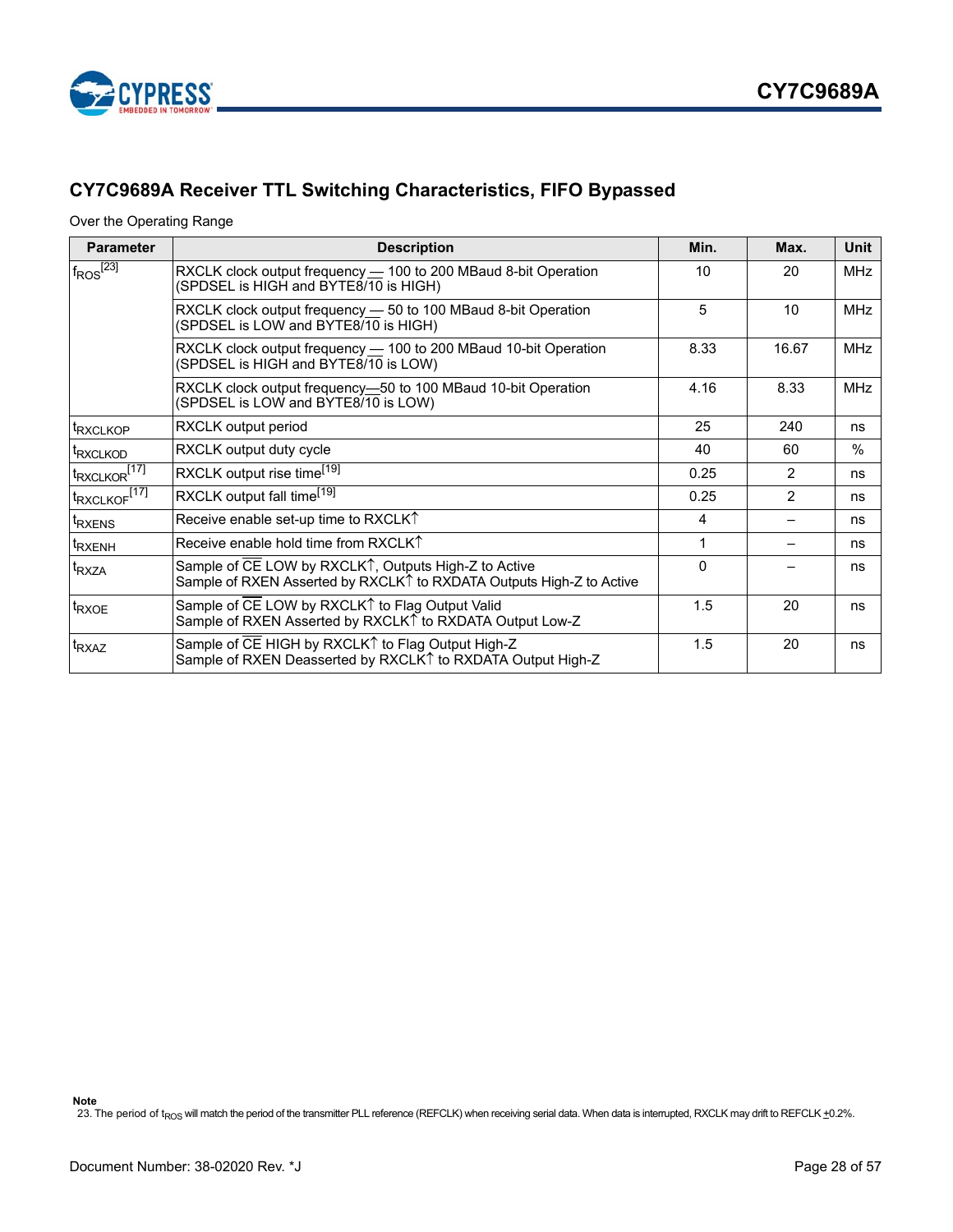

# <span id="page-28-0"></span>**CY7C9689A REFCLK Input Switching Characteristics**

#### Over the Operating Range

| <b>Parameter</b>    |                                                                                                             |               | <b>Conditions</b> | Min.            | Max.    | Unit                     |            |
|---------------------|-------------------------------------------------------------------------------------------------------------|---------------|-------------------|-----------------|---------|--------------------------|------------|
|                     | <b>Description</b>                                                                                          | <b>SPDSEL</b> | <b>RANGESEL</b>   | <b>BYTE8/10</b> |         |                          |            |
| $f_{REF}$           | REFCLK clock frequency-50 to 100 MBaud,<br>10-bit Mode, REFCLK = 2x Character Rate                          | $\Omega$      | 0                 | 0               | 8.33    | 16.67                    | <b>MHz</b> |
|                     | REFCLK clock frequency-50 to 100 MBaud, 8-bit<br>Mode, REFCLK = 2x Character Rate                           | $\mathbf{0}$  | 0                 | 1               | 10      | 20                       | <b>MHz</b> |
|                     | REFCLK clock frequency-50 to 100 MBaud,<br>10-bit Mode, REFCLK = 4x Character Rate                          | $\Omega$      | $1^{[19]}$        | $\Omega$        | 16.67   | 33.3                     | <b>MHz</b> |
|                     | REFCLK clock frequency-50 to 100 MBaud, 8-bit<br>Mode, REFCLK = 4x Character Rate                           | $\Omega$      | $1^{[19]}$        | 1               | 20      | 40                       | <b>MHz</b> |
|                     | REFCLK clock frequency-100 to 200 MBaud,<br>10-bit Mode, REFCLK = Character Rate                            | $\mathbf{1}$  | 0                 | $\Omega$        | 8.33    | 16.67                    | <b>MHz</b> |
|                     | REFCLK clock frequency-100 to 200 MBaud,<br>8-bit Mode, REFCLK = Character Rate                             | $\mathbf 1$   | 0                 | 1               | 10      | 20                       | <b>MHz</b> |
|                     | REFCLK clock frequency-100 to 200 MBaud,<br>10-bit Mode, REFCLK = 2x Character Rate                         |               | $\mathbf{1}$      | $\Omega$        | 16.67   | 33.3                     | <b>MHz</b> |
|                     | $\mathbf 1$<br>1<br>1<br>REFCLK clock frequency-100 to 200 MBaud,<br>8-bit Mode, REFCLK = 2x Character Rate |               |                   |                 | 20      | 40                       | <b>MHz</b> |
| <sup>t</sup> REFCLK | <b>REFCLK</b> period                                                                                        |               |                   |                 | 25      | 120                      | ns         |
| <sup>t</sup> REFH   | <b>REFCLK HIGH time</b>                                                                                     |               |                   |                 |         | $\overline{\phantom{0}}$ | ns         |
| t <sub>REFL</sub>   | <b>REFCLK LOW time</b>                                                                                      |               | 6.5               |                 | ns      |                          |            |
| <sup>t</sup> REFRX  | REFCLK frequency referenced to received clock period <sup>[25]</sup>                                        |               |                   |                 | $-0.04$ | $+0.04$                  | $\%$       |

### <span id="page-28-1"></span>**CY7C9689A Receiver Switching Characteristics**

Over the Operating Range

| <b>Parameter</b>      | <b>Description</b>                                                            | Min. | Max.                     | Unit |
|-----------------------|-------------------------------------------------------------------------------|------|--------------------------|------|
| $t_B$ <sup>[26]</sup> | <b>Bit time</b>                                                               | 20.0 | 5.0                      | ns   |
| $t_{SA}$              | Static alignment <sup>[17,27]</sup>                                           |      | 600                      | ps   |
| t <sub>EFW</sub>      | $\textsf{Error}$ free window <sup>[17, 28, 29]</sup>                          | 0.65 | $\overline{\phantom{0}}$ | UI   |
| $t_{IN}$ .            | $1\text{N}$ ± peak-to-peak input jitter tolerance <sup>[17, 28, 30, 31]</sup> |      | 0.5                      | UI   |

#### **Notes**

- 24. When configured for synchronous operation with the FIFOs bypassed (FIFOBYP is LOW), if RANGESEL is HIGH the SPDSEL input is ignored and operation is forced to the 100–200 MBaud range.
- <span id="page-28-2"></span>25. REFCLK has no phase or frequency relationship with RXCLK and only acts as a centering reference to reduce clock synchronization time. REFCLK must be within<br>±0.04% of the transmitter PLL reference (REFCLK) frequency, ne
- <span id="page-28-3"></span>26. The PECL switching threshold is the midpoint between the PECL- V<sub>OH</sub>, and V<sub>OL</sub> specification (approximately V<sub>DD</sub> - 1.33 v).

<span id="page-28-6"></span>29. Error Free Window is a measure of the time window between bit centers where a transition may occur without causing a bit sampling error. EFW is measured over the operating range, input jitter  $<$  50% Dj.

<span id="page-28-7"></span>30. The specification is sum of 25% Duty Cycle Distortion (DCD), 10% Data Dependant Jitter (DDJ), 15% Random Jitter (RJ).

<span id="page-28-8"></span>31. Parallel data output specifications are only valid if all outputs are loaded with similar DC and AC loads.

<span id="page-28-4"></span><sup>27.</sup> Static alignment is a measure of the alignment of the Receiver sampling point to the center of a bit. Static alignment is measured by the absolute difference of the left and right edge shifts (|t<sub>SH\_L</sub> − t<sub>SH\_R</sub>|) of o

<span id="page-28-5"></span><sup>28.</sup> Receiver UI (Unit Interval) is calculated as 1/(f<sub>REF</sub>\*N) when operated in 8-bit mode (N = 10) and 10-bit mode (N = 12) if no data is being received, or 1/(f<sub>REF</sub>\*N) of<br>the remote transmitter if data is being received.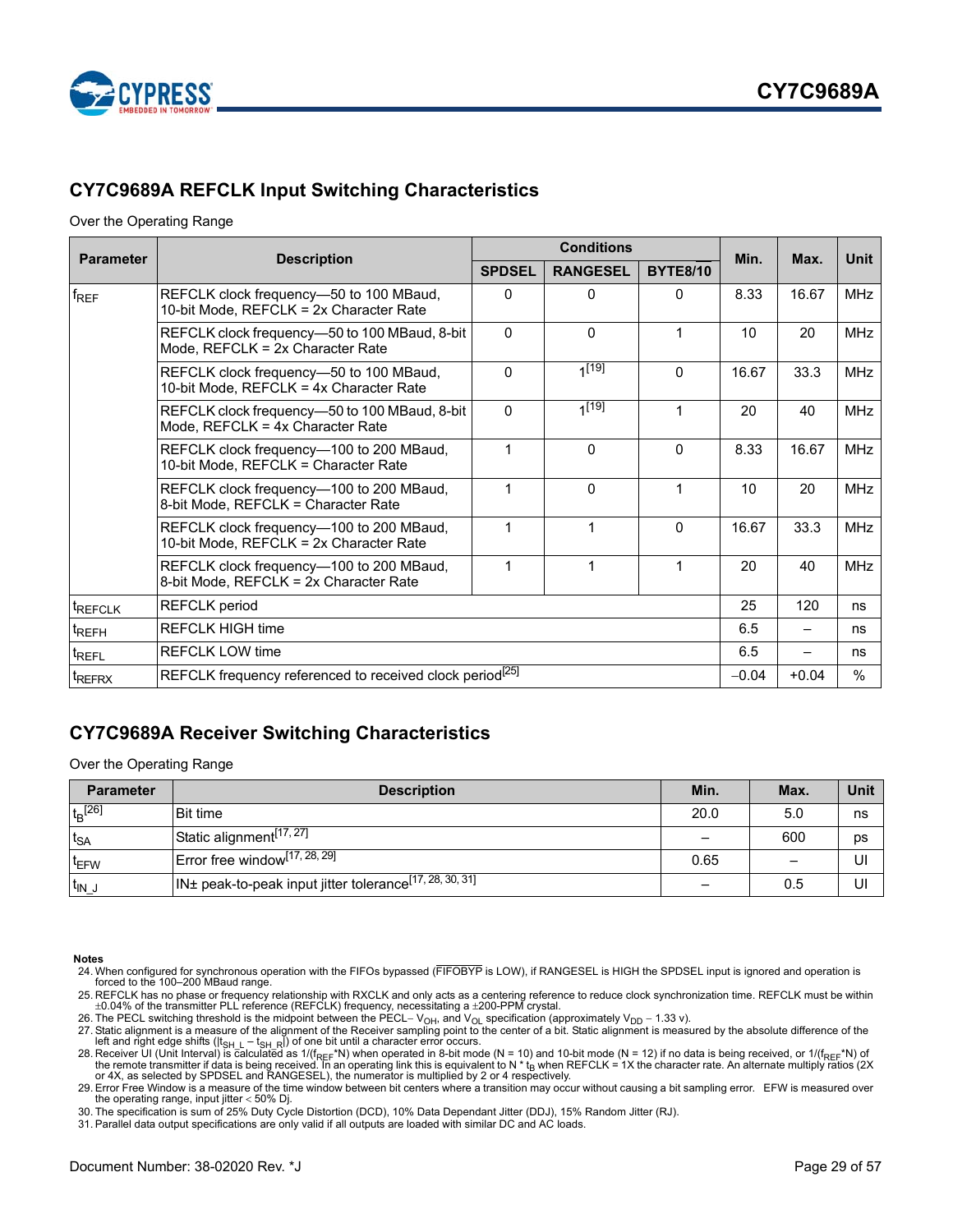

# <span id="page-29-0"></span>**CY7C9689A Transmitter Switching Characteristics**

### Over the Operating Range

| <b>Parameter</b>   | <b>Description</b>                                            | Min. | Max.  | Unit |
|--------------------|---------------------------------------------------------------|------|-------|------|
| $t_{\rm B}^{[26]}$ | <b>Bit time</b>                                               | 20.0 | 5.0   | ns   |
| <sup>T</sup> RISE  | PECL output rise time 20-80% (PECL Test Load) <sup>[17]</sup> | 200  | 1700  | DS   |
| <sup>t</sup> FALL  | PECL output fall time 80-20% (PECL Test Load) <sup>[17]</sup> | 200  | 1700  | DS   |
| ∣t <sub>DJ</sub>   | Deterministic jitter (peak-peak) <sup>[17, 32]</sup>          |      | 0.02  |      |
| $t_{RJ}$           | Random jitter $(\sigma)$ <sup>[17, 33]</sup>                  |      | 0.008 |      |
| $t_{\text{JT}}$    | Transmitter total output jitter (peak-peak) <sup>[17]</sup>   |      | 0.08  |      |

### <span id="page-29-1"></span>**CY7C9689A HOTLink Transmitter Switching Waveforms**



#### **Notes**

<span id="page-29-3"></span>

<span id="page-29-4"></span><span id="page-29-2"></span>32. While sending continuous JK, outputs loaded to 50Ω to V<sub>DD</sub> – 1.3 v, over the operating range.<br>33. While sending continuous HH, after 100,000 samples measured at the cross point of differential outputs, time reference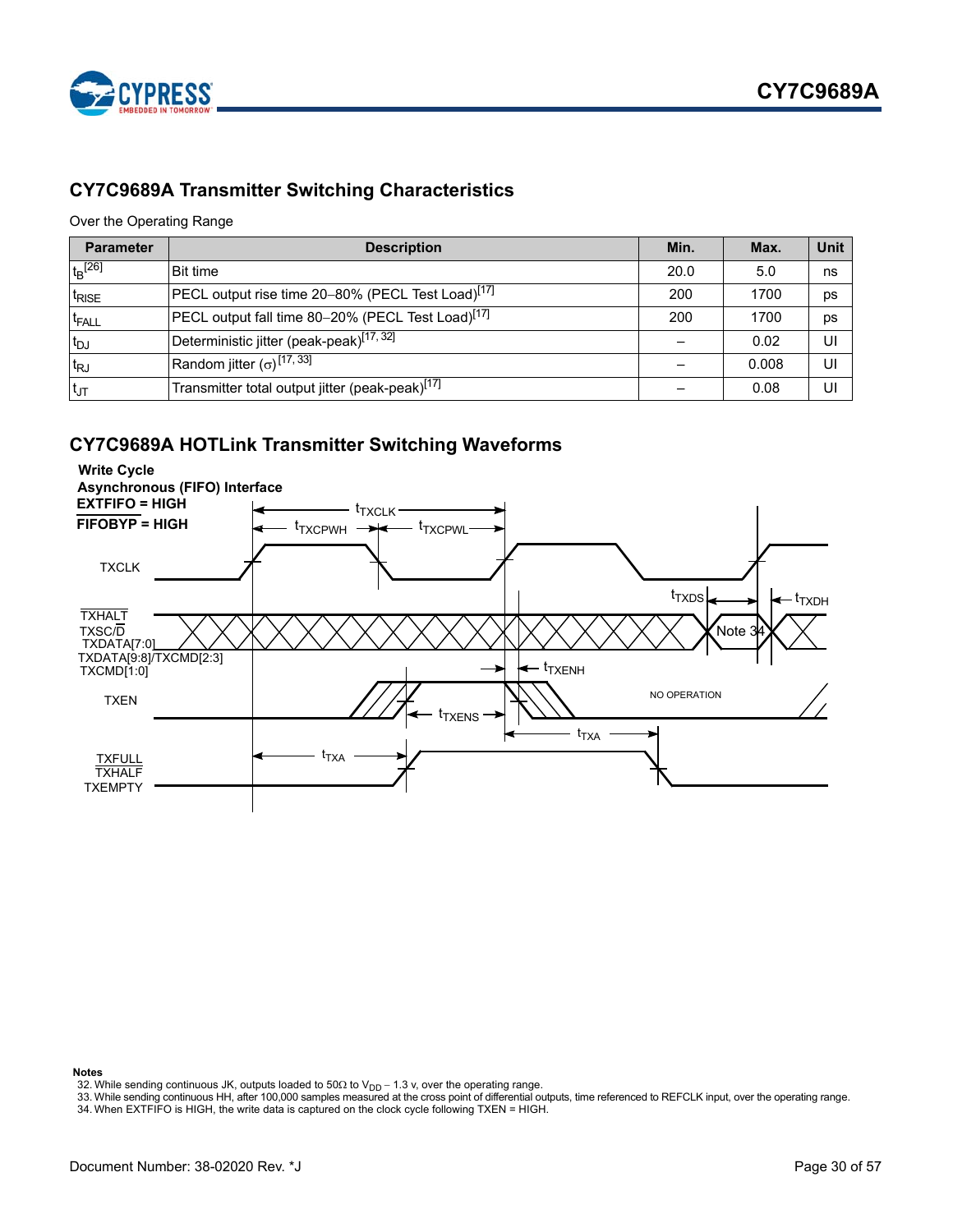





#### **Notes**

<span id="page-30-0"></span>

<span id="page-30-1"></span><sup>35.</sup> Illustrates timing only. TXEN and TXRST not usually active in same time period.<br>36. When transferring data to the Transmitter input from a depth expanded external FIFO, the data is captured from the external FIFO one c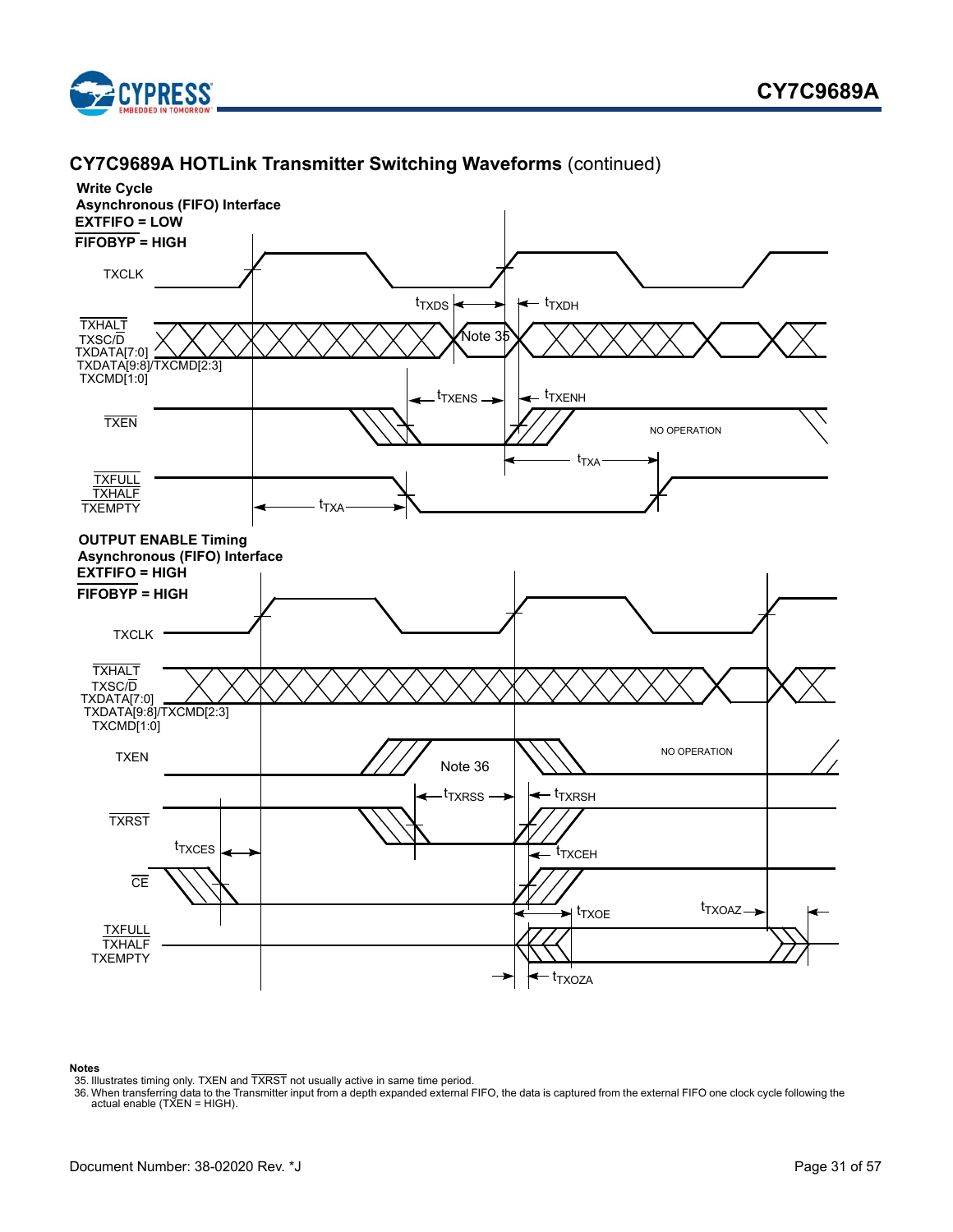



#### **Note**

<span id="page-31-0"></span>37. When transferring data to the Transmitter input from a synchronous external controller, the data is captured in the same clock cycle as the actual enable (TXEN  $=$  LOW).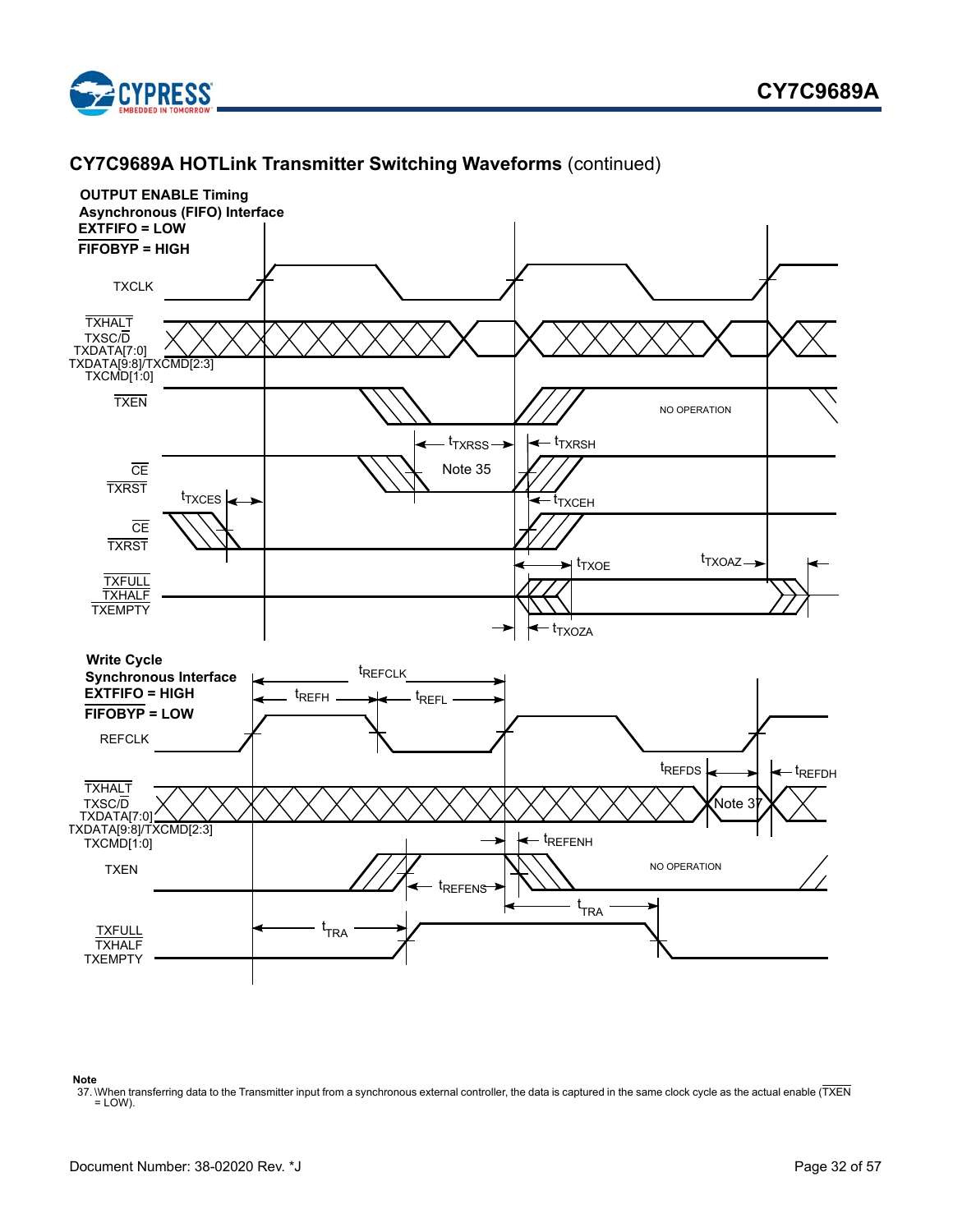





#### **Note**

<span id="page-32-0"></span>38. On inhibited reads, or if the Receive FIFO goes empty, the data outputs do not change.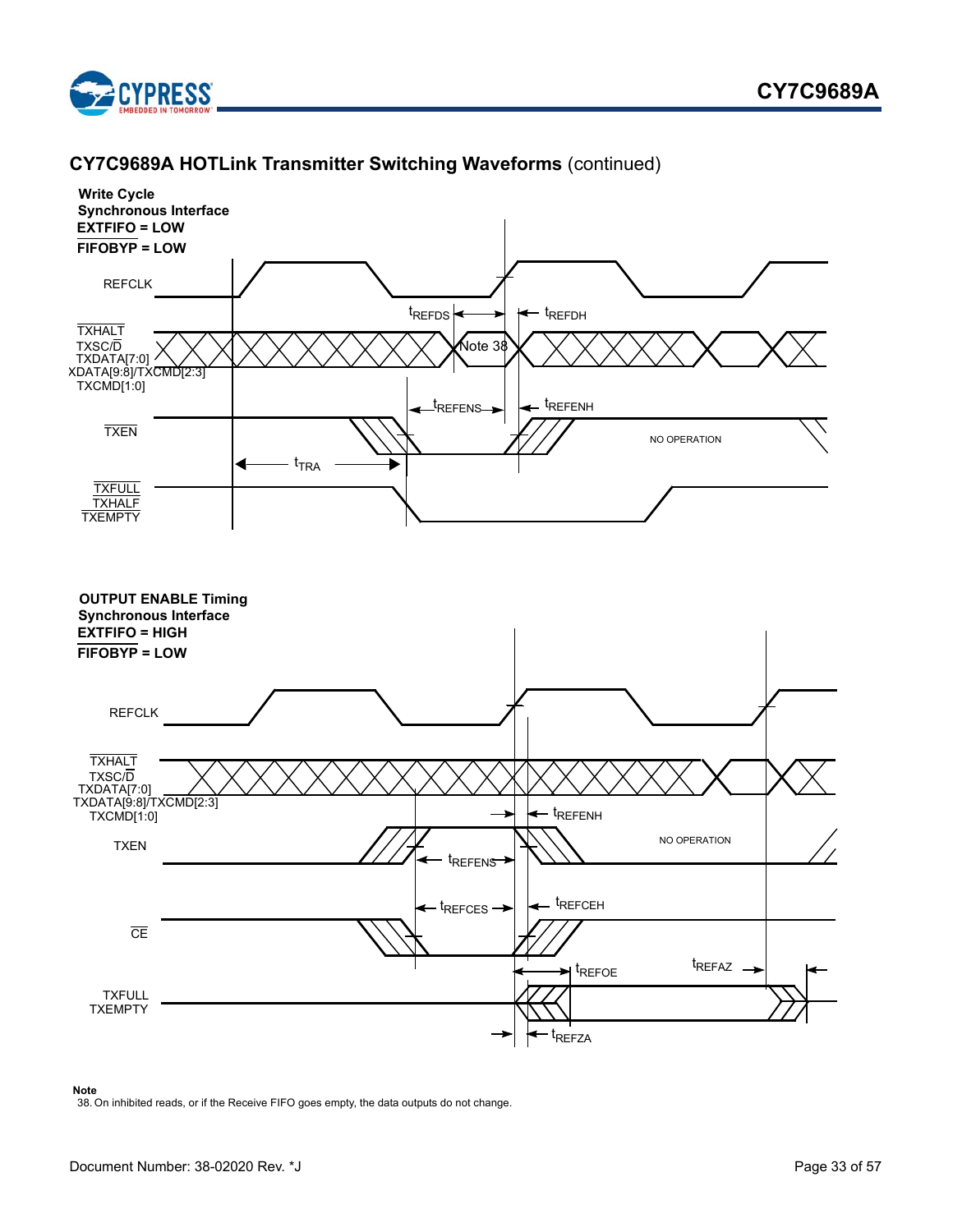



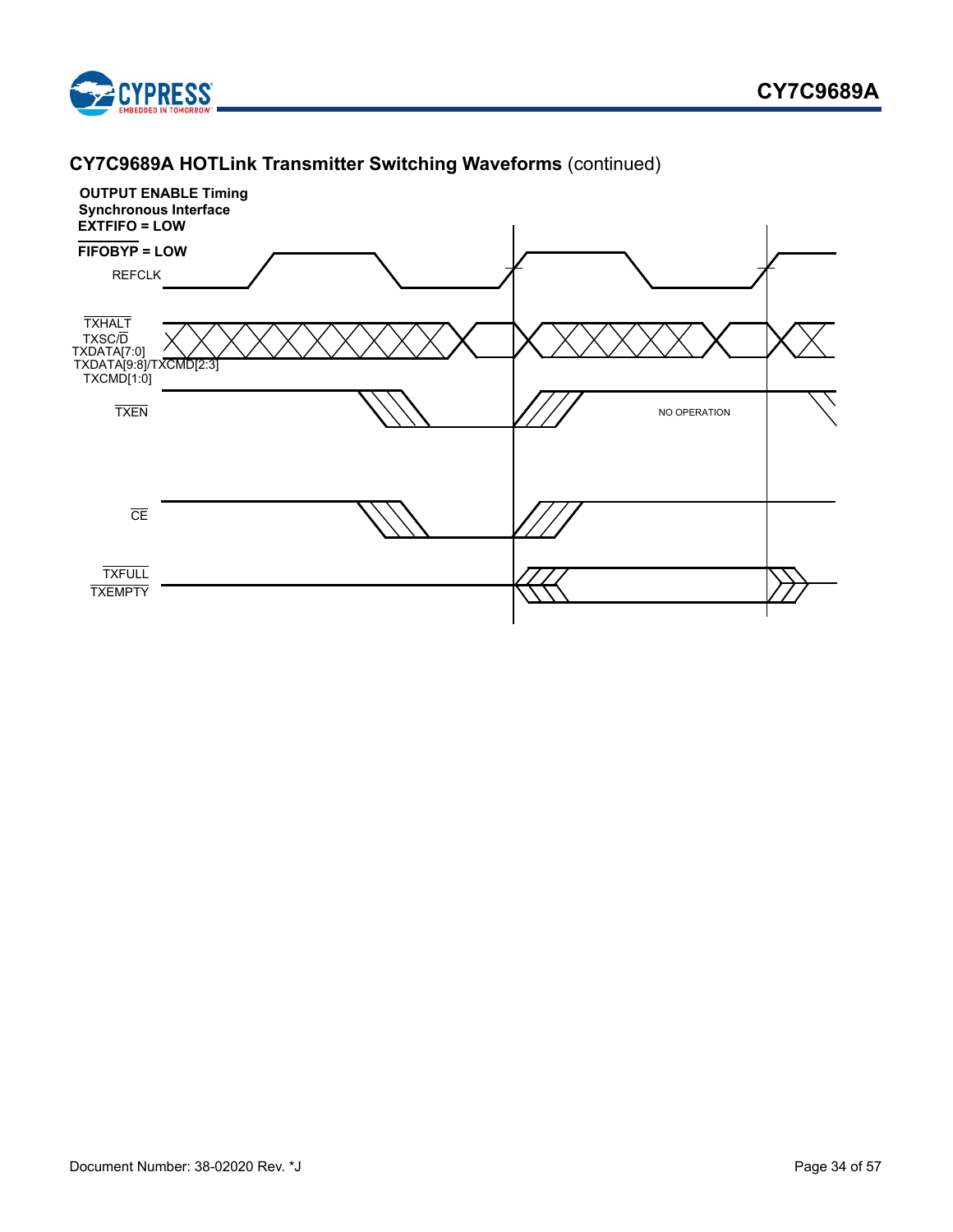

# <span id="page-34-0"></span> **CY7C9689A HOTLink Receiver Switching Waveforms**



#### **Notes**

- <span id="page-34-1"></span>39. <u>When read</u>ing data from synchronous data interface, the data is captured on any clock cycle that RXEN = LOW. RXEMPTY = HIGH indicates data is available.<br>- RXEMPTY = LOW indicates that <u>the FIF</u>O is empty.<br>40. Illustra
- <span id="page-34-2"></span>
- <span id="page-34-3"></span>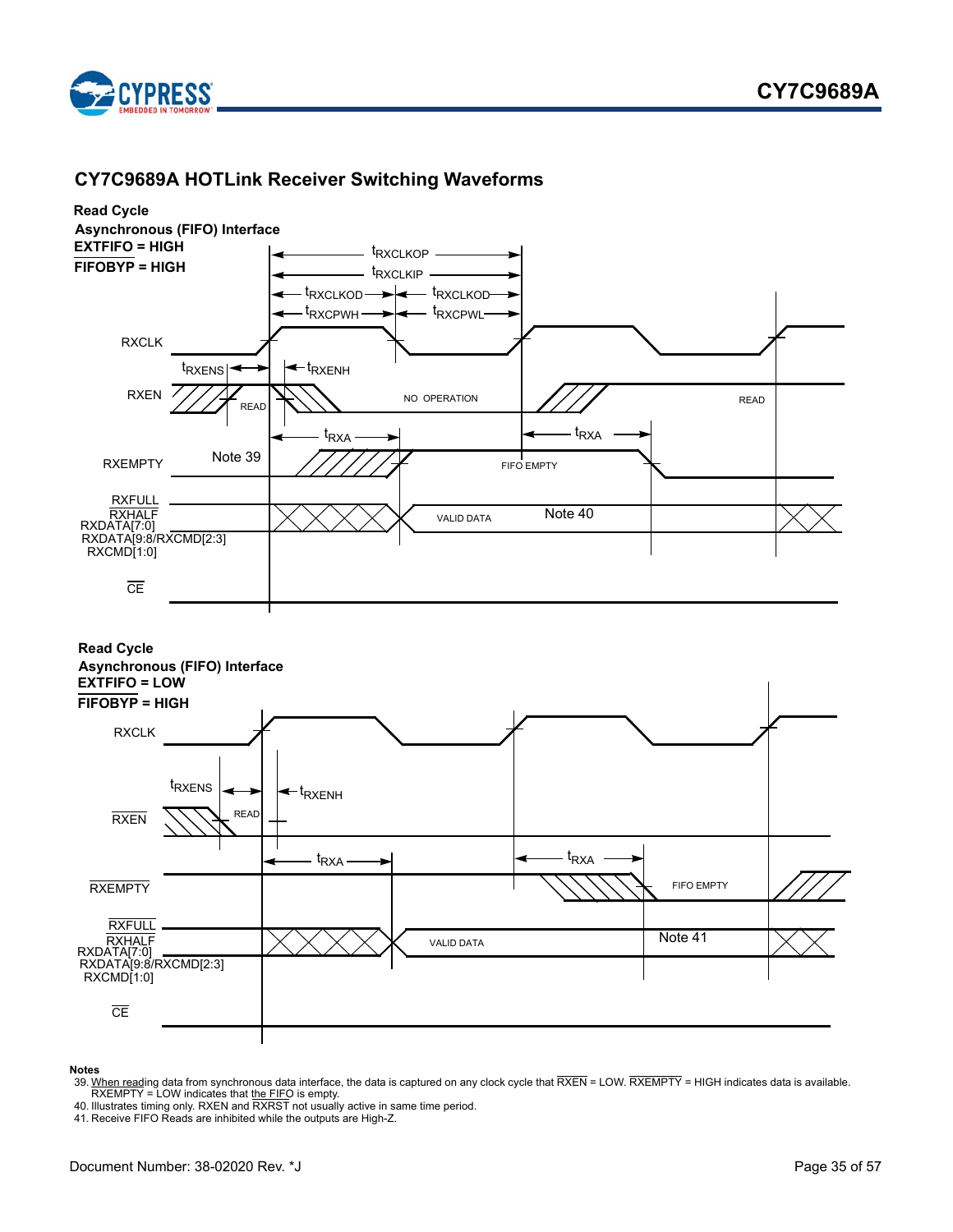

# **CY7C9689A HOTLink Receiver Switching Waveforms (continued)**

<span id="page-35-0"></span>

**Notes**

- <span id="page-35-2"></span>42. Binary Input Data is the parallel input data which is input to the Transmitter and output from the Receiver. Binary bits are listed from left to right in the following<br>order: 8-Bit mode (BYTE8/10 is HIGH and TXSC/D or
- <span id="page-35-1"></span>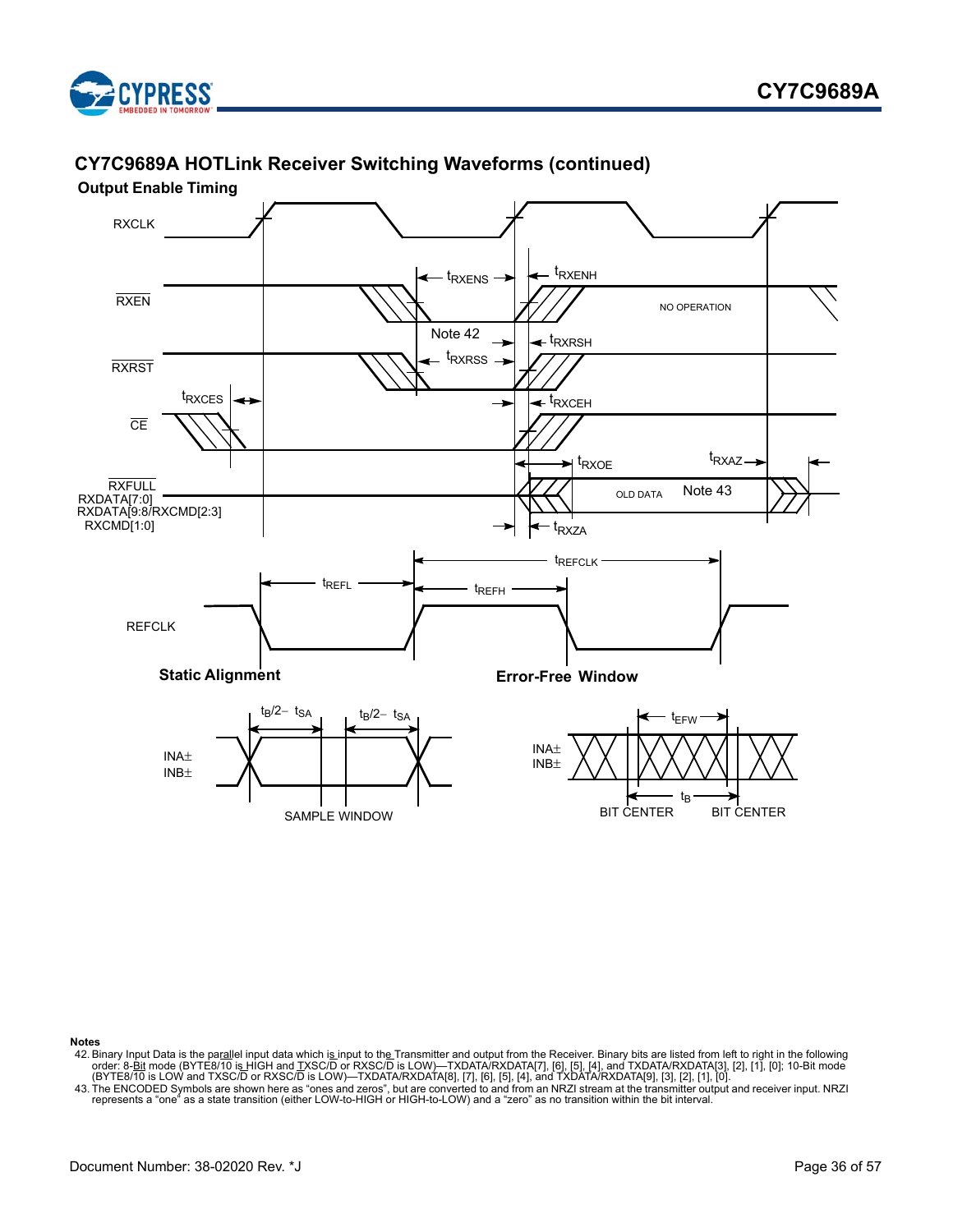

### <span id="page-36-0"></span>**Table 7. HOTLink TAXI-compatible Encoder Patterns**

| 4B/5B Encoder             |                                      |                                             | 5B/6B Encoder             |                                      |                                             |  |
|---------------------------|--------------------------------------|---------------------------------------------|---------------------------|--------------------------------------|---------------------------------------------|--|
| <b>HEX</b><br><b>Data</b> | 4-bit Binary<br>Data <sup>[44]</sup> | 5-bit Encoded<br>Symbol <sup>[45, 46]</sup> | <b>HEX</b><br><b>Data</b> | 5-bit Binary<br>Data <sup>[44]</sup> | 6-bit Encoded<br>Symbol <sup>[45, 46]</sup> |  |
| $\mathbf 0$               | 0000                                 | 11110                                       | 00                        | 00000                                | 110110                                      |  |
| $\mathbf{1}$              | 0001                                 | 01001                                       | 01                        | 00001                                | 010001                                      |  |
| $\overline{c}$            | 0010                                 | 10100                                       | $\overline{02}$           | 00010                                | 100100                                      |  |
| 3                         | 0011                                 | 10101                                       | $\overline{03}$           | 00011                                | 100101                                      |  |
| 4                         | 0100                                 | 01010                                       | $\overline{04}$           | 00100                                | 010010                                      |  |
| 5                         | 0101                                 | 01011                                       | $\overline{05}$           | 00101                                | 010011                                      |  |
| $\,6$                     | $\overline{0110}$                    | 01110                                       | $\overline{06}$           | 00110                                | 010110                                      |  |
| $\overline{7}$            | 0111                                 | 01111                                       | $\overline{07}$           | 00111                                | 010111                                      |  |
| 8                         | 1000                                 | 10010                                       | 08                        | 01000                                | 100010                                      |  |
| 9                         | 1001                                 | 10011                                       | 09                        | 01001                                | 110001                                      |  |
| A                         | 1010                                 | 10110                                       | 0A                        | 01010                                | 110111                                      |  |
| $\overline{B}$            | 1011                                 | 10111                                       | $\overline{OB}$           | 01011                                | 100111                                      |  |
| $\overline{\text{c}}$     | 1100                                 | 11010                                       | 0 <sup>C</sup>            | 01100                                | 110010                                      |  |
| D                         | 1101                                 | 11011                                       | $\overline{OD}$           | 01101                                | 110011                                      |  |
| E                         | 1110                                 | 11100                                       | $\overline{OE}$           | 01110                                | 110100                                      |  |
| F                         | 1111                                 | 11101                                       | 0 <sub>F</sub>            | 01111                                | 110101                                      |  |
| $\overline{\phantom{0}}$  | $\qquad \qquad -$                    | $\qquad \qquad -$                           | 10                        | 10000                                | 111110                                      |  |
|                           | $\overline{\phantom{0}}$             | —                                           | 11                        | 10001                                | 011001                                      |  |
| $\overline{\phantom{0}}$  | $\overline{\phantom{0}}$             | $\overline{\phantom{0}}$                    | 12                        | 10010                                | 101001                                      |  |
| $\overline{\phantom{0}}$  | $\qquad \qquad -$                    | $\qquad \qquad -$                           | $\overline{13}$           | 10011                                | 101101                                      |  |
|                           | —                                    | —                                           | 14                        | 10100                                | 011010                                      |  |
|                           | $\equiv$                             | $\overline{\phantom{0}}$                    | 15                        | 10101                                | 011011                                      |  |
|                           | $\equiv$                             | $\overline{\phantom{0}}$                    | 16                        | 10110                                | 011110                                      |  |
|                           | $\overline{\phantom{0}}$             | —                                           | 17                        | 10111                                | 011111                                      |  |
| —                         | -                                    | —                                           | 18                        | 10001                                | 101010                                      |  |
| $\qquad \qquad -$         | $\overline{\phantom{0}}$             | $\overline{\phantom{0}}$                    | 19                        | 11001                                | 101011                                      |  |
|                           | $\qquad \qquad -$                    | $\overline{\phantom{0}}$                    | $\overline{1A}$           | 11010                                | 101110                                      |  |
|                           | $\overline{\phantom{0}}$             | $\overline{\phantom{0}}$                    | $\overline{1B}$           | 11011                                | 101111                                      |  |
|                           | -                                    | —                                           | 1C                        | 11100                                | 111010                                      |  |
| $\equiv$                  | $\overline{\phantom{0}}$             | $\equiv$                                    | 1D                        | 11101                                | 111011                                      |  |
|                           | $\overline{\phantom{0}}$             | $\overline{\phantom{0}}$                    | $\overline{1E}$           | 11110                                | 111100                                      |  |
| $\overline{\phantom{0}}$  | $\qquad \qquad -$                    | $\overline{\phantom{0}}$                    | 1F                        | 11111                                | 111101                                      |  |

<span id="page-36-1"></span>

**Notes** 44. Encoded Serial Symbol bits are shifted out with the most significant bit (Left-most) of the most significant nibble coming out first.

<span id="page-36-2"></span>45. Binary CMD is the p<u>ara</u>llel input data which is input to the Transmitter and output from the Receiver. Binary bits are listed f<u>rom</u> left to right in the following ord<u>er</u>:<br>8-Bit mode (BYTE8/10 is HIGH and TXSC/D or R

<span id="page-36-3"></span>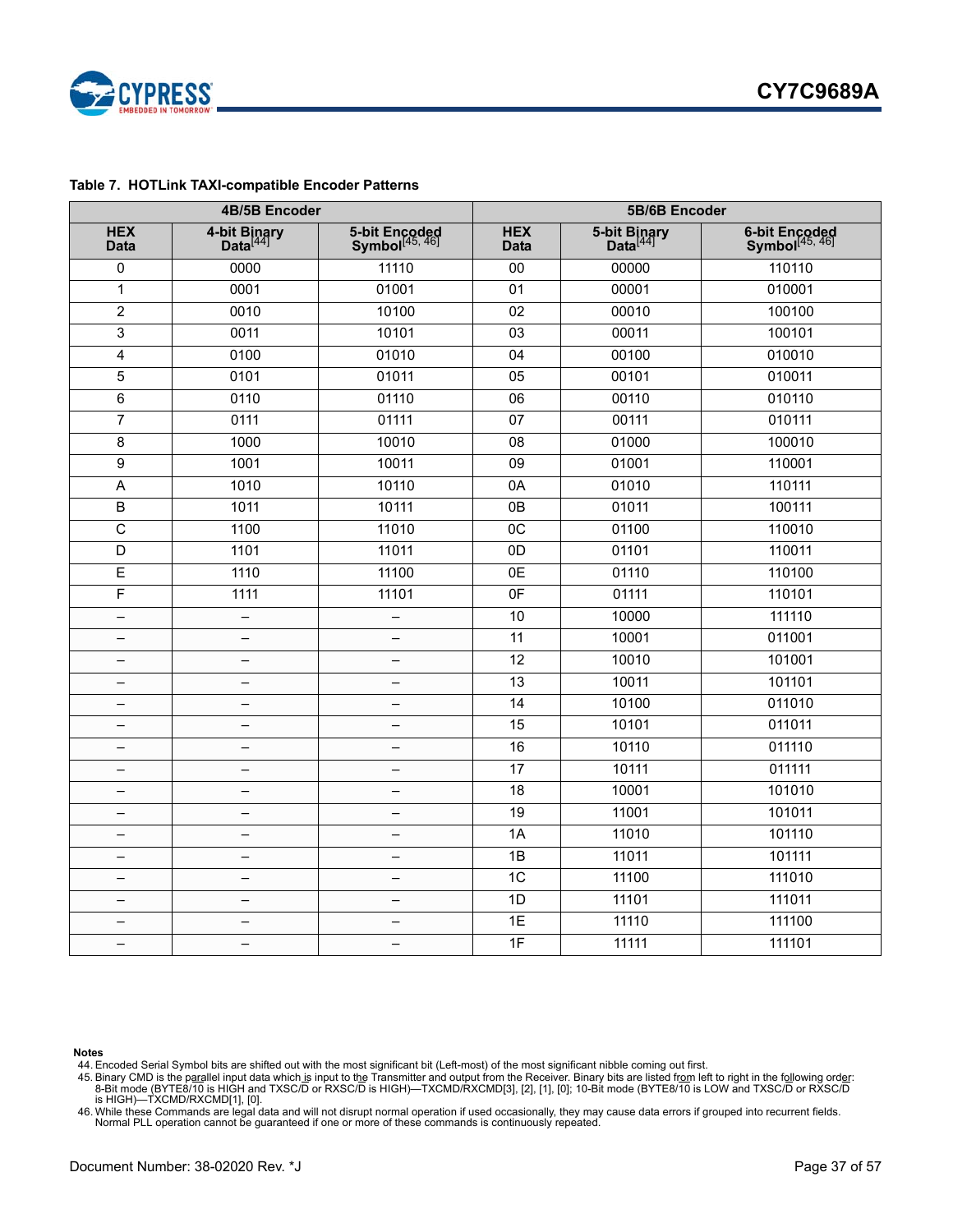

### <span id="page-37-0"></span>**Table 8. HOTLink TAXI Compatible Command Symbols**

<span id="page-37-1"></span>

|                                          | CY7C9689A (Transmitter)                   |                                       |                            | CY7C9689A (Receiver) |                                     |  |
|------------------------------------------|-------------------------------------------|---------------------------------------|----------------------------|----------------------|-------------------------------------|--|
|                                          | <b>Command Input</b><br><b>TXCMD[3:0]</b> |                                       |                            |                      | <b>Command Output</b><br>RXCMD[3:0] |  |
| Binary CMD <sup>[47]</sup><br><b>HEX</b> |                                           | Encoded<br>Symbol <sup>[45, 46]</sup> | <b>Mnemonic</b>            | <b>HEX</b>           | Binary CMD <sup>[47]</sup>          |  |
| 8-bit mode (BYTE8/10 is HIGH)            |                                           |                                       |                            |                      |                                     |  |
| 0                                        | 0000                                      | 11000 10001                           | JK (8-bit SYNC)            | 0                    | 0000                                |  |
| 1                                        | 0001                                      | 11111 11111                           | $\mathop{\rm II}\nolimits$ | $\mathbf{1}$         | 0001                                |  |
| $\overline{c}$                           | 0010                                      | 01101 01101                           | <b>TT</b>                  | $\overline{2}$       | 0010                                |  |
| 3                                        | 0011                                      | 01101 11001                           | <b>TS</b>                  | 3                    | 0011                                |  |
| $\overline{\mathbf{4}}$                  | 0100                                      | 11111 00100                           | IH                         | $\overline{4}$       | 0100                                |  |
| 5                                        | 0101                                      | 01101 00111                           | <b>TR</b>                  | 5                    | 0101                                |  |
| 6                                        | 0110                                      | 11001 00111                           | <b>SR</b>                  | 6                    | 0110                                |  |
| $\overline{7}$                           | 0111                                      | 11001 11001                           | SS                         | $\overline{7}$       | 0111                                |  |
| $8^{[48]}$                               | 1000                                      | 00100 00100                           | HH                         | 8                    | 1000                                |  |
| $9^{[48]}$                               | 1001                                      | 00100 11111                           | HI                         | 9                    | 1001                                |  |
| $A^{[48]}$                               | 1010                                      | 00100 00000                           | HQ                         | A                    | 1010                                |  |
| $\sf B$                                  | 1011                                      | 00111 00111                           | <b>RR</b>                  | $\sf B$              | 1011                                |  |
| $\mathsf{C}$                             | 1100                                      | 00111 11001                           | <b>RS</b>                  | $\mathsf C$          | 1100                                |  |
| $D^{[48]}$                               | 1101                                      | 00000 00100                           | QH                         | D                    | 1101                                |  |
| F[48]                                    | 1110                                      | 00000 11111                           | QI                         | E                    | 1110                                |  |
| F[48]                                    | 1111                                      | 00000 00000                           | QQ                         | F                    | 1111                                |  |
| 10-bit mode (BYTE8/10 is LOW)            |                                           |                                       |                            |                      |                                     |  |
| 0                                        | $00\,$                                    | 011000 100011                         | LM (10-bit SYNC)           | $\pmb{0}$            | $00\,$                              |  |
| 1                                        | 01                                        | 111111 111111                         | ľľ                         | $\mathbf{1}$         | 01                                  |  |
| $\overline{c}$                           | 10                                        | 011101 011101                         | T'T'                       | $\overline{2}$       | 10                                  |  |
| 3                                        | 11                                        | 011101 111001                         | T'S'                       | 3                    | 11                                  |  |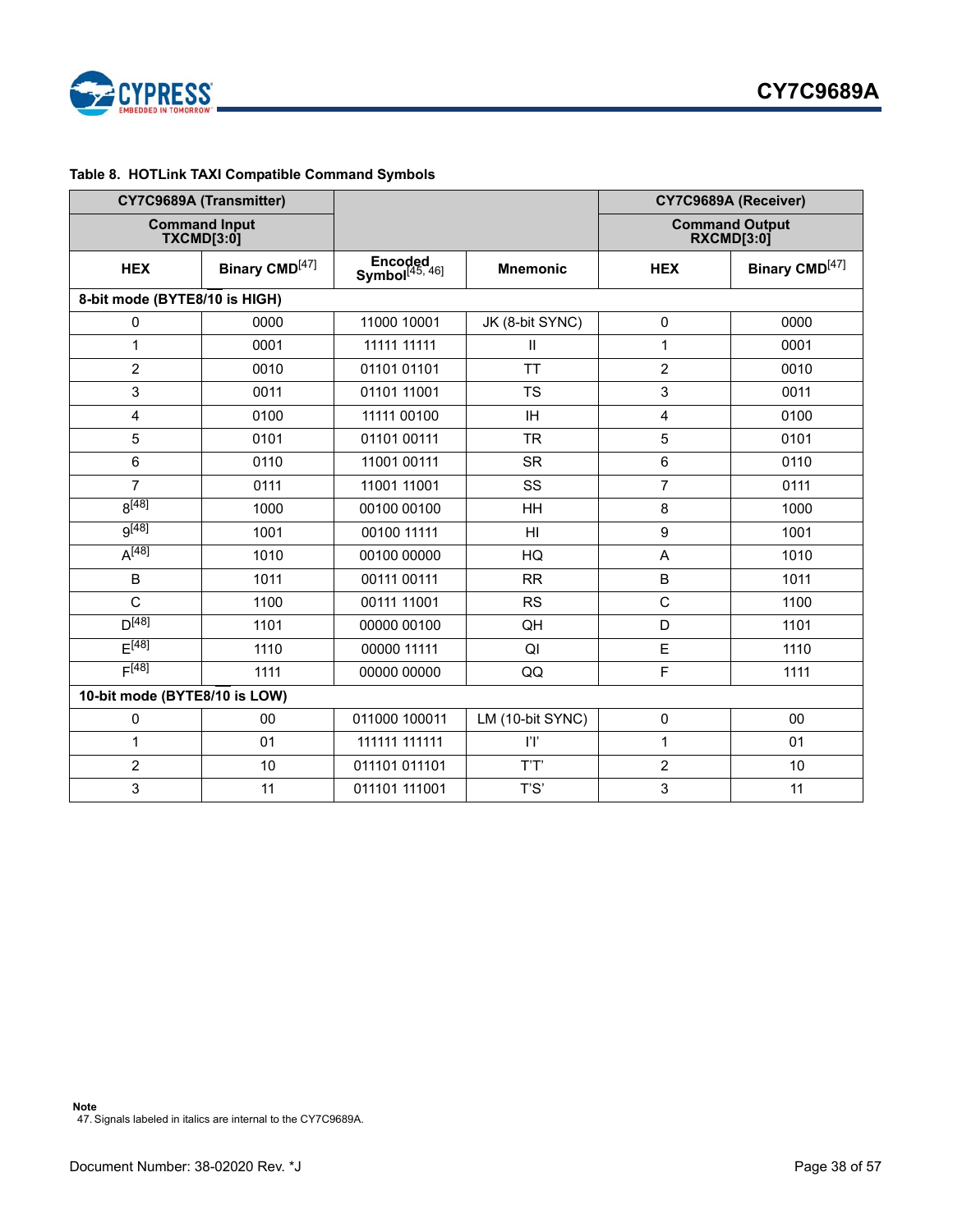

# <span id="page-38-0"></span>**Functional Overview**

The interconnection of two or more CY7C9689A Transceivers forms a general-purpose communications subsystem capable of transporting user data at up to 20 MBytes per second over several types of serial interface media. The CY7C9689A is highly configurable with multiple modes of operation.

In the transmit section of the CY7C9689A, data moves from the input register, through the Transmit FIFO, to the 4B/5B Encoder. The encoded data is then shifted serially out the OUTx± differential PECL compatible drivers. The bit-rate clock is generated internally from a 2.5x, 5x, or 10x PLL clock multiplier. A more complete description is found in the section *CY7C9689A HOTLink Transmit-Path Operating Mode Description*.

In the receive section of the CY7C9689A, serial data is sampled by the receiver on one of the INx± differential line receiver inputs. The receiver clock and data recovery PLL locks onto the selected serial bit stream and generates an internal bit-rate sample clock. The bit stream is deserialized, decoded, and presented to the Receive FIFO, along with a character clock. The data in the FIFO can then be read either slower or faster than the incoming character rate. A more complete description is found in the section *CY7C9689A HOTLink Receive-Path Operating Mode Description*.

The Transmitter and Receiver parallel interface timing and functionality can be configured to Cascade directly to external FIFOs for depth expansion, couple directly to registers, or couple directly to state machines. These interfaces can accept or output either:

- 8-bit characters
- 10-bit characters
- 10-bit pre-encoded characters (pre-scrambled or pre-encoded)
- 12-bit pre-encoded characters (pre-scrambled or pre-encoded).

The bit numbering and content of the parallel transmit interface is shown in [Table 1.](#page-15-7) When operated with the 4B/5B, 5B/6B Encoder bypassed, the TXSC/D and RXSC/D bits are ignored.

The HOTLink Transceiver serial interface provides a seamless interface to various types of media. A minimal number of external passive components are required to properly terminate transmission lines and provide LVPECL loads. For power supply decoupling, a single capacitor (in the range of 0.02  $\mu$ F to 0.1  $\mu$ F) is required per power/ground pair. Additional information on interfacing these components to various media can be found in the *HOTLink Design Considerations* application note.

### <span id="page-38-1"></span>**CY7C9689A TAXI HOTLink Transmit-Path Operating Mode Descriptions**

The TAXI HOTLink Transmitter can be configured into several operating modes, each providing different capabilities and fitting different transmission needs. These modes are selected using the FIFOBYP, ENCBYP and BYTE8/10 inputs on the CY7C9689A Transceiver. These modes can be reduced to five primary classes:

- Synchronous Encoded
- Synchronous Pre-encoded
- Asynchronous Encoded
- Asynchronous Pre-encoded.

### <span id="page-38-2"></span>**Synchronous Encoded**

In this mode, the Transmit FIFO is bypassed, while the 4B/5B, 5B/6B encoder is enabled. One character is accepted at the Transmit Input Register at the rising edge of REFCLK, and passed to the Encoder where it is encoded for serial transmission. The Serializer operates synchronous to REFCLK, which is multiplied by 10 or 5 to generate the serial data bit-clock. In this mode the TXRST and TXHALT inputs are not interpreted and may be tied either HIGH or LOW. To place the CY7C9689A into synchronous modes, FIFOBYP must be LOW.

This mode is usually used for products that must meet specific predefined protocol requirements, and cannot tolerate the uncontrolled insertion of SYNC fill characters. The host system is required to provide new data at every rising edge of REFCLK (along with TXEN) to maintain the data stream. If TXEN is not asserted, the Encoder is loaded with JK or LM sync characters.

#### *Input Register Mapping*

In Encoded modes, the bits of the TXDATA input bus are mapped into characters (as shown in [Table 1 on page 16\)](#page-15-7), including a TXSVS bit, eight bits of data, and a TXSC/D bit to select either Special Character codes or Data characters.

The TXSC/D bit controls the encoding of the TXDATA[7:0] or TXDATA[9:0] bits of each character. It is used to identify if the input character represents a Data Character or a Special Character code. If TXSC/D is LOW, the character appeared on the TXDATA bus is encoded using the Data Character codes listed in [Table 7.](#page-36-0) If  $TXSC/D$  is HIGH, the character on the TXCMD bus is encoded using the Special Character codes listed in [Table 8 on page 38.](#page-37-0)

### <span id="page-38-3"></span>**Synchronous Pre-encoded**

In synchronous pre-encoded mode, both the Transmit FIFO and the 4B/5B encoder are bypassed, and data passes directly from the Transmit Input Register to the Serializer. The Serializer operates synchronous to REFCLK, which is multiplied by 10 or 5 when BYTE8/10 is HIGH (as selected by the SPDSEL and RANGESEL inputs) to generate the serial data bit-clock. In this mode, part of the TXCMD bus inputs are used as part of the data input bus. To place the CY7C9689A into synchronous modes, FIFOBYP must be LOW.

This mode is usually used for products containing external encoders or scramblers, that must meet specific protocol requirements. The host system is required to provide new data at every rising edge of the REFCLK (along with TXEN) to maintain the data stream. If TXEN is not asserted, the Serializer is loaded with JK or LM sync characters.

In this mode the LSB of each input character (TXDATA[0]) is shifted out first, followed sequentially by TXDATA[1] through TXDATA[9] (TXDATA[11] when BYTE8/10 is LOW).

#### **Note**

<span id="page-38-4"></span>48. Signals shown as dotted lines represent the differences in timing and active state of signals when operated in Cascade Timing.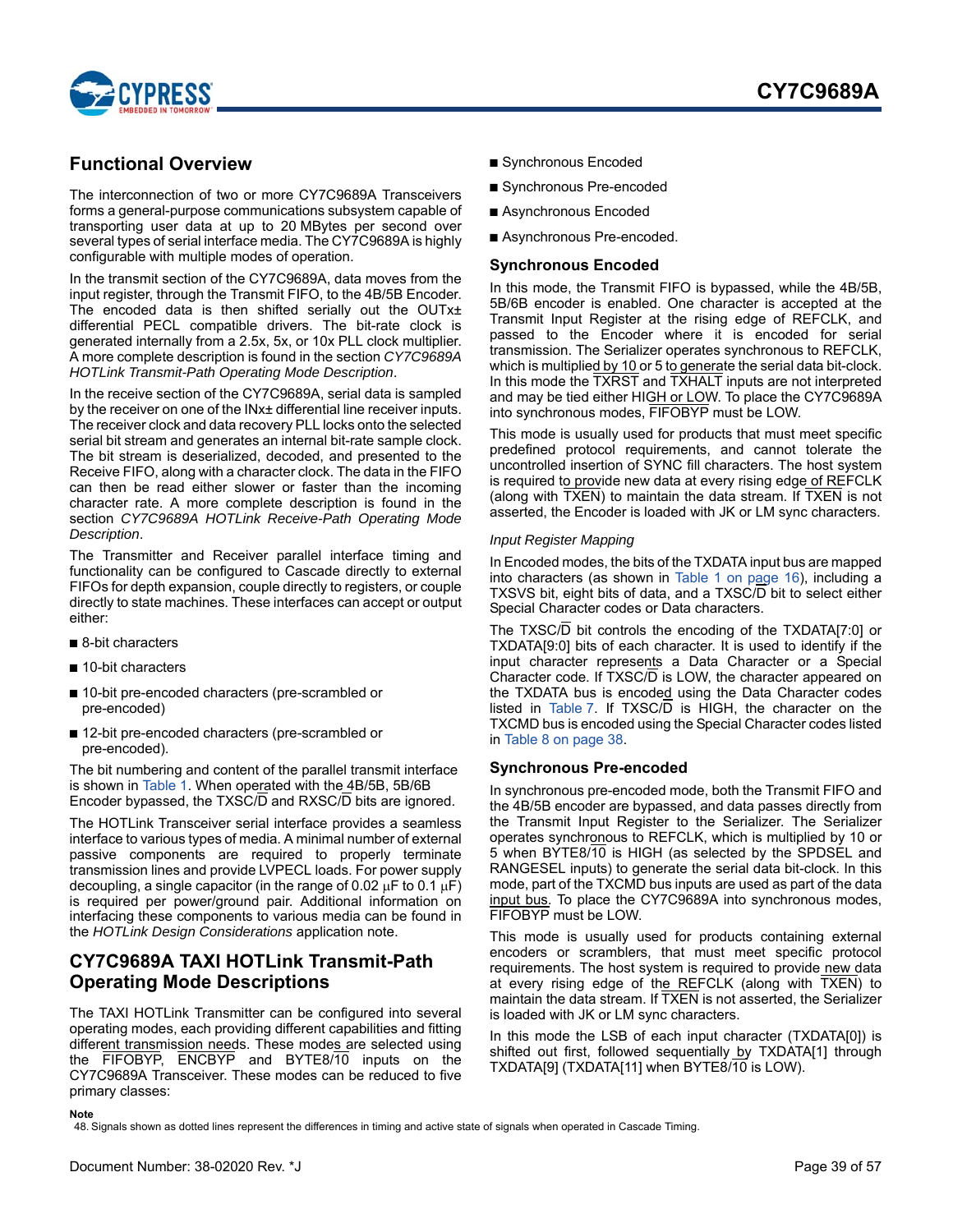

### <span id="page-39-0"></span>**Asynchronous Encoded**

In Asynchronous Encoded mode, both the Transmit FIFO and the Encoder are enabled. This provides 256 characters of data buffering. The Serializer operates synchronous to REFCLK, which is multiplied by 2.5, 5, or 10 to generate the serial data bit-clock (as selected by SPDSEL and RANGESEL). In this mode the TXRST and TXHALT inputs are interpreted.

This mode supports the same Input Register mapping as Synchronous Encoded mode. Because both the Transmit FIFO and Encoder are enabled, the input FIFO may be loaded at any rate supported by the FIFO (up to 50 MHz), without generating any decoder errors at the receive end of the link.

### <span id="page-39-1"></span>**CY7C9689A TAXI HOTLink Receive-Path Operating Mode Descriptions**

The HOTLink Receiver can be configured into several operating modes, each providing different capabilities and fitting different reception needs. These modes are selected using the FIFOBYP, ENCBYP, BYTE8/10 inputs on the CY7C9689A Transceiver. These modes can be reduced to four primary classes:

- Synchronous Decoded
- Synchronous Undecoded
- Asynchronous Decoded
- Asynchronous Undecoded.

In all these modes, serial data is received at one of the differential line receiver inputs and routed to the Deserializer and Framer. The PLL in the clock and data recovery block is used to extract a bit-rate clock from the transitions in the data stream, and uses that clock to capture bits from the serial stream. These bits are passed to the Deserializer where they are formed into 10- or 12-bit characters.

To align the incoming bit stream to the proper character boundaries, the Framer must be enabled by asserting RFEN HIGH. The Framer logic-block checks the incoming bit stream for the unique pattern that defines the character boundaries. This logic filter looks for the JK or LM (when BYTE8/10 is LOW) sync character. Once a sync character is found, the Framer captures the offset of the data stream from the present character boundaries, and resets the boundary to reflect this new offset, thus framing the data to the correct character boundaries.

Since noise induced errors can cause the incoming data to be corrupted, and since many combinations of corrupt and legal data can create an aliased sync character, the framer may also be disabled by deasserting RFEN LOW.

### <span id="page-39-2"></span>**Synchronous Decoded**

In these modes, the Receive FIFO is bypassed, while the 5B/4B, 6B/5B Decoder is enabled. Framed characters output from the Deserializer are decoded, and passed directly to the Receive Output Register. The Deserializer operates synchronous to the recovered bit-clock, which is divided by 10, generate the output RXCLK clock. In this mode the RXRST input is not interpreted and may be biased either HIGH or LOW.

These modes are usually used for products that must meet specific protocol requirements. New decoded characters are provided at the RXDATA outputs once every rising edge of RXCLK. If RXEMPTY is asserted LOW, the characters on the

RXCMD output register is a JK or LM sync character, and the discard policy is set to non-0. Because the decoder is now enabled, all received characters are checked for compliance to the 4B/5B decoding rules.

### *Output Register Mapping*

The RXDATA[11:0] output bus is mapped into a character consisting of eight bits of data and four bits of command, or ten bits of data and two bits of command. An accompanying RXSC/D bit identifies the character as either command or data.

The Violation (VLTN) output indicates a code violation has occurred. When the VLTN output is asserted HIGH, this indicates a transmission error is detected in the character at the current transfer clock cycle.

### <span id="page-39-3"></span>**Synchronous Undecoded**

In this mode, both the Receive FIFO and the 5B/4B, 6B/5B Decoder are bypassed, and data passes directly from the Deserializer to the output register. The Deserializer operates synchronous to the recovered bit-clock, which is divided by 10 to generate the output RXCLK clock. In this mode the RXRST input is not interpreted and may be biased either HIGH or LOW.

This mode is usually used for products containing external decoders or descramblers that must meet specific protocol requirements. New data is provided at the RXDATA outputs once every rising edge of RXCLK. Received characters are not checked for any specific coding requirements and no decoding errors are reported.

### <span id="page-39-4"></span>**Asynchronous Decoded**

In Asynchronous Decoded mode, both the Receive FIFO and the Decoder of the CY7C9689A are enabled. The deserializer operates synchronous to the recovered bit-clock, which is divided by 10 to generate the Receive FIFO write clock. Characters are read from the Receive FIFO, using the external RXCLK input, when addressed by CE and selected by RXEN. In this mode the RXRST input is interpreted.

Asynchronous Decoded mode supports the same Output Register mapping as the Synchronous Decoded mode. Because both the Receive FIFO and Decoder are enabled, the output FIFO may be read at any rate supported by the FIFO, however, if the Receive FIFO ever indicates a full condition (RXFULL is asserted), data may be lost.

### <span id="page-39-5"></span>**Asynchronous Undecoded**

In Asynchronous Undecoded modes, the Receive FIFO is enabled. This means that all characters received from the serial interface are written to the Receive FIFO before being passed to the output register. The Deserializer operates synchronous to the recovered bit-clock, which is divided by 10 (or 12) to generate the Receive FIFO write clock. Data is read from the Receive FIFO, using the RXCLK input clock, when addressed by CE and selected by RXEN.

These modes are usually used for products containing external decoders or descramblers, that must meet specific protocol requirements. New data may be read from the Receive FIFO any time that the FIFO status flags indicate a non-empty condition (RXEMPTY is deasserted). To ensure that data is not lost, the Receive FIFO must be read faster than data is loaded into the Receive FIFO.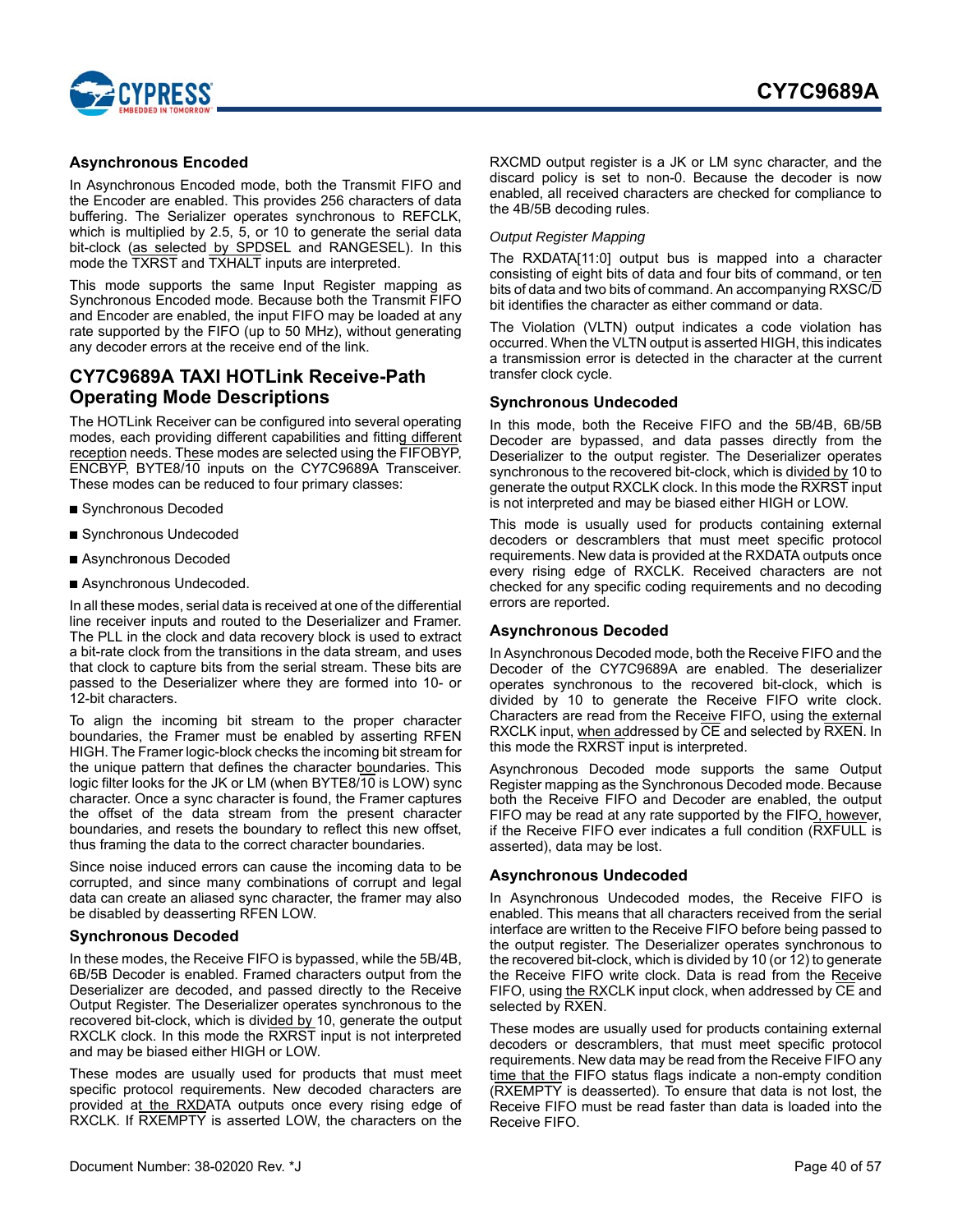

If the receiver is to provide framed characters, it is necessary for the transmit end to include JK or LM sync characters in the data stream. This can be done by:

- operating the transmitter in encoded mode and writing JK or LM characters into the data stream
- operating the transmitter in pre-encoded mode and writing the 10-bit value for an encoded JK (1100010001) or LM (011000100011) character to the data stream
- not enabling the transmitter when it is operated in synchronous mode, or by allowing the transit FIFO to go empty when it is operated in asynchronous mode.

# <span id="page-40-0"></span>**BIST Operation and Reporting**

The CY7C9689ADX HOTLink Transceiver incorporates the same Built-In Self-Test (BIST) capability. This link diagnostic uses a Linear Feedback Shift Register (LFSR) to generate a 511-character repeating sequence that is compared, character-for-character, at the receiver.

BIST mode is intended to check the entire high-speed serial link at full link-speed, without the use of specialized and expensive test equipment. The complete sequence of characters used in BIST are documented in [Table 4 on page 21](#page-20-0).

<span id="page-40-3"></span>

### **Figure 5. Built-In Self-Test Illustration**

### <span id="page-40-1"></span>**BIST Enable Inputs**

There are separate BIST enable inputs for the transmit and receive paths of the CY7C9689A. These inputs are both active LOW; i.e., BIST is enabled in its respective section of the device when the BIST enable input is determined to be at a logic-0 level. Both BIST enable inputs are asynchronous; i.e., they are synchronized inside the CY7C9689A to the internal state machines.

### <span id="page-40-2"></span>**BIST Transmit Path**

The transmit path operation with BIST is controlled by the TXBISTEN input and overrides most other inputs (see [Figure 5](#page-40-3)). When the Transmit FIFO is enabled (not bypassed) and TXBISTEN is recognized internally, all reads from the Transmit FIFO are suspended and the BIST generator is enabled to sequence out the 511 character repeating BIST sequence. If the recognition occurs in the middle of a data field, the following data is not transmitted at that time, but remains in the Transmit FIFO. Once the TXBISTEN signal is removed, the data in the Transmit FIFO is again available for transmission. To ensure proper data handling at the destination, the transmit host controller should either use TXHALT to prevent transmission of data at specific boundaries, or allow the Transmit FIFO to completely empty before enabling BIST.

With transmit BIST enabled, the Transmit FIFO remains available for loading of data. It may be written up to its normal maximum limit while the BIST operation takes place. To allow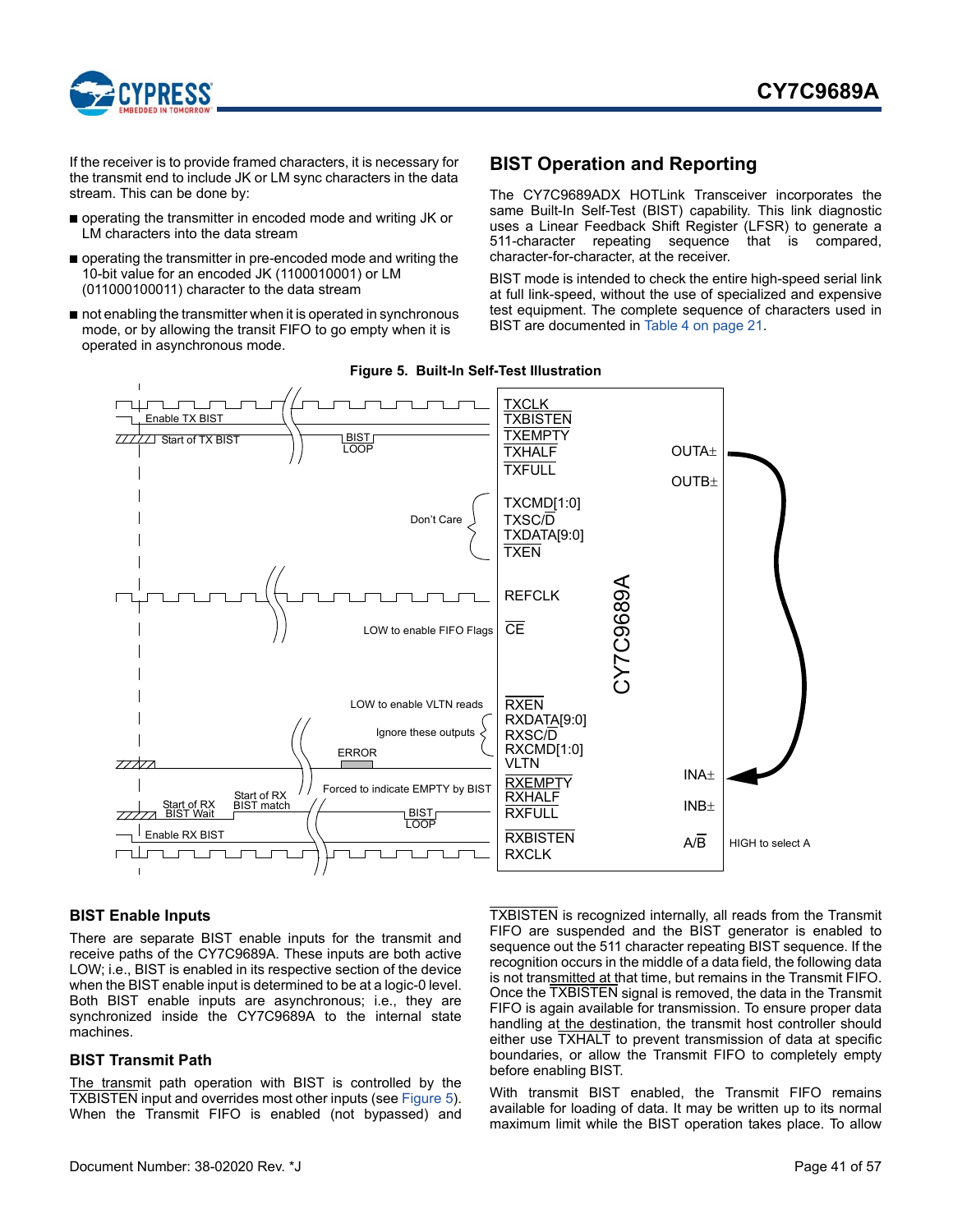

removal of stale data from the Transmit FIFO, it may also be reset during a BIST operation. The reset operation proceeds as documented, with the exception of the information presented on the TXEMPTY FIFO status flag. Since this flag is used to present BIST loop status, it continues to reflect the state of the transmit BIST loop status until TXBISTEN is no longer recognized internally. The completion of the reset operation may still be monitored through the TXFULL FIFO status flag.

The TXEMPTY flag, when used for transmit BIST progress indication, continues to reflect the active HIGH or active LOW settings determined by the UTOPIA or Cascade timing model selected by EXTFIFO; i.e., when configured for the Cascade timing model, the TXEMPTY and TXFULL FIFO flags are active HIGH, when configured for the UTOPIA timing model the TXEMPTY and TXFULL FIFO flags are active LOW. The illustration in [Figure 5](#page-40-3) uses the UTOPIA conventions.

When TXBISTEN is first recognized, the TXEMPTY flag is clocked to a reset state, regardless of the addressed state of the Transmit FIFO (if CE is LOW or not), but is not driven out of the part unless CE has been sampled asserted (LOW). Following this, on each completed pass through the BIST loop, the TXEMPTY flag is set for one interface clock period (TXCLK or REFCLK).

The TXEMPTY flag remains set until the interface is addressed and the state of TXEMPTY has been observed. If the device is not addressed (CE is not sampled LOW), the flag remains set internally regardless of the number of TXCLK clock cycles that are processed. If the device status is not polled on a sufficiently regular basis, it is possible for the host system to miss one or more of these BIST loop indications.

A pass through the loop is defined as that condition where the Encoder generates the 0x00 (where 0x denotes Hex number, e.g. 0x00 denotes HEX00) state. Depending on the initial state of the BIST LFSR, the first pass through the loop may occur at substantially less than 511 character periods. Following the first pass, as long as TXBISTEN remains LOW, all remaining passes are exactly 511 characters in length.

When the Transmit FIFO is bypassed, the interface is clocked by the REFCLK signal instead of TXCLK. While the active or asserted state of the TXEMPTY signal is still controlled by the EXTFIFO, the state of any completed BIST loops is no longer preserved. Instead, the TXEMPTY flag reflects the dynamic state of the BIST loop progress, and is asserted only once every 511 character periods. If the interface is not addressed at the time that this occurs, then the FIFO status flags remain in a high-Z state and the loop event is lost.

### <span id="page-41-0"></span>**BIST Receive Path**

The receive path operation in BIST is similar to that of the transmit path. While the Receive FIFO is enabled (not bypassed) and RXBISTEN is recognized internally, all writes to the Receive FIFO are suspended.

Any data present in the Receive FIFO when RXBISTEN is recognized remains in the FIFO and cannot be read until the BIST operation is complete. The data in the Receive FIFO remains valid, but is NOT available for reading through the host parallel interface. This is because the error output indicator for receive BIST operations is the VLTN signal, which is normally part of the RXDATA bus. To prevent read operations while BIST is in operation, the RXEMPTY and RXHALF flags are forced to

indicate an Empty condition. Once RXBISTEN has been removed and recognized internally, the Receive FIFO status flags are updated to reflect the current content status of the Receive FIFO.

To allow removal of stale data from the Receive FIFO, it may be reset during a BIST operation. The reset operation proceeds as documented, with the exception that the RXEMPTY and RXHALF status flags already indicate an empty condition. The RXFULL flag is used to present BIST progress. The active (asserted) state on RXFULL (and RXEMPTY) remain controlled by the present operating mode and interface timing model (UTOPIA or Cascade).

When RXBISTEN has been recognized, RXFULL becomes the receive BIST loop indicator (regardless of the logic state of FIFOBYP). When RXBISTEN is first recognized, the RXFULL flag is clocked to a set state, regardless of the addressed state of the Receive FIFO (if CE is sampled LOW or not). Following this, RXFULL remains set until the receiver detects the start of the BIST pattern. Then RXFULL is deasserted for the duration of the BIST pattern, pulsing asserted for one RXCLK period on the last symbol of each BIST loop. If 14 of 28 consecutive characters are received in error, RXFULL returns to the set state until the start of a BIST sequence is again detected.

Just like the BIST status flag on the transmit data path, the RXFULL flag captures the asserted states, and keeps them until they are read. This means that if the status flag is not read on a regular basis, events may be lost.

The detection of errors is presented on the VLTN output. Unlike the RXFULL FIFO status flag, the active state of this output is not controlled by the EXTFIFO input. With the Receive FIFO enabled, these outputs should operate the same as the RXFULL flag, with respect to preserving the detection state of an error until it is read.

Unlike the RXFULL flag, which only needs the CY7C9689A to be addressed (CE sampled LOW by RXCLK) to enable the RXFULL three-state driver, and an RXCLK to "read" the flag, the VLTN output requires a selection (assertion of RXEN while addressed) to enable the RXDATA bus three-state drivers. The selection process is necessary to ensure that a multi-PHY implementation does not enable multiple VLTN drivers at the same time.

When the Receive FIFO is bypassed, the interface is clocked by the RXCLK output signal. While the active or asserted state of the RXFULL signal is still controlled by the EXTFIFO input, the state of any completed BIST loops or detected errors are no longer preserved. Instead, the RXFULL flag reflects the dynamic state of the BIST loop progress, and is asserted only once every 511 character periods. If the interface is not addressed at the time that this occurs, then the FIFO status flags remain in a high-Z state and the loop event is lost. This is also true of the VLTN output, such that if the CY7C9689A receive path is not selected to enable the RXDATA bus three-state drivers, the detection of a BIST miscompare is lost.

### <span id="page-41-1"></span>**BIST Three-state Control**

When BIST is enabled on either the transmitter or the receiver, the three-state enable signals for the BIST status flags and error indicators work the same as for normal data processing. The output drivers for the BIST status that is presented on FIFO status flags are only enabled when CE has been sampled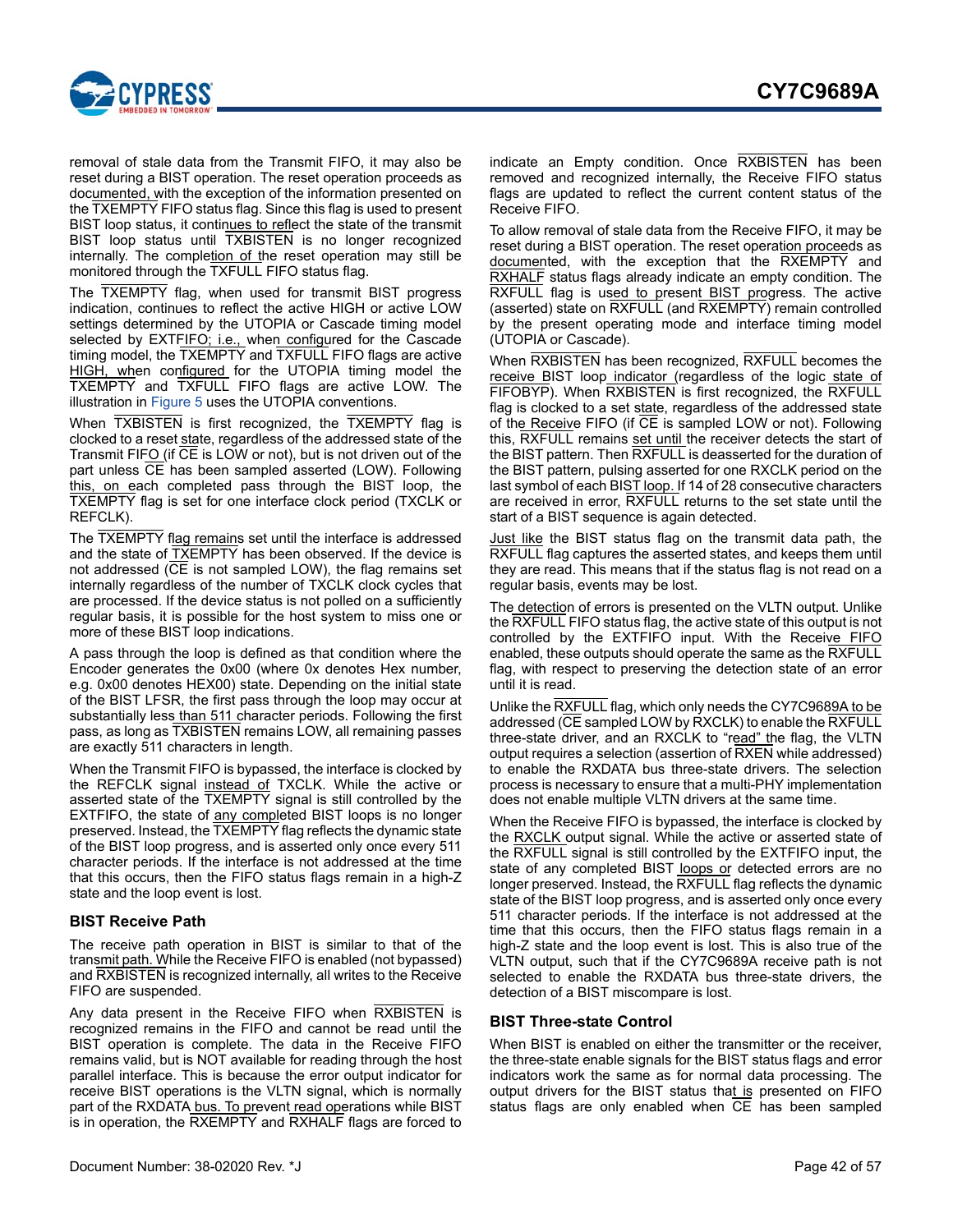

asserted (LOW) by the respective clock (TXCLK, RXCLK, or REFCLK).

To access the BIST error information, it is necessary to perform a read cycle of the addressed receiver. This means that CE must be LOW to enable the receiver (Rx\_Match), and RXEN must be asserted from HIGH to LOW to select the device. Because the part is in BIST, no data is read from the FIFO, but the data bus is driven. This allows the VLTN indicator to be driven onto the RXDATA bus. So long as RXEN remains asserted, the receiver stays selected, the data bus remains driven, and VLTN has meaning.

### <span id="page-42-0"></span>**Bus Interfacing**

The parallel transmit and receive host interfaces to the CY7C9689A are configurable for either synchronous or asynchronous operation. Each of these configurations supports two selectable timing and control models of Shared Bus or Cascade.

All asynchronous bus configurations have the internal Transmit and Receive FIFOs enabled. This allows data to be written or read from these FIFOs at any rate up to the maximum 50-MHz clock rate of the FIFOs. All internal operations of the CY7C9689A do not use the external TXCLK or RXCLK, but instead make use of synthesized derivatives of REFCLK for transmit path operations and a recovered character clock for receive path operations.

All synchronous bus configurations require the bus interface operations to be synchronous to REFCLK on the transmit path and the recovered clock (output as RXCLK) on the receive path. The internal FIFOs are bypassed in all synchronous modes.

The two supported timing and control models are Shared Bus and Cascade. The Shared Bus is based on the timing model of a FIFO with active LOW FIFO status flags and read/write enables.

The Cascade timing model is a modification of the Shared Bus model that changes the flags and FIFO read/write enables to active HIGH. This model is present primarily to allow depth expansion of the internal FIFO by direct coupling to external CY7C42x5 synchronous FIFOs. To allow this direct coupling, the cycle-to-cycle timing between the transmit and receive enables (TXEN and RXEN) are also modified to ensure correct data transfer.

These four configurations of bus operation and timing/control can all be used with or without external FIFOs. Depending on the specific mode selected, the amount of external hardware necessary to properly couple the CY7C9689A to state machines or external FIFOs is minimal in all cases, and may be zero if the proper configuration is selected.

With only minor exceptions, all configurations of the CY7C9689A in the Shared Bus mode borrowed concepts from the ATM Forum's UTOPIA Bus operation. concepts of addressing and selection to control the enabled/disabled state of the output drivers, and when data can be written to or read from the part.

### <span id="page-42-1"></span>**Shared Bus Interface Concept**

The CY7C9689A Parallel Interface is designed for interfacing to a Shared Bus. The maximum TXCLK and RXCLK frequency is 50 MHz, which provides a total bandwidth of 50Million characters per second in each direction. More than two CY7C9689A can be serviced on the same bus at full serial line speed.

The CY7C9689A is designed to be the Slave in Master-Slave type of shared bus architecture. Generally, the bus Master (a Medium Access Device, MAC) is a higher layer device that sources out going data/command and sinks incoming data/command to/from Slaves (CY7C9689A) on the shared bus (see [Figure 6\)](#page-42-3).

#### <span id="page-42-3"></span>**Figure 6. Shared Bus Architecture**



The data bus (TXDATA, RXDATA), command bus (TXCMD, RXCMD) and FIFO status flags (TXFULL, RXEMPTY, etc.) of each CY7C9689A on the shared bus can be connected together respectively. Each Slave can be assigned an address. The address of each Slave can be decoded by a decoder which drives the CE input of each Slave. The bus Master will poll each Slave by selecting (or "Addressing") the device, and sample the FIFO flags. Depending on the FIFOs status on each Slave device, the Master can schedule read accesses to Slaves which have data in the RXFIFOs, and write accesses to Slaves which have room in the TXFIFOs. While data is being transferred on the data/command bus, the bus Master can continue to poll each Slave device independently.

### <span id="page-42-2"></span>**Device Selection**

All actions on the Shared Bus interface are controlled by the Chip Enable and selection states of the interface. These states control the read and write access to the Receive and Transmit FIFOs, access to the FIFO status flags, reset of the Transmit and Receive FIFOs, and read and write access to the Serial Address Register. The CY7C9689A supports the concept of an "address match" through a single Chip Enable (CE) input.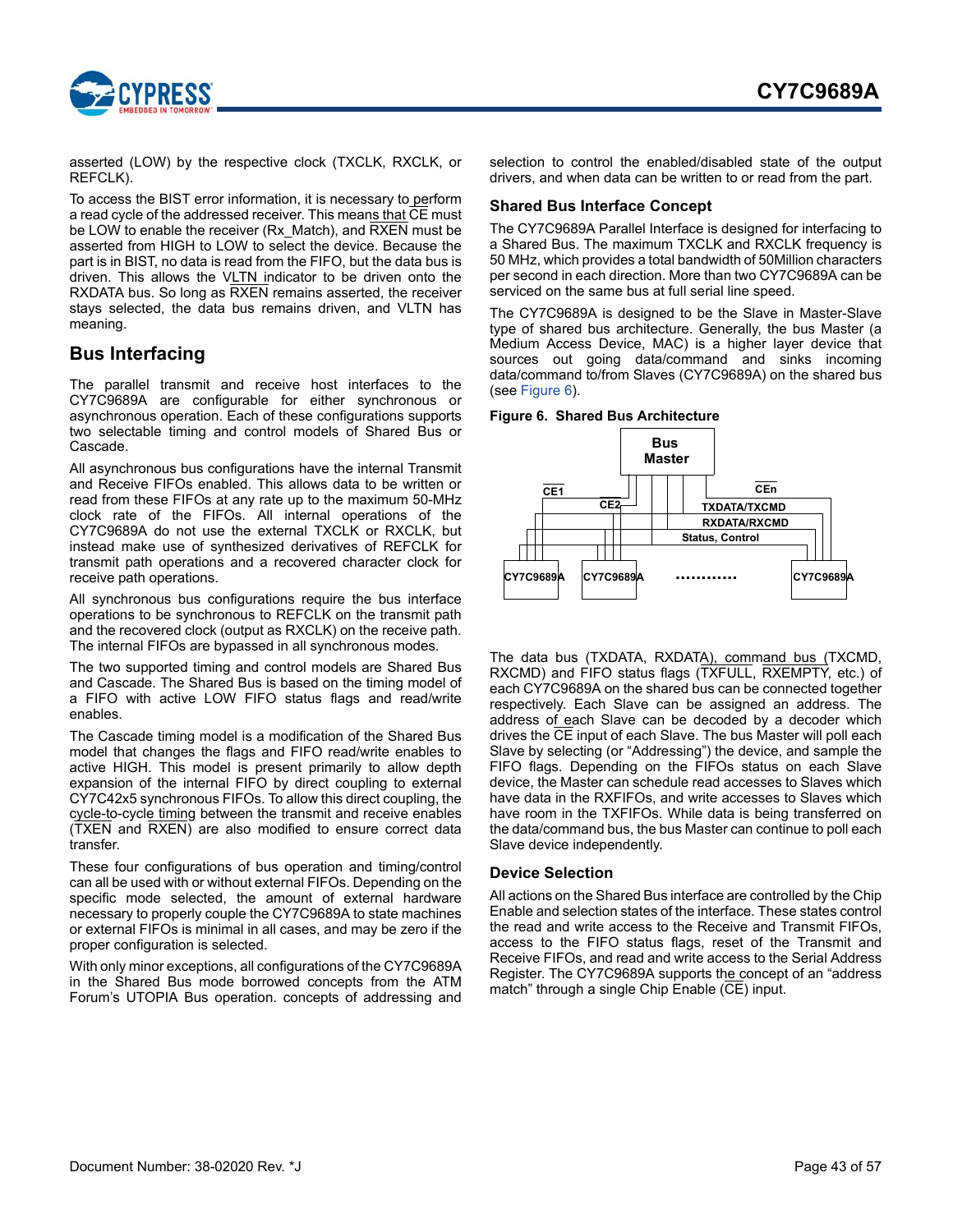

### <span id="page-43-0"></span>**Address Match and FIFO Flag Access**

The CY7C9689A makes use of a single active-LOW Chip Enable (CE) to generate address-match conditions. This allows multiple CY7C9689A devices to share a common bus, with device output three-state controls being managed by either an address match condition (CE sampled LOW), or by a selection state.

The Transmit and Receive FIFO flag output drivers are enabled in any TXCLK, REFCLK, or RXCLK cycle following CE being sampled asserted (LOW) by the rising edge of the respective clock. The CE input is sampled separately by the clocks for the transmit and receive interfaces, which allows these clocks to be both asynchronous to each other, and to operate at different clock rates. An example of both Transmit and Receive FIFO flag access is shown in [Figure 7](#page-43-3).

### <span id="page-43-3"></span>**Figure 7. FIFO Flag Driver Enables.**



When the Transmit FIFO is enabled (FIFOBYP is HIGH) and CE is sampled LOW by the rising edge of TXCLK, the output drivers for the TXFULL and TXEMPTY FIFO flags are enabled. When CE is sampled HIGH by the rising edge of TXCLK, these same output drivers are disabled.

When the Transmit FIFO is bypassed (FIFOBYP is LOW and not in byte-packed mode) and CE is sampled LOW by the rising edge of REFCLK, the output drivers for the TXFULL and TXEMPTY FIFO flags are enabled. When CE is sampled HIGH by the rising edge of REFCLK, the FIFO flag output drivers are disabled.

When CE is sampled LOW by the rising edge of RXCLK (input or output), the output drivers for the RXFULL and RXEMPTY FIFO flags are enabled. When  $\overline{CE}$  is sampled HIGH by the rising edge of RXCLK, the FIFO flag output drivers are disabled.

### <span id="page-43-1"></span>**Device Selection**

The concept of selection is used to control the access to the transmit and receive parallel-data ports of the device. There are three primary types of selection:

- Transmit data selection (with and without internal Transmit FIFO)
- Receive data selection (with and without internal Receive FIFO)
- Continuous selection (for either or both transmit and receive interfaces).

In addition to these normal selection types, there are two additional sequences that are used to control the internal Transmit and Receive FIFOs reset operations, and to control read/write access to the Serial Address Register:

- Transmit reset sequence
- Receive reset sequence.

Of these operations, the transmit data selection and transmit reset sequence are mutually exclusive and cannot exist at the same time. The receive data selection and receive reset sequence are also mutually exclusive and cannot exist at the same time. Either transmit operation can exist at the same time as either receive operation.

All normal forms of selection require that an Chip Enable must be asserted (CE sampled LOW) either at the same time as the selection control signal being sampled asserted, or one or more clock cycles prior to the selection control signal being sampled asserted.

### <span id="page-43-2"></span>**Transmit Data Selection**

#### *Asynchronous With Shared Bus Timing and Control (Transmit FIFO Enabled)*

When CE is sampled LOW and TXRST is sampled HIGH by the rising edge of TXCLK, a Tx\_Match condition is generated. This  $Tx$  Match condition continues until  $\overline{CE}$  is sampled HIGH or TXRST is sampled LOW at the rising edge of TXCLK. When a Tx\_Match (or Tx\_RstMatch) condition is present, the TXEMPTY and TXFULL output drivers are enabled. When a Tx\_Match (or Tx\_RstMatch) condition is not present, these same drivers are disabled (High-Z).

The selection state of the Transmit FIFO is entered when a Tx\_Match condition is present, and TXEN transitions from HIGH to LOW. Once selected, the Transmit FIFO remains selected until TXEN is sampled HIGH by the rising edge of TXCLK. In the selected state, data present on the TXDATA inputs is captured and stored in the Transmit FIFO. This transmit interface selection process is shown in [Figure 8 on page 45.](#page-44-1)

#### *Synchronous With Shared Bus Timing and Control (Transmit FIFO Bypassed)*

When the Transmit FIFO is bypassed (FIFOBYP is LOW and not in byte-packed mode), the CY7C9689A must still be selected to write data into the Transmit Input Register.

When CE is sampled LOW and TXRST is sampled HIGH by the rising edge of REFCLK, a Tx\_Match condition is generated. This Tx Match condition continues until CE is sampled HIGH or TXRST is sampled LOW at the rising edge of REFCLK. When a Tx\_Match (or Tx\_RstMatch) condition is present, the TXEMPTY and TXFULL output drivers are enabled (with the Transmit FIFO bypassed, the status flags normally indicate an Empty condition). When a Tx Match (or Tx RstMatch) condition is not present, these same drivers are disabled (High-Z).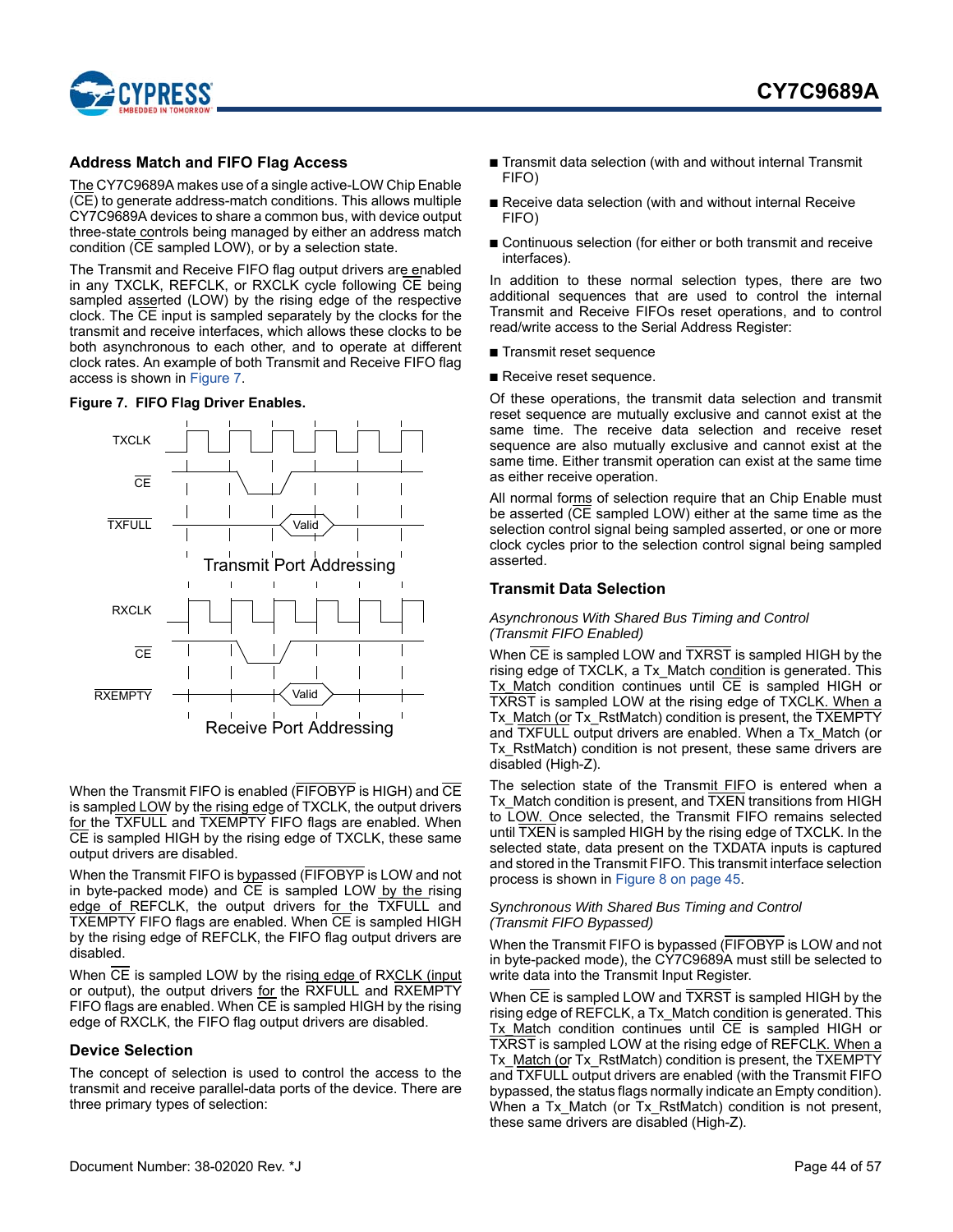

<span id="page-44-1"></span>

**Figure 8. Transmit Selection with Transmit FIFO Enabled**

The selection state of the Transmit Input Register is entered when a Tx\_Match condition is present, and TXEN transitions from HIGH to LOW. Once selected, the transmit input register remains selected until TXEN is sampled HIGH by the rising edge of REFCLK. In the selected state, data present on the TXDATA inputs is captured in the Transmit Input Register and passed to the Serializer or Encoder (as selected by the ENCBYP input). This transmit interface selection process is shown in [Figure 9 on](#page-45-0) [page 46](#page-45-0).

When the 4B/5B Encoder is enabled and data is not written to the Transmit Input Register, the data stream is automatically padded with JK or LM SYNC characters. When the 4B/5B, 5B/6B Encoder is disabled and no data is written to the Transmit Input Register, JK or LM SYNC characters are also automatically padded with SYNC characters.

### <span id="page-44-0"></span>**Receive Data Selection**

#### *Asynchronous With Shared Bus Timing and Control (Receive FIFO Enabled)*

When CE is sampled LOW and RXRST is sampled HIGH by the rising edge of RXCLK input, an Rx\_Match condition is generated. This  $Rx$  Match condition continues until  $\overline{CE}$  is sampled HIGH or RXRST is sampled LOW at the rising edge of RXCLK input. When an Rx\_Match (or Rx\_RstMatch) condition is present, the RXEMPTY and RXFULL output drivers are enabled.

When an Rx Match (or Rx RstMatch) condition is not present, these same drivers are disabled (High-Z).

The selection state of the Receive FIFO is entered when an Rx\_Match condition is present, and RXEN transitions from HIGH to LOW. Once selected, the Receive FIFO remains selected until RXEN is sampled HIGH by the rising edge of RXCLK input. The selected state initiates a read cycle from the Receive FIFO and enables the Receive FIFO data onto the RXDATA bus. This receive interface selection process is shown in [Figure 10 on](#page-46-1) [page 47](#page-46-1).

#### **Notes**

<span id="page-44-2"></span><sup>49.</sup> Signal names listed in italics are internal signals, shown for reference only.

<span id="page-44-3"></span><sup>50.</sup> Signals shown as dotted lines indicate timing and levels when configured for external FIFOs (EXTFIFO is HIGH).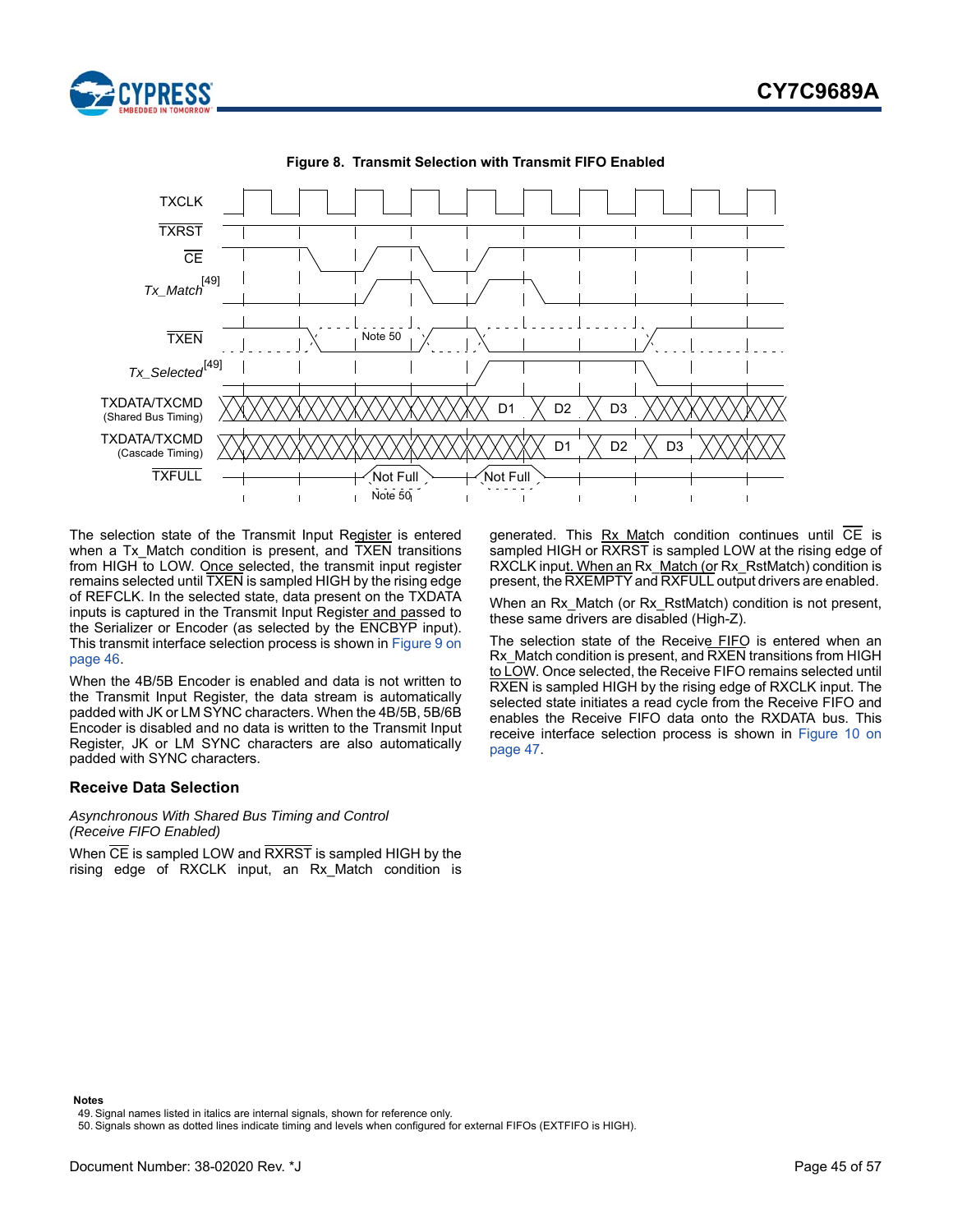

<span id="page-45-0"></span>

**Figure 9. Transmit Selection with Transmit FIFO Bypassed**

### *Synchronous With UTOPIA Timing and Control (Receive FIFO Bypassed)*

When the Receive FIFO is bypassed (FIFOBYP is LOW), the CY7C9689A must still be selected to enable the output drivers for the RXDATA bus. With the Receive FIFO bypassed, RXCLK becomes a synchronous output clock operating at the character rate.

When CE is sampled LOW and RXRST is sampled HIGH by the rising edge of RXCLK output, an Rx\_Match condition is generated. This Rx Match condition continues until CE is sampled HIGH or RXRST is sampled LOW at the rising edge of RXCLK.

When an Rx Match (or Rx RstMatch) condition is present, the RXEMPTY and RXFULL output drivers are enabled. With the Receive FIFO bypassed, these flags normally indicate a non-empty condition but may indicate empty if a JK or LM SYNC character is present in the output register and the receiver discard policy is non-0. When an Rx\_Match (or Rx\_RstMatch) condition is not present, these same drivers are disabled (High-Z).

The selection state of the Receive Output Register is entered when an Rx\_Match condition is present, and RXEN transitions from HIGH to LOW. Once selected, the Receive Output Register remains selected until RXEN is sampled HIGH by the rising edge of RXCLK output. In the selected state, the output drivers for the RXDATA outputs are enabled, and new data is presented to the RXDATA bus on every clock cycle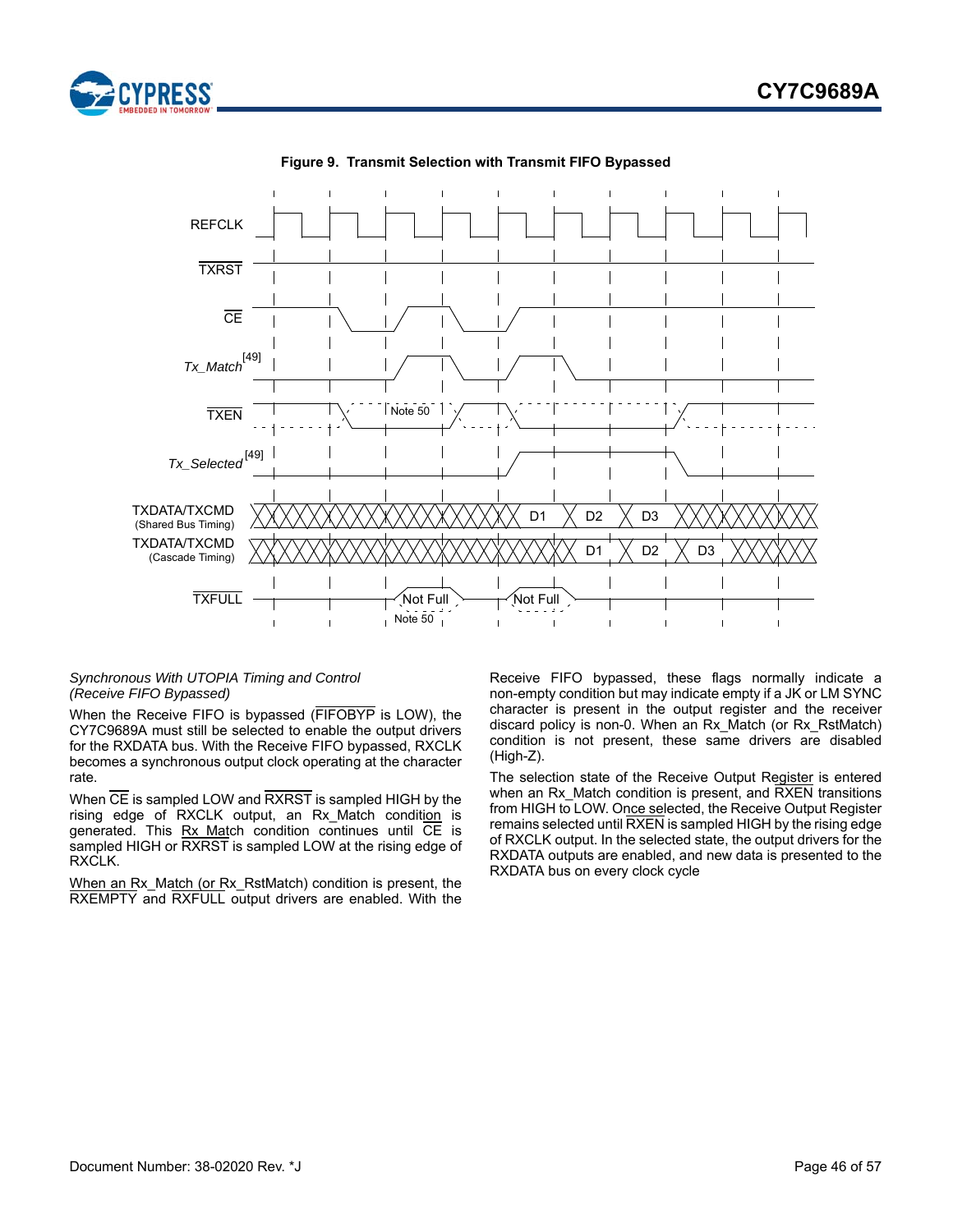



<span id="page-46-1"></span>

#### **Figure 10. Receive Selection with Receive FIFO Enabled**

#### *Continuous Selection*

Continuous Selection is a specialized form of selection which does not require sequenced assertion of CE and TXEN or RXEN to select the device for data transfers. In this Continuous Selection mode, the CE and associated TXEN or RXEN enable signal must be asserted when the device is powered up or during assertion of RESET. So long as these signals remain asserted, the device remains selected and data is accepted and presented on every clock cycle. **Note**: The use of continuous selection makes it impossible to reset the respective internal FIFOs, or to access the Serial Address Register.

#### <span id="page-46-0"></span>**FIFO Reset Address Match**

When CE and TXRST are both LOW, and this condition is sampled by the rising edge of TXCLK, a Tx\_RstMatch condition is generated. This Tx\_RstMatch condition continues until CE or TXRST is sampled HIGH by the rising edge of TXCLK. When a Tx RstMatch (or Tx Match) condition is present, the TXEMPTY and TXFULL output drivers are enabled (just as in a normal Tx Match condition). When a Tx RstMatch (or Tx Match) condition is not present, these same drivers are disabled (High-Z). The Transmit FIFO reset Address Match is shown in [Figure 11](#page-46-2). Note that although TXRST remains LOW for more than one clock cycle, the Tx\_RstMatch does not because the CE signal is no longer asserted (LOW).

When CE and RXRST are both LOW, and this condition is sampled by the rising edge of RXCLK, an Rx RstMatch condition is generated. This Rx\_RstMatch condition continues until CE or RXRST is sampled HIGH, at the rising edge of

<span id="page-46-2"></span>**Figure 11. Transmit FIFO Reset Address Match**



RXCLK. When an Rx\_RstMatch (or Rx\_Match) condition is present, the RXEMPTY and RXFULL output drivers are enabled. When an Rx\_RstMatch (or Rx\_Match) condition is not present, these same drivers are disabled (High-Z). The Receive FIFO reset Address Match is shown in [Figure 12 on page 48](#page-47-2). Note that while the FIFO flags remain asserted for more than one clock cycle, this is due to an Rx\_Match condition, not a continuation of the Rx\_RstMatch.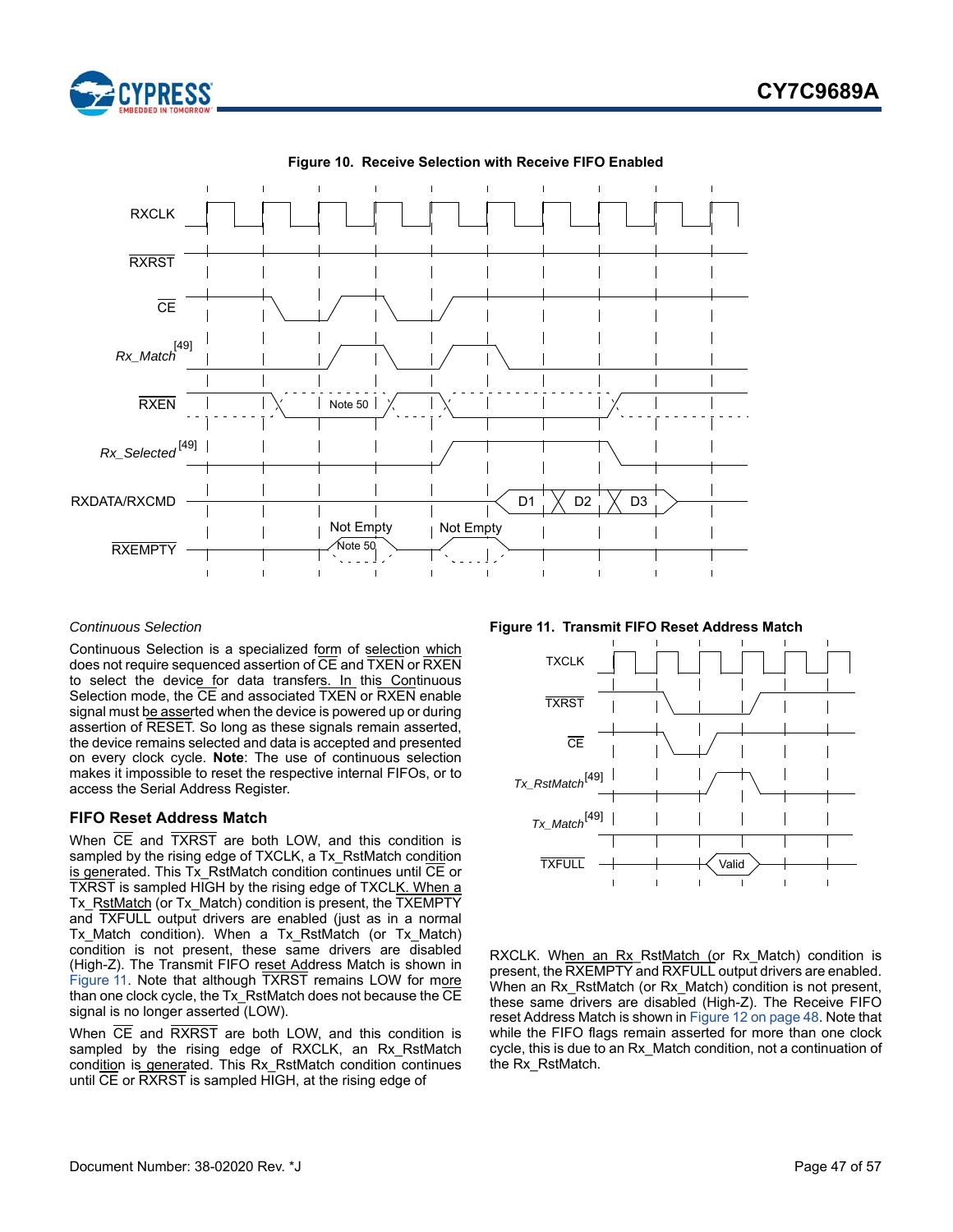



### <span id="page-47-2"></span>**Figure 12. Receive FIFO Reset Address Match**

### <span id="page-47-0"></span>**FIFO Reset Sequence**

On power-up, the Transmitter and Receiver FIFOs are cleared automatically. If the usage of the FIFOs in specific operating modes results in stale or unwanted data, this data can be cleared by resetting the respective FIFO. Data in the Transmit FIFO will empty automatically if it is enabled to read the FIFO (assuming TXHALT is not LOW). Stale received data can be "flushed" by reading it, or the Receive FIFO can be reset to remove the unwanted data.

The Transmit and Receive FIFOs are reset when the Tx RstMatch or Rx RstMatch condition remains present for eight consecutive clock cycles. Any disruption of the reset sequence prior to reaching the eight cycle count, either by removal of CE or the respective TXRST or RXRST, or assertion of the associated TXEN or RXEN, terminates the sequence and does not reset the FIFO. Because CE must remain asserted during the reset sequence, the addressed FIFO flags remain driven during the entire sequence.

### <span id="page-47-1"></span>**Transmit FIFO Reset Sequence**

The Transmit FIFO reset sequence (see [Figure 15 on page 50\)](#page-49-0) is started when TXRST and CE are first sampled LOW by the rising edge of TXCLK. Because a Tx\_RstMatch condition is present, the Transmit FIFO flags are asserted and can be used to track the status of any Transmit FIFO reset in progress. Once the reset sequence has reached its maximum count (eight TXCLK cycles), the Transmit FIFO flags are asserted to indicate a FULL condition (TXEMPTY is deasserted, and both TXHALF

and TXFULL are asserted). This indicates that the Transmit FIFO reset has been recognized by the Transmit Control State Machine and that a reset has been started. However, if the TXEN is asserted prior to or during the assertion and sampling of TXRST, the reset sequence is inhibited until TXEN is removed. **Note**: The FIFO FULL state forced by the reset operation is different from a FULL state caused by normal FIFO data writes. For normal FIFO write operations, when FULL is first asserted, the Transmit FIFO must still accept up to four additional writes of data. When a FULL state is asserted due to a Transmit FIFO reset operation, the FIFO will not accept any additional data.

The Transmit FIFO reset does not complete until the external reset condition is removed. This can be removed by deassertion of either TXRST or CE. If CE is deasserted (HIGH) to remove the reset condition, the Transmit FIFO flag's drivers are disabled, and the Transmit FIFO must be addressed at a later time to validate completion of the Transmit FIFO reset. If TXRST is deasserted (HIGH) to remove the reset condition, the Tx RstMatch is changed to a Tx Match, and the Transmit FIFO status flags remain driven. The Transmit FIFO reset operation is complete when the Transmit FIFO flags indicate an **EMPTY** state (TXEMPTY is asserted and both TXHALF and TXFULL are deasserted). A valid Transmit FIFO reset sequence is shown in [Figure 15.](#page-49-0)

Here the  $\overline{\text{TXRST}}$  and  $\overline{\text{CE}}$  are asserted (LOW) at the same time. When these signals are both sampled LOW by TXCLK, a Tx RstMatch condition is present. With TXEN deasserted (HIGH), the Transmit FIFO is not selected for data transfers. This Tx RstMatch condition must remain for eight TXCLK cycles to initiate the Tx\_FIFO\_Reset. Following this the TXFULL FIFO status flag is asserted to indicate that the Transmit FIFO reset sequence has completed and that a Transmit FIFO reset is in progress.

When the TXRST signal is deasserted (HIGH), CE remains LOW to allow the FIFO status flags to be driven. This allows the completion of the reset operation to be monitored. To allow better multi-tasking on multi-PHY implementations, it is possible to deassert CE (HIGH) as soon as the FULL state is indicated. The FIFO reset operation will complete and the EMPTY state (indicating completion of the reset operation) can be detected during a separate polling operation.

For those links implemented with a single PHY, it is possible to hardwire CE LOW and still perform normal accesses and reset operations. In a single-PHY implementation, a Transmit FIFO reset can never be initiated with TXEN asserted at the same time as TXRST. Since CE is always LOW, any assertion of TXEN causes the Transmit FIFO to be selected, clearing the reset counter.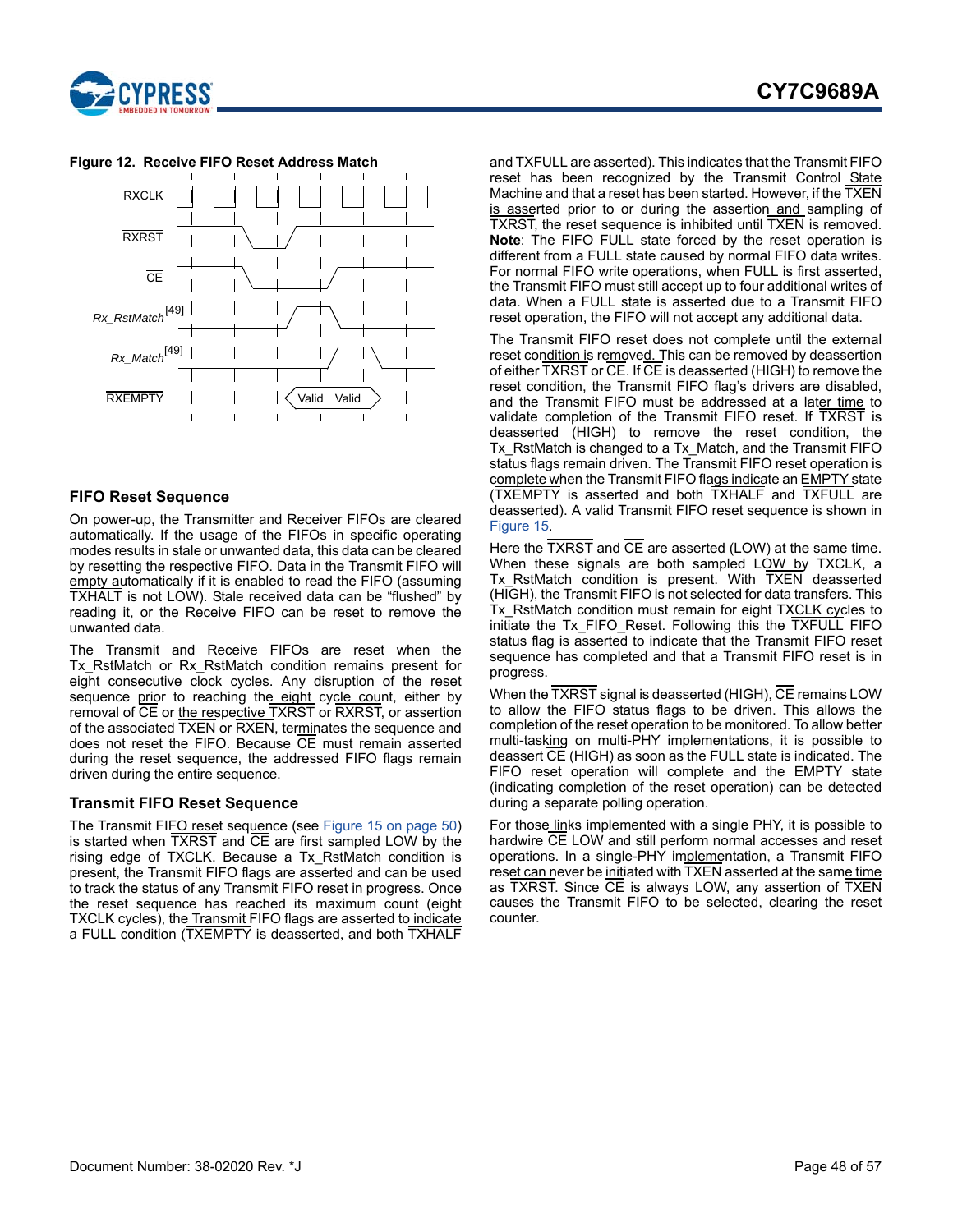



**Figure 13. Transmit FIFO Reset Sequence with Constant CE**

**Notes**

<span id="page-48-1"></span>51. Signals shown as dotted lines indicate timing and levels when configured for external FIFOs (EXTFIFO is HIGH). 52. Signal names listed in italics are internal signals, shown for reference only.

<span id="page-48-0"></span>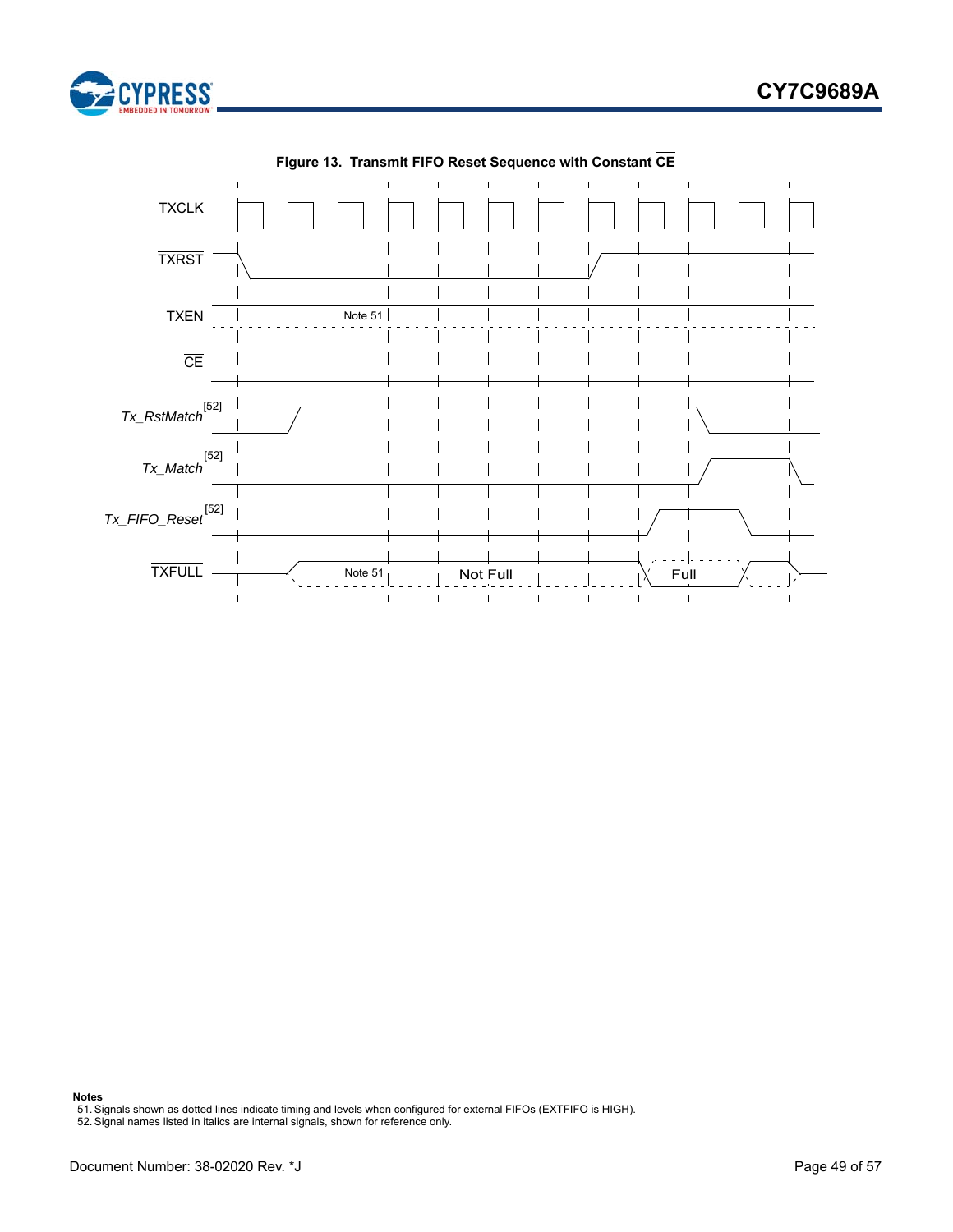

<span id="page-49-1"></span>

**Figure 14. Invalid Transmit FIFO Reset Sequence with TXEN Asserted**



<span id="page-49-0"></span>

[Figure 14](#page-49-1) shows a sequence of input signals which will not produce a FIFO reset. In this case TXEN was asserted to select a Transmit FIFO for data transfers. Because TXEN remains active, the assertion of  $\overline{\text{CE}}$  and  $\overline{\text{TXRST}}$  does not initiate a reset

operation. This is shown by the TXFULL flag remaining HIGH (deasserted) following what would be the normal expiration of the seven-state reset counter.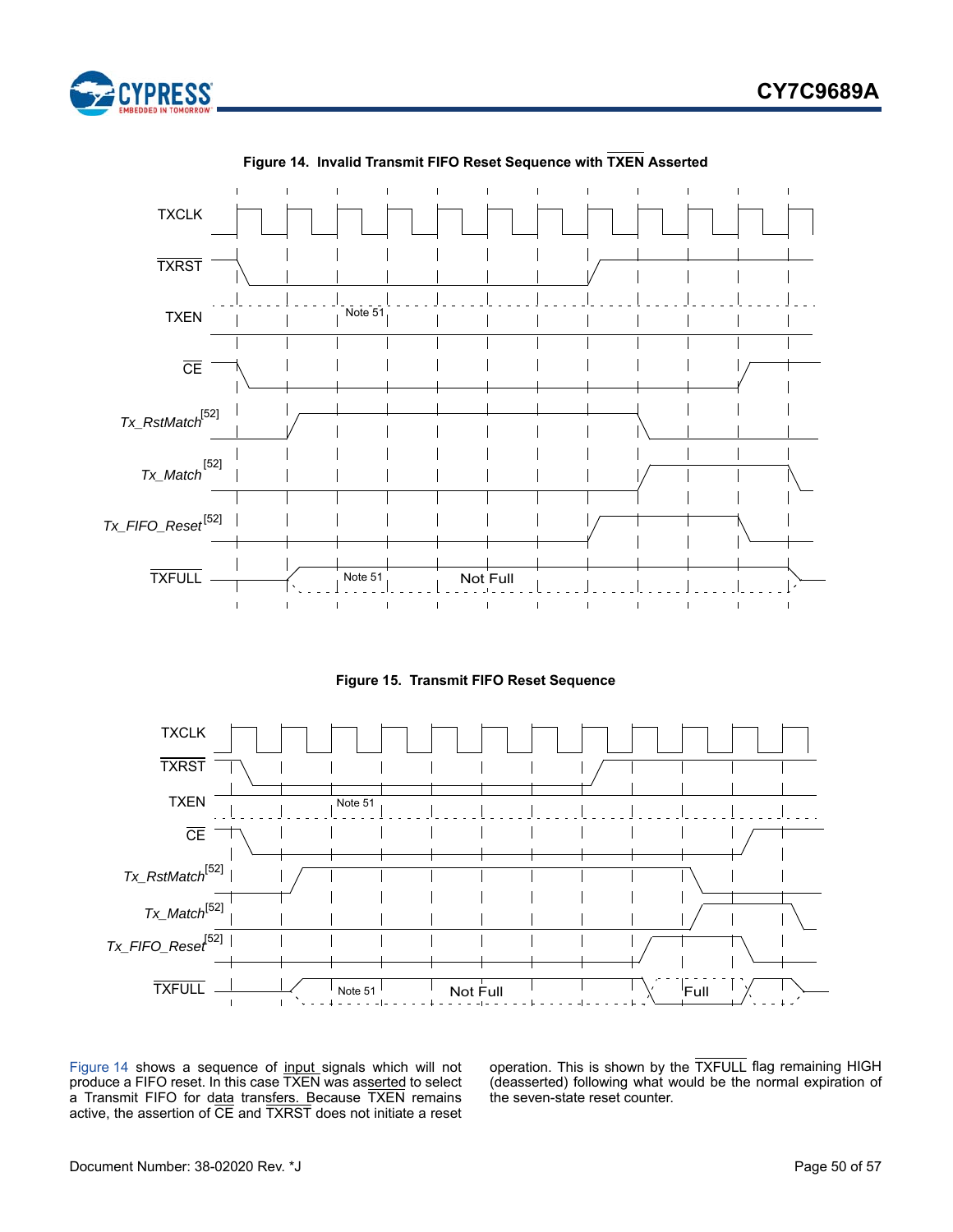

### <span id="page-50-0"></span>**Receive FIFO Reset Sequence**

The Receive FIFO reset sequence operates (for the most part) the same as the Transmit FIFO reset sequence. The same requirements exist for the assertion state of RXRST and selection of the interface. A sample Receive FIFO reset sequence is shown in [Figure 16](#page-50-1). Upon recognition of a Receive FIFO reset, the Receive FIFO flags are forced to indicate an EMPTY state to prohibit additional reads from the FIFO. Unlike the Transmit FIFO, where the internal completion of the reset operation is shown by first going FULL and later going EMPTY when the internal reset is complete, there is no secondary indication of the completion of the internal reset of the Receive FIFO. The Receive FIFO is usable as soon as new data is placed into it by the Receive Control State Machine.

<span id="page-50-1"></span>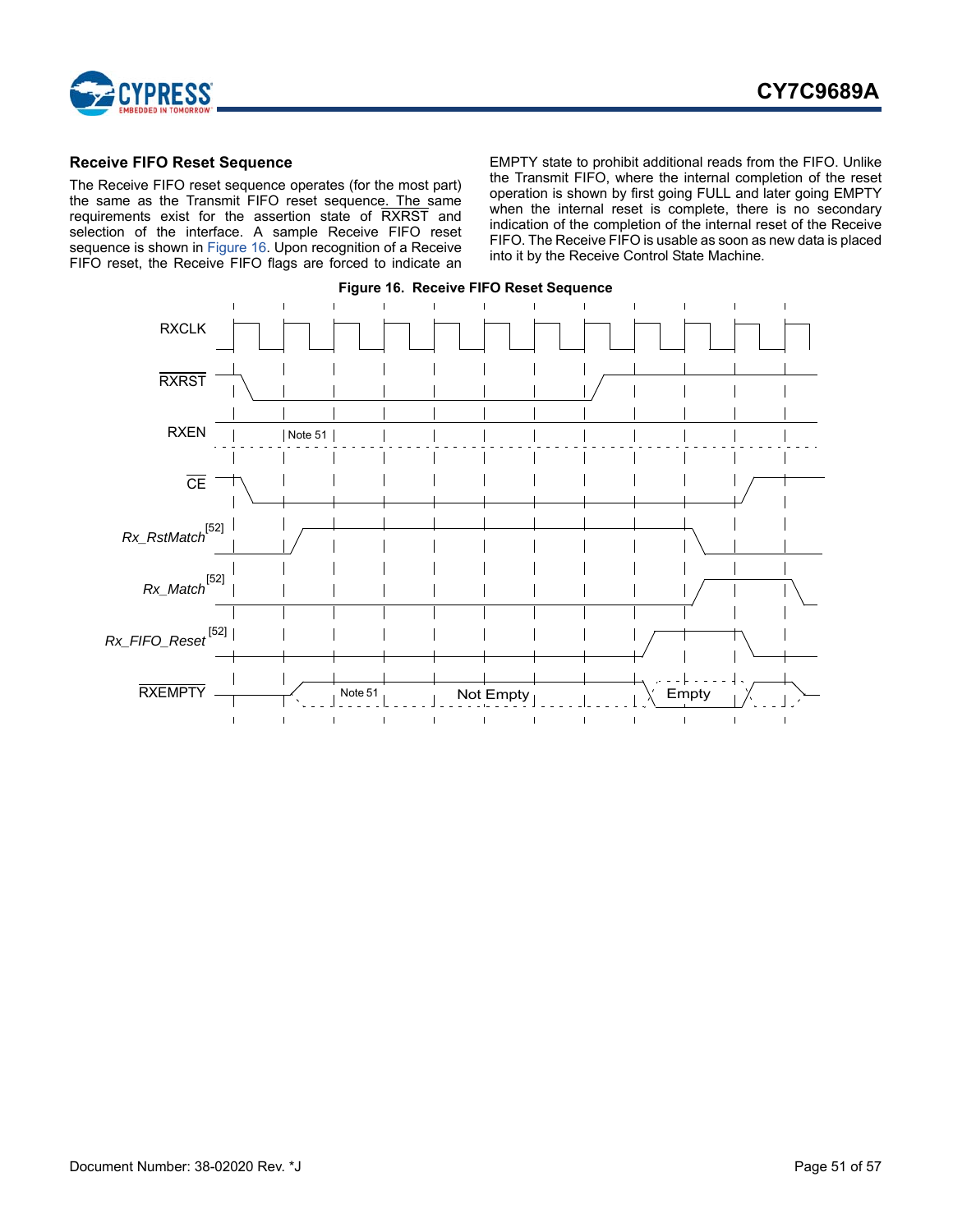

<span id="page-51-0"></span>

This is a typical printed circuit board layout showing example placement of power supply bypass components and other components mounted on the same side as the CY7C9689A. Other layouts, including cases with components mounted on the reverse side would work as well.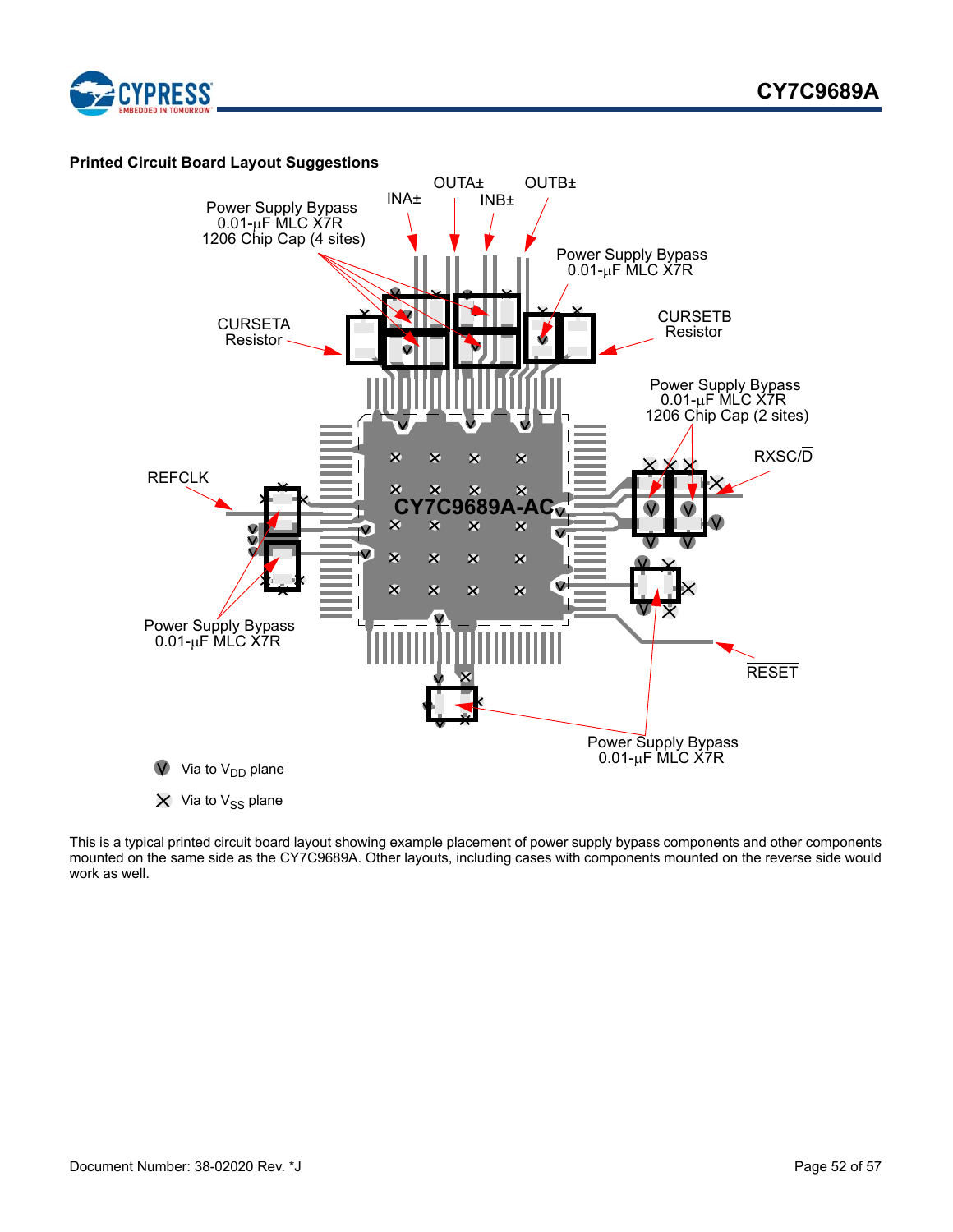

# <span id="page-52-0"></span>**Ordering Information**

| <b>Ordering Code</b> | <b>Package Name</b> | Package Type                                 | <b>Operating Range</b> |
|----------------------|---------------------|----------------------------------------------|------------------------|
| ICY7C9689A-AXC       | A100                | <b>Pb-Free 100-lead Thin Quad Flat Pack</b>  | Commercial             |
| ICY7C9689A-AXI       | A100                | <b>IPb-Free 100-lead Thin Quad Flat Pack</b> | Industrial             |

### <span id="page-52-1"></span>**Ordering Code Definitions**



### <span id="page-52-2"></span>**Package Diagram**

**Figure 17. 100-Pin TQFP (14 × 14 × 1.4 mm)**

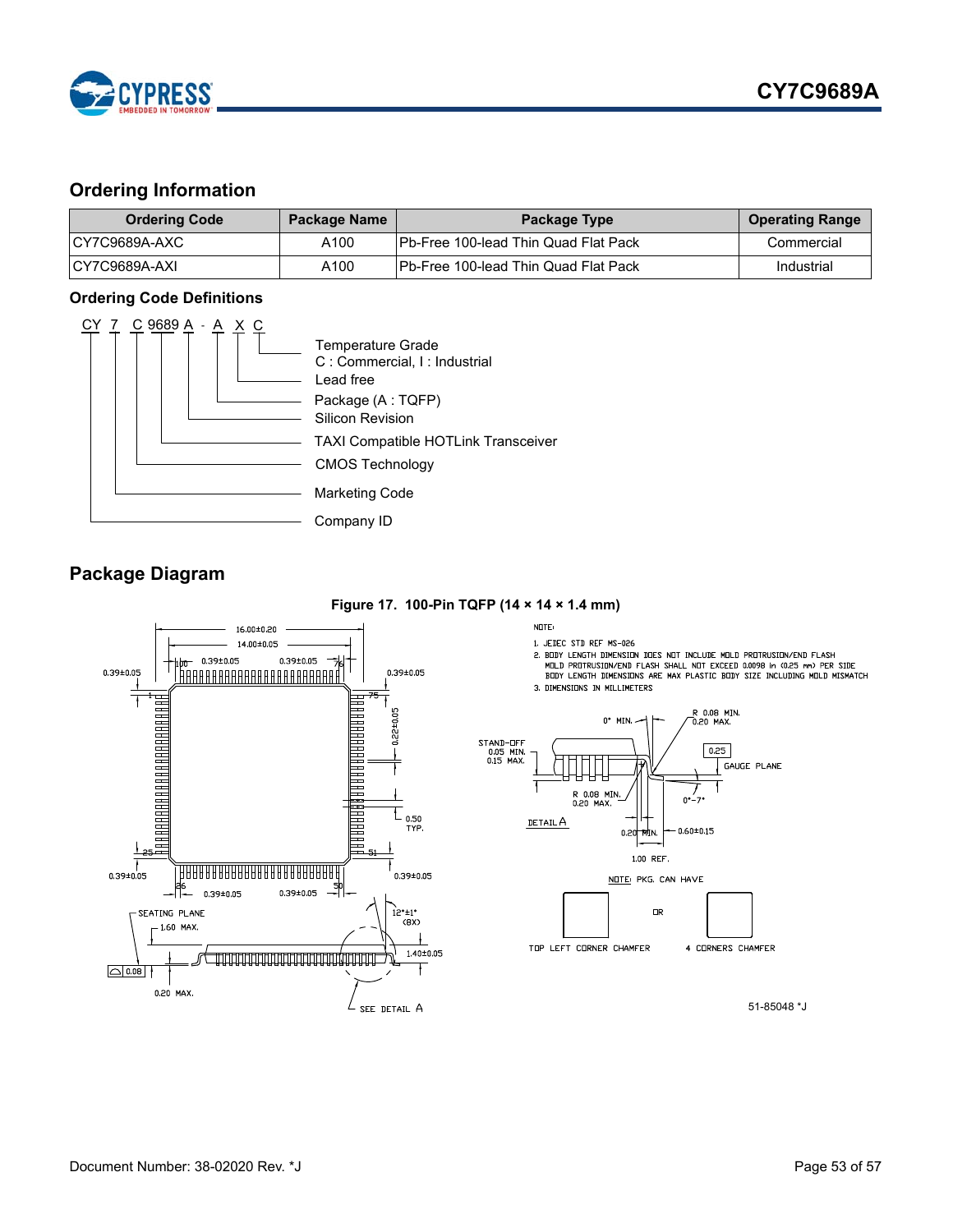



# **Table 9. Acronyms Used in this Document Units of Measure**

| Acronym     | <b>Description</b>             |  |  |  |
|-------------|--------------------------------|--|--|--|
| АC          | alternating current            |  |  |  |
| <b>BIST</b> | built-in self-test             |  |  |  |
| CDR         | clock/data recovery            |  |  |  |
| <b>CML</b>  | current mode logic             |  |  |  |
| DC          | direct current                 |  |  |  |
| <b>DVB</b>  | digital video broadcasting     |  |  |  |
| <b>ECL</b>  | emitter coupled logic          |  |  |  |
| 1/O         | input/output                   |  |  |  |
| <b>JTAG</b> | joint test action group        |  |  |  |
| I FI        | link fault indicator           |  |  |  |
| <b>LFSR</b> | linear feedback shift register |  |  |  |
| I PFN       | local loopback input           |  |  |  |
| PECL        | positive-ECL                   |  |  |  |
| PL L        | phase-locked loop              |  |  |  |
| TTI         | transistor-transistor logic    |  |  |  |
| VCO         | voltage controlled oscillator  |  |  |  |

# <span id="page-53-0"></span>**Acronyms Document Conventions**

### <span id="page-53-2"></span><span id="page-53-1"></span>**Table 10. Units of Measure**

| <b>Symbol</b> | <b>Unit of Measure</b> |  |  |  |
|---------------|------------------------|--|--|--|
| °C            | degrees Celsius        |  |  |  |
| <b>Mbps</b>   | megabits per second    |  |  |  |
| <b>MHz</b>    | megahertz              |  |  |  |
| μA            | microamperes           |  |  |  |
| μs            | microseconds           |  |  |  |
| mA            | milliamperes           |  |  |  |
| mm            | millimeters            |  |  |  |
| ms            | milliseconds           |  |  |  |
| mV            | millivolts             |  |  |  |
| nA            | nanoamperes            |  |  |  |
| ns            | nanoseconds            |  |  |  |
| nV            | nanovolts              |  |  |  |
| Ω             | ohms                   |  |  |  |
| pp            | peak-to-peak           |  |  |  |
| pF            | picofarads             |  |  |  |
| ps            | picoseconds            |  |  |  |
| sps           | samples per second     |  |  |  |
| V             | volts                  |  |  |  |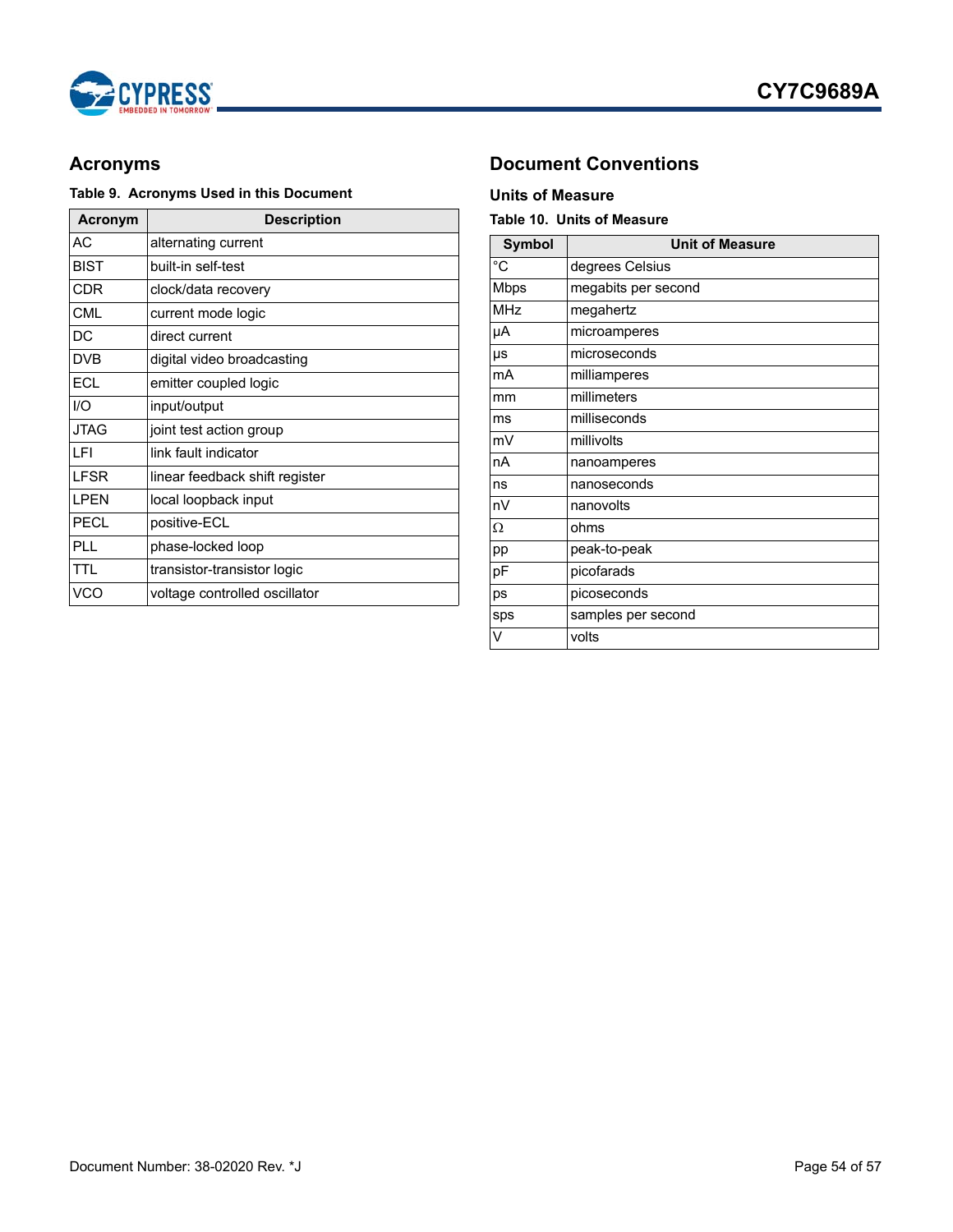



# <span id="page-54-0"></span>**Document History Page**

|                       | Document Number: 38-02020 |                    |                                  | Document Title: CY7C9689A, TAXI™-compatible HOTLink® Transceiver                                                                                                                                                                                                                                                                                                                                                                                                                                                  |
|-----------------------|---------------------------|--------------------|----------------------------------|-------------------------------------------------------------------------------------------------------------------------------------------------------------------------------------------------------------------------------------------------------------------------------------------------------------------------------------------------------------------------------------------------------------------------------------------------------------------------------------------------------------------|
| Rev.                  | ECN No.                   | Orig. of<br>Change | <b>Submission</b><br><b>Date</b> | <b>Description of Change</b>                                                                                                                                                                                                                                                                                                                                                                                                                                                                                      |
| $^{\star\star}$       | 106249                    | SZV                | 04/20/2001                       | Changed from spec number: 38-00758 to 38-02020.                                                                                                                                                                                                                                                                                                                                                                                                                                                                   |
| $^{\star}$ A          | 107695                    | <b>SPN</b>         | 06/28/2001                       | Updated Document Title to read as "CY7C9689A TAXI™ Compatible<br>HOTLink <sup>®</sup> Transceiver".<br>Replaced CY7C9689 with CY7C9689A in all instances across the document.<br><b>Updated Ordering Information:</b><br>Updated part numbers.                                                                                                                                                                                                                                                                    |
| $*_{\mathsf{B}}$      | 113563                    | <b>REV</b>         | 04/10/2002                       | Fixed formatting (Replaced mF with $\mu$ F).<br>Updated CY7C9689A TAXI HOTLink Transceiver Block Diagram Description:<br><b>Updated Encoder Block:</b><br>Updated description (Removed 10/8 Byte-Packer).<br><b>Updated Receive Output Register:</b><br>Updated description (Removed reference of parity).                                                                                                                                                                                                        |
| $^{\ast}$ C           | 118318                    | <b>REV</b>         | 11/08/2002                       | Fixed formatting (Font problem with up-arrow symbols corrected).<br><b>Updated Pin Configuration:</b><br>Updated details corresponding to pins 23 and 29 in pinout diagram.<br><b>Updated Pin Descriptions:</b><br>Replaced "Three-state TTL output" with "TTL output" in "I/O Characteristics"<br>column corresponding to LFI pin.<br>Updated CY7C9689A TAXI HOTLink Transceiver Block Diagram Description:<br><b>Updated Receive FIFO:</b><br>Updated Figure 4 (Fixed flip-flop to Q as output and D as input). |
| *D                    | 506290                    | <b>PCX</b>         | 09/29/2006                       | <b>Updated Ordering Information:</b><br>Updated part numbers.<br>Updated to new template.                                                                                                                                                                                                                                                                                                                                                                                                                         |
| *E                    | 2896245                   | <b>CGX</b>         | 03/19/2010                       | <b>Updated Ordering Information:</b><br>Updated part numbers.<br><b>Updated Package Diagram:</b><br>spec 51-85048 - Changed revision from *C to *D.                                                                                                                                                                                                                                                                                                                                                               |
| *F                    | 3383795                   | <b>SAAC</b>        | 09/26/2011                       | <b>Added Contents.</b><br><b>Updated Ordering Information:</b><br>No change in part numbers.<br><b>Added Ordering Code Definitions.</b><br><b>Updated Package Diagram:</b><br>spec 51-85048 - Changed revision from *D to *E.<br>Added Acronyms, and Units of Measure.<br>Updated to new template.<br><b>Completing Sunset Review.</b>                                                                                                                                                                            |
| $\,{}^{\star}{\rm G}$ | 4421000                   | <b>LISZ</b>        | 06/26/2014                       | <b>Updated Pin Descriptions:</b><br>Updated details in "Signal Description" column corresponding to pin 12.<br>Updated CY7C9689A HOTLink Transmitter Switching Waveforms:<br>Updated figure "Write Cycle, Synchronous Interface" (to add the timing<br>specification).<br><b>Updated Package Diagram:</b><br>spec 51-85048 - Changed revision from *E to *I.<br>Updated to new template.                                                                                                                          |
| *H                    | 4571709                   | YLIU               | 11/17/2014                       | No technical updates.<br><b>Completing Sunset Review.</b>                                                                                                                                                                                                                                                                                                                                                                                                                                                         |
| $\mathbf{r}$          | 5959791                   | YLIU               | 11/07/2017                       | <b>Updated Package Diagram:</b><br>spec 51-85048 - Changed revision from *I to *J.<br>Completing Sunset Review.                                                                                                                                                                                                                                                                                                                                                                                                   |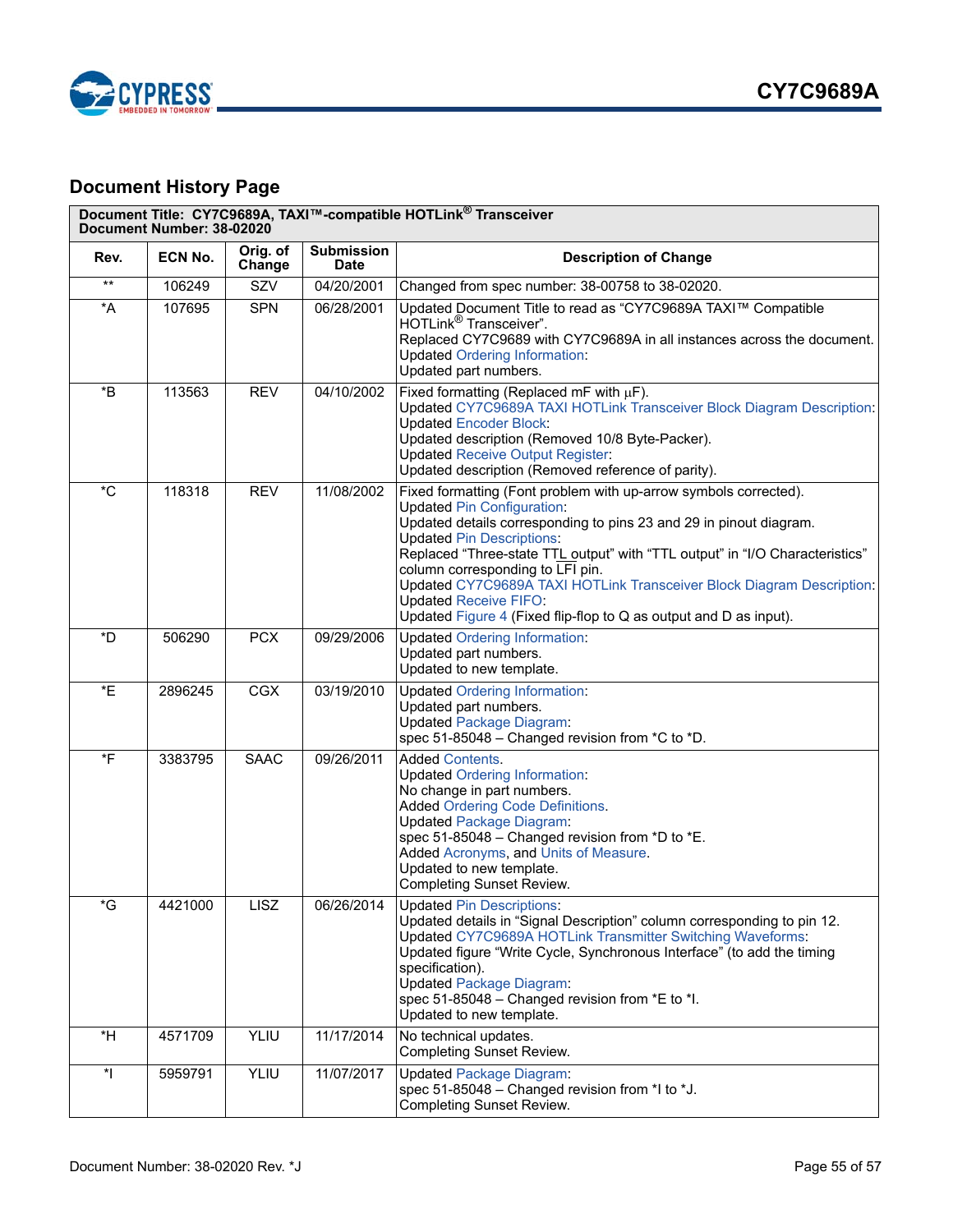

# **Document History Page (continued)**

| Document Title: CY7C9689A, TAXI™-compatible HOTLink <sup>®</sup> Transceiver<br>Document Number: 38-02020 |                |                    |                                  |                              |
|-----------------------------------------------------------------------------------------------------------|----------------|--------------------|----------------------------------|------------------------------|
| Rev.                                                                                                      | <b>ECN No.</b> | Orig. of<br>Change | <b>Submission</b><br><b>Date</b> | <b>Description of Change</b> |
| $\star$ 1                                                                                                 | 6071196        | YLIU               | 02/14/2018                       | Updated to new template.     |